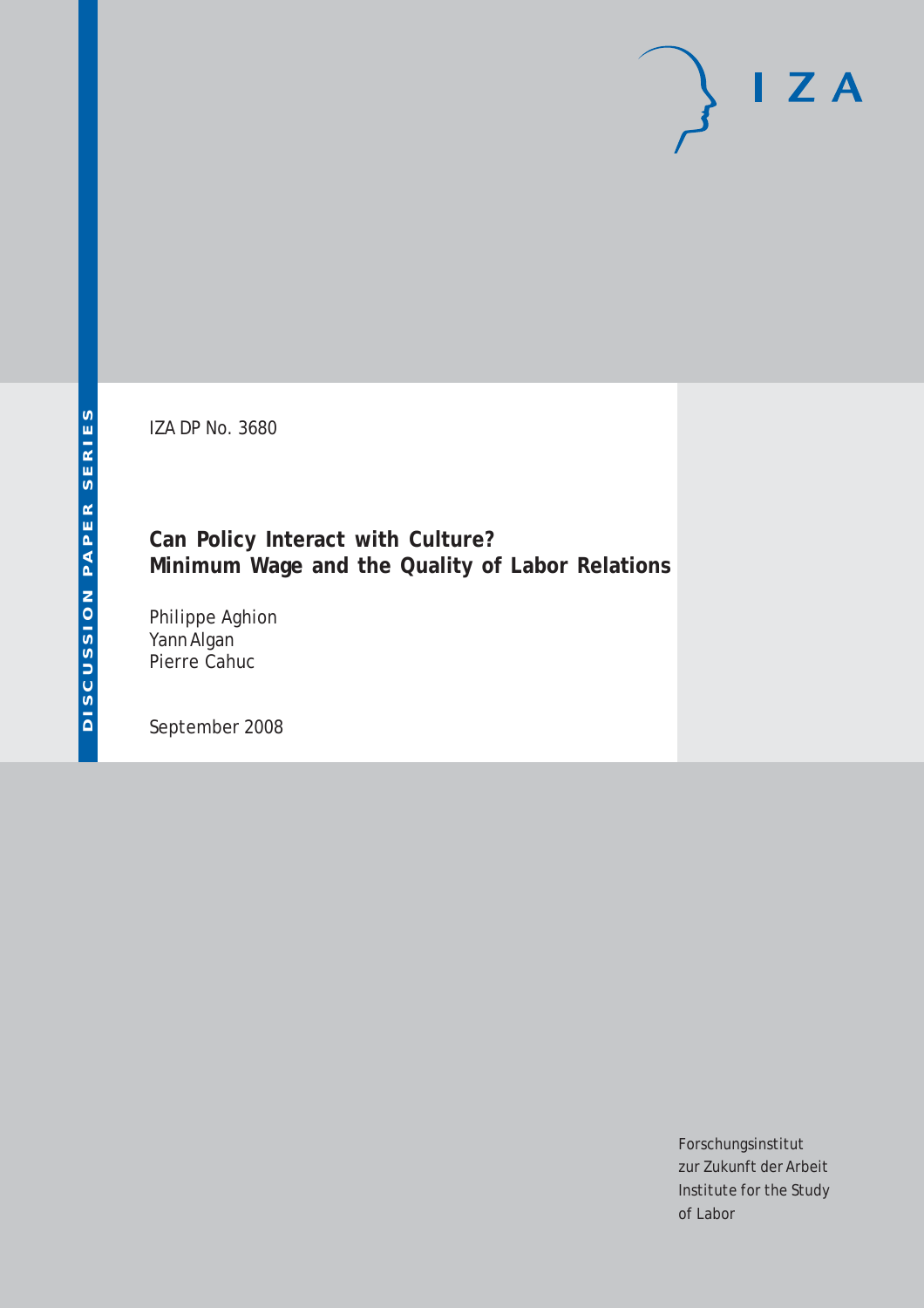# **Can Policy Interact with Culture? Minimum Wage and the Quality of Labor Relations**

# **Philippe Aghion**

*Harvard University* 

### **Yann Algan**

*Sciences Po and CEPREMAP* 

# **Pierre Cahuc**

*Ecole Polytechnique, CREST and IZA*

Discussion Paper No. 3680 September 2008

IZA

P.O. Box 7240 53072 Bonn **Germany** 

Phone: +49-228-3894-0 Fax: +49-228-3894-180 E-mail: [iza@iza.org](mailto:iza@iza.org)

Any opinions expressed here are those of the author(s) and not those of IZA. Research published in this series may include views on policy, but the institute itself takes no institutional policy positions.

The Institute for the Study of Labor (IZA) in Bonn is a local and virtual international research center and a place of communication between science, politics and business. IZA is an independent nonprofit organization supported by Deutsche Post World Net. The center is associated with the University of Bonn and offers a stimulating research environment through its international network, workshops and conferences, data service, project support, research visits and doctoral program. IZA engages in (i) original and internationally competitive research in all fields of labor economics, (ii) development of policy concepts, and (iii) dissemination of research results and concepts to the interested public.

IZA Discussion Papers often represent preliminary work and are circulated to encourage discussion. Citation of such a paper should account for its provisional character. A revised version may be available directly from the author.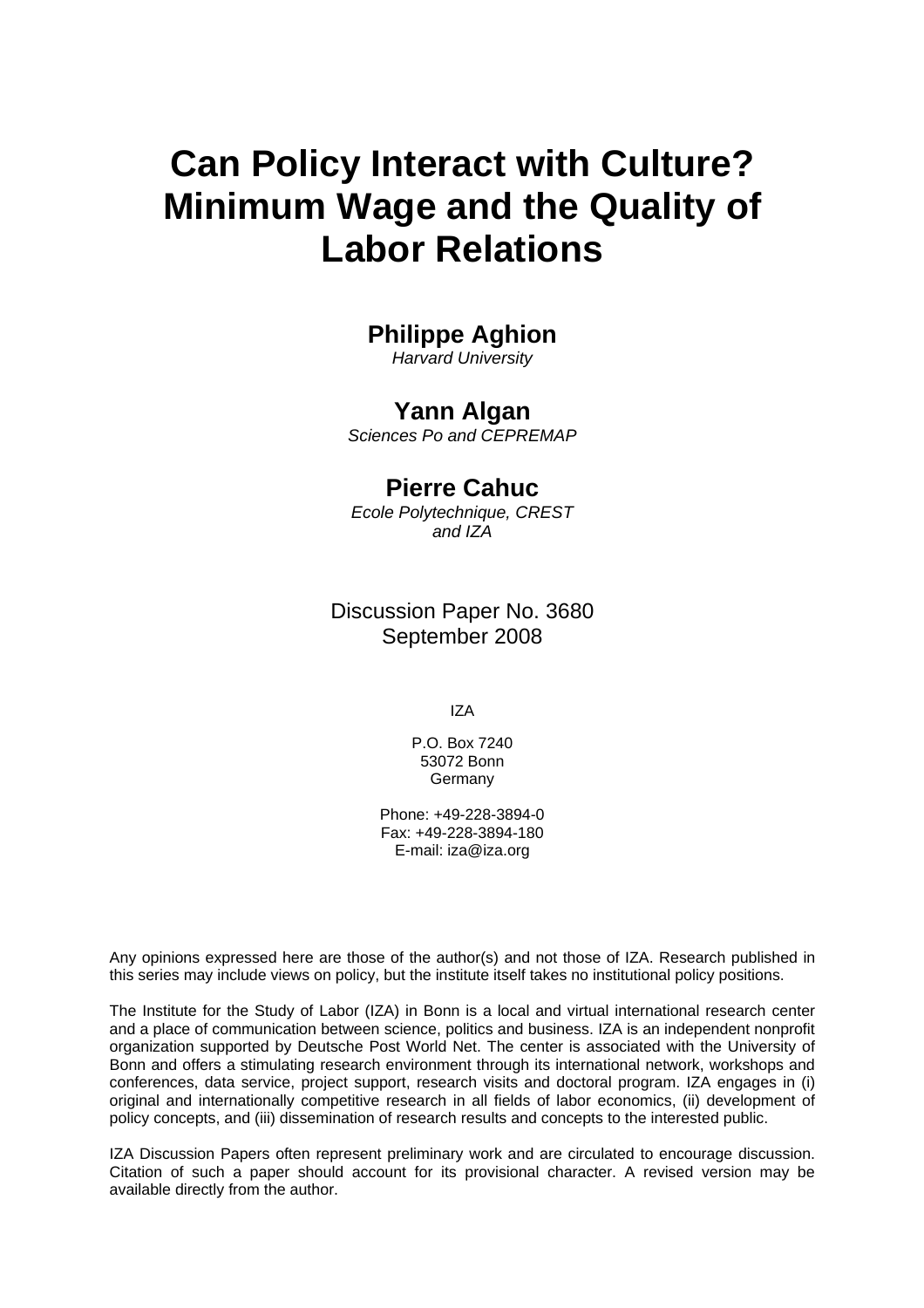IZA Discussion Paper No. 3680 September 2008

# **ABSTRACT**

# **Can Policy Interact with Culture? Minimum Wage and the Quality of Labor Relations[\\*](#page-2-0)**

Can public policy interfere with culture, such as beliefs and norms of cooperation? We investigate his question by evaluating the interactions between the State and the Civil Society, focusing on the labor market. International data shows a negative correlation between union density and the quality of labor relations on one hand, and state regulation of the minimum wage on the other hand. To explain this relation, we develop a model of learning of the quality of labor relations. State regulation crowds out the possibility for workers to experiment negotiation and learn about the true cooperative nature of participants in the labor market. This crowding out effect can give rise to multiple equilibria: a "good" equilibrium characterized by strong beliefs in cooperation, leading to high union density and low state regulation; and a "bad" equilibrium, characterized by distrustful labor relations, low union density and strong state regulation of the minimum wage. We then use surveys on social attitudes and unionization behavior to document the relation between minimum wage legislation and the beliefs about the scope of cooperation in the labor market.

JEL Classification: J30, J50, K00

Keywords: social capital, quality of labor relations, trade unions, minimum wage

Corresponding author:

 $\overline{a}$ 

Yann Algan CEPREMAP 48 bv Jourdan 75014 Paris France E-mail: [yann.algan@sciences-po.org](mailto:yann.algan@sciences-po.org) 

<span id="page-2-0"></span><sup>\*</sup> The authors thank for their very useful comments Daron Acemoglu, Marios Angeletos, Philippe Askenazy, Olivier Blanchard, Daniel Cohen, Jean-Michel Grandmont, Guy Laroque, Etienne Lehmann, Torsten Persson, Thomas Piketty, Guido Tabellini and Andrei Shleifer. We have benefited from many helpful comments from seminar participants at Bocconi, Boston College, CREST, Hebrew University, Mannheim University, MIT, Paris School of Economics, University of Florida and the IOG (Institution, Organization and Growth) group at the Canadian Institute for Advanced Research.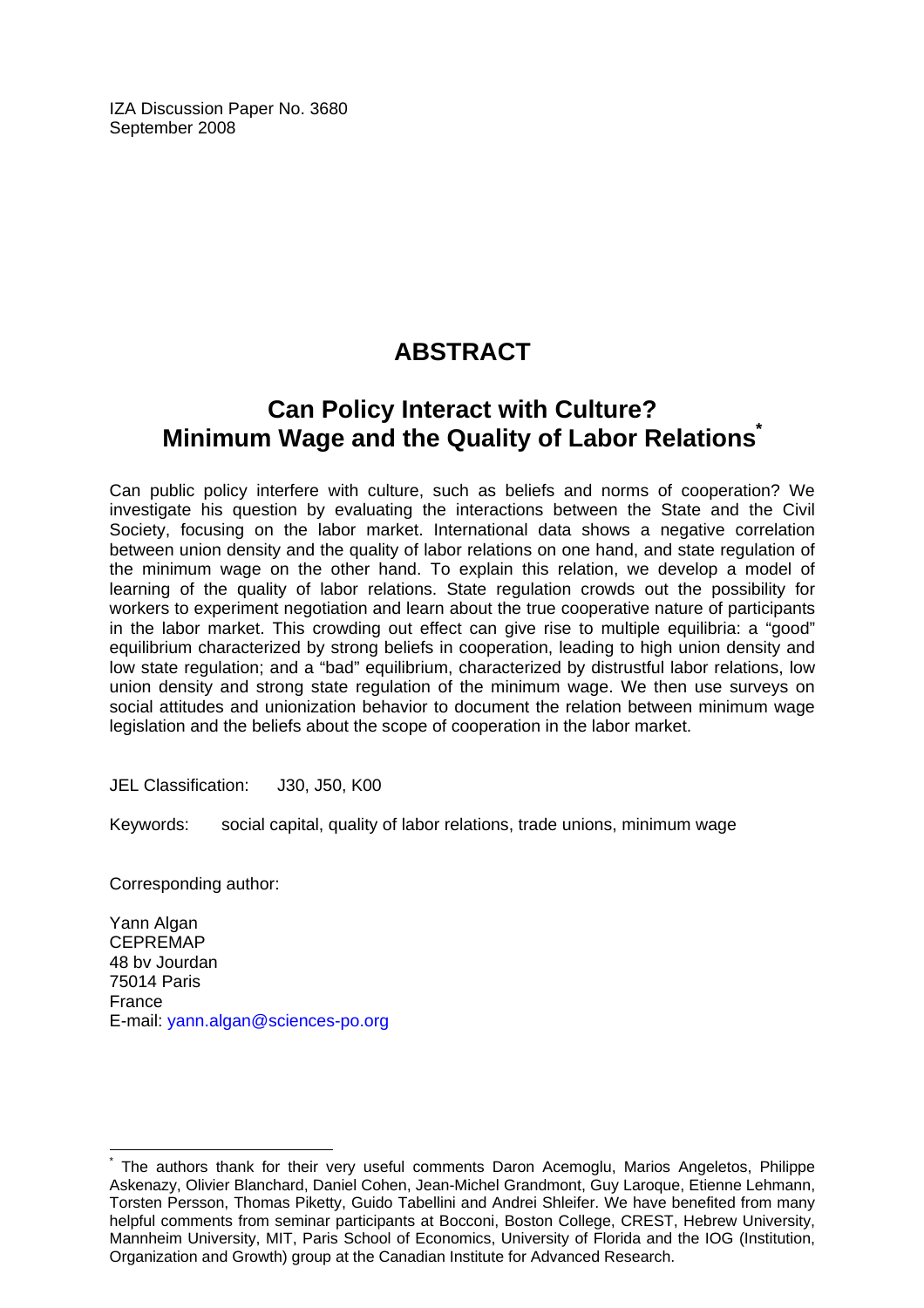### 1 Introduction

The role of social capital in explaining economic outcomes is gaining wider acceptance among economists. Defined by Putnam (2000), one of the founding father of this concept, as "the collective values of all social networks and the inclinations that arise from these networks to do things for each other", social capital has been found to have a significant effect on growth (Knack and Keefer, 1997, Tabellini, 2005, Algan and Cahuc, 2007), employment (Blanchard and Philippon, 2006), financial development (Guiso et al., 2004) or institutions (La Porta et al., 1997, Algan and Cahuc, 2006, Tabellini,  $2007a$ <sup>1</sup>. If social capital does play a key role in the economy, it is important to understand how it can be affected by public policies. From this perspective, our paper aims at explaining the interaction between state regulation and social capital, focusing on the labor market.

More specifically, we provide evidence for and then rationalize the existence of a negative relationship between state regulation of minimum wages on the one hand, and both unionization rates and the quality of labor relations, which, as we argue, reflects two-sided causality links between state intervention and investment in social capital. Namely, stringent minimum wage regulations discourage social investments in labor relations and unionization. At the same time low investments in labor relations and/or the resulting low unionization rates, encourage democratic governments to set more stringent minimum wage policies to protect the median voter.

Figure 1 illustrates the negative correlation between the stringency of minimum wage regulations and the level of trust in labor relationships. Figure 2 shows the strong positive correlation between unionization rates and the the level of trust in labor relationships. The index of perceived cooperation on the labor market is constructed using the 1999 Global Competitiveness Reports, a survey sent out to thousands of executives each year with the following question: "Do you think that labor/employer relations are generally cooperative". Responses may vary from 1 for strong disagreement to 7 for strong agreement.<sup>2</sup> State intervention is then measured by the state's propensity to directly regulate minimum wages instead of letting wage floors be negotiated between employers and employees' unions. The index of state regulation of wage encapsulates : (i) a dummy for the existence of a legal statutory minimum wage in the country; (ii) the ratio of the minimum wage to the median wage; (iii) a dummy for the existence of potential derogations from the law, such as the provision of sub-minimum wages for certain categories; (iv) and a dummy for the existence of legal extensions of minimum wages set by

<sup>&</sup>lt;sup>1</sup>For a synthesis, see Guiso et al.  $(2006)$ .

<sup>&</sup>lt;sup>2</sup>Evidence about the perceptions of the quality of labor relations across OECD countries are given each year by the Global Competitiveness Reports. This index is presented more precisely in Section 3.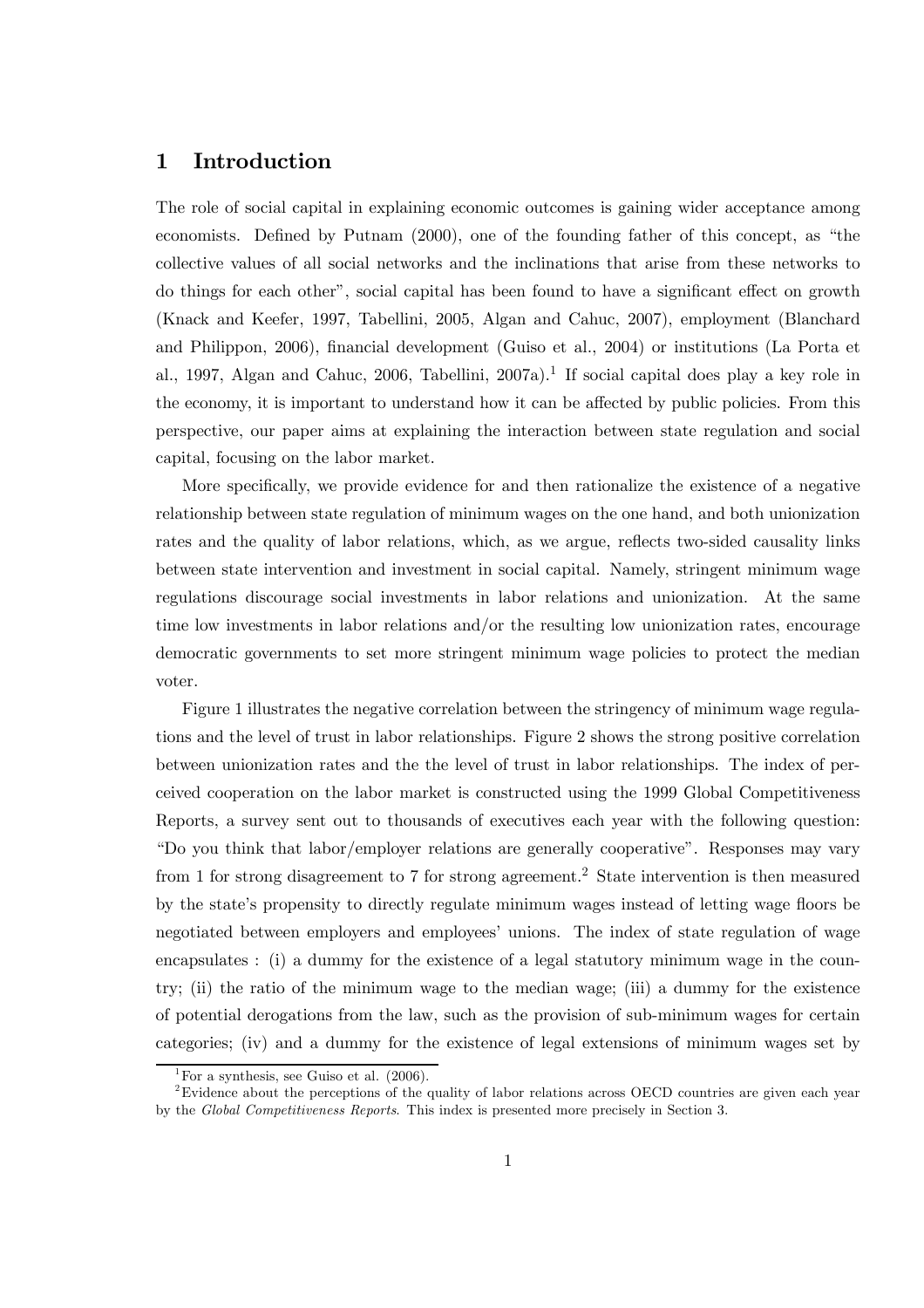collective agreements. The data on minimum wages and unionization rates are country average over the period 1980-2003. <sup>3</sup>

Figure 1 and 2 show that Scandinavian countries are characterized by a low level of state intervention in the regulation of minimum wage. Wage floors are directly negotiated between unions and no statutory legal minimum wage exists. This characteristic is associated with highly cooperative labor relations. At the other extreme, state intervention is high in countries (in particular, France) where labor relations are distrustful. Another interesting fact about labor markets comes out of Figure 2. Indeed this figure reports a strong positive correlation between the executives' beliefs in cooperative labor relations and union membership. This directly contradicts a common wisdom whereby anything that strengthens employees' bargaining power in firms, in particular higher rates of unionization, should be negatively perceived by employers and therefore increase their distrust vis-a-vis workers. Countries with low union density, such as France, are characterized by distrustful labor relations, whereas Nordic countries with their high unionization rates show widespread beliefs in cooperative labor relations.

To rationalize these facts and understand the causal relationships between minimum wage regulations and cooperation in labor markets, we develop a model of the labor market where employees can learn about the scope for cooperation with firms through social experimentation.<sup>4</sup> The effects of state regulation of minimum wages on social capital in our model are similar to those identified by the political science literature on centralized rules regulating the civil society (Ostrom, 2005). First, high legal minimum wage directly reduces the incentives to become a union member: it is not worth paying the cost of union membership when the worker can rely on state regulation (Checchi and Lucifora, 2002). Second, a high legal minimum wage policy erodes social capital in the future: by discouraging individual agents from experimenting collective action and social dialogue, it makes it more difficult for them to learn over time about the scope for cooperation. This in turn crowds out investment in social capital.

Our theoretical argument goes beyond unions and wage regulations. Spending time in associations, investing in negotiation and cooperation, makes it possible for individuals to gather information about the true cooperative nature of other participants in the labor market. This view of learning and cooperation-building is quite in line with Tocqueville's description of associations5 as small social laboratories for experimenting cooperation and building up democracy. This representation is also similar to the idea conveyed by Freeman and Medoff (1984) that unions might improve the quality of labor relation by fostering voice rather than exit in in-

<sup>&</sup>lt;sup>3</sup>This index and the definition of union density are presented more precisely in section 3.

<sup>4</sup>Our model builds on seminal contributions by Piketty (1995), Benabou and Tirole (2006) and Alesina and Angeletos (2005) who use a Bayesian setting to explore the interactions between public policies and beliefs.

 ${}^{5}$ See Tocqueville, *Democracy in America* (1835).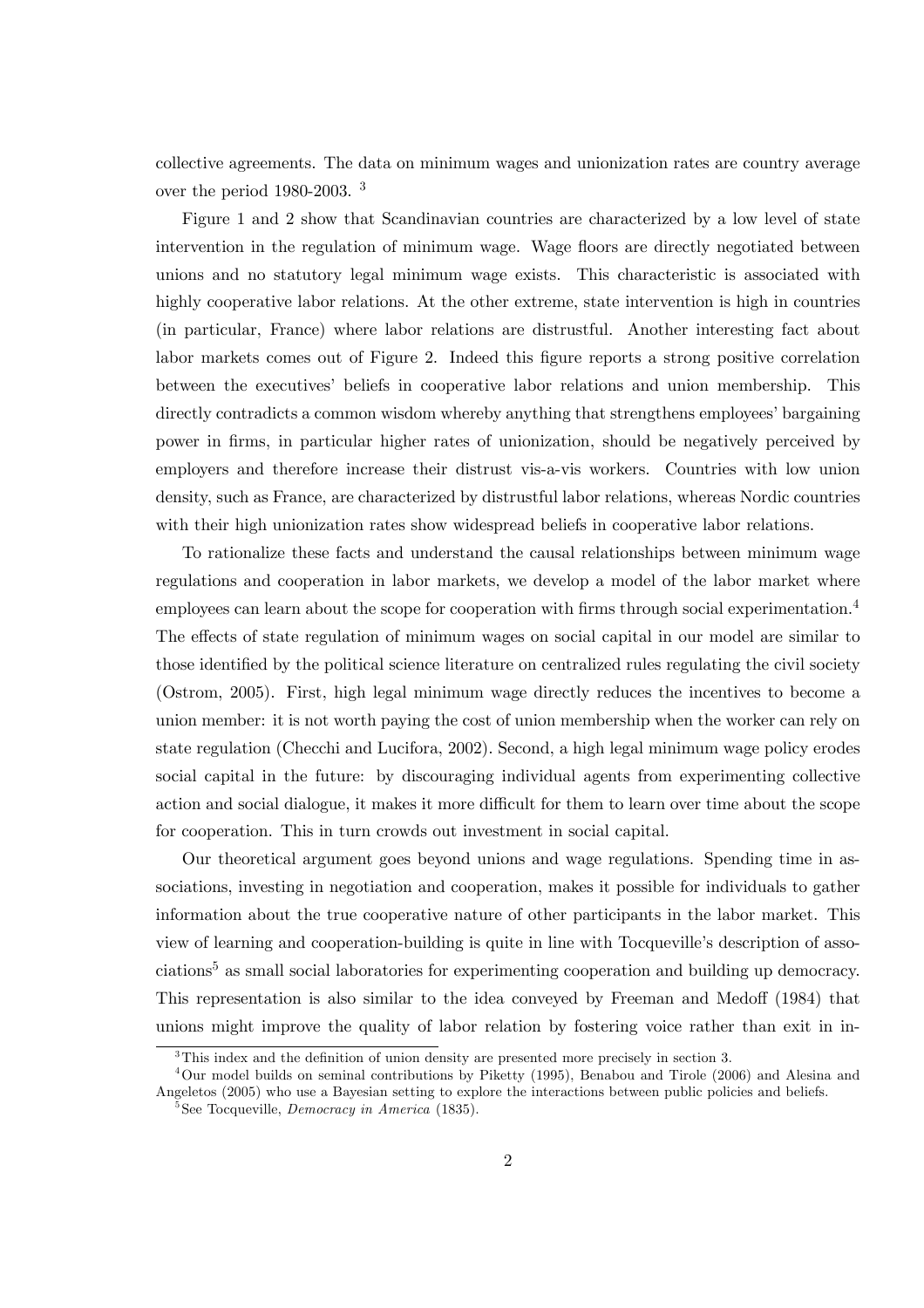

Figure 1: Correlation between State regulation of minimum wages and Executives' beliefs in Cooperative labor relations. Source: ILO, OECD, and GRC 1999 database.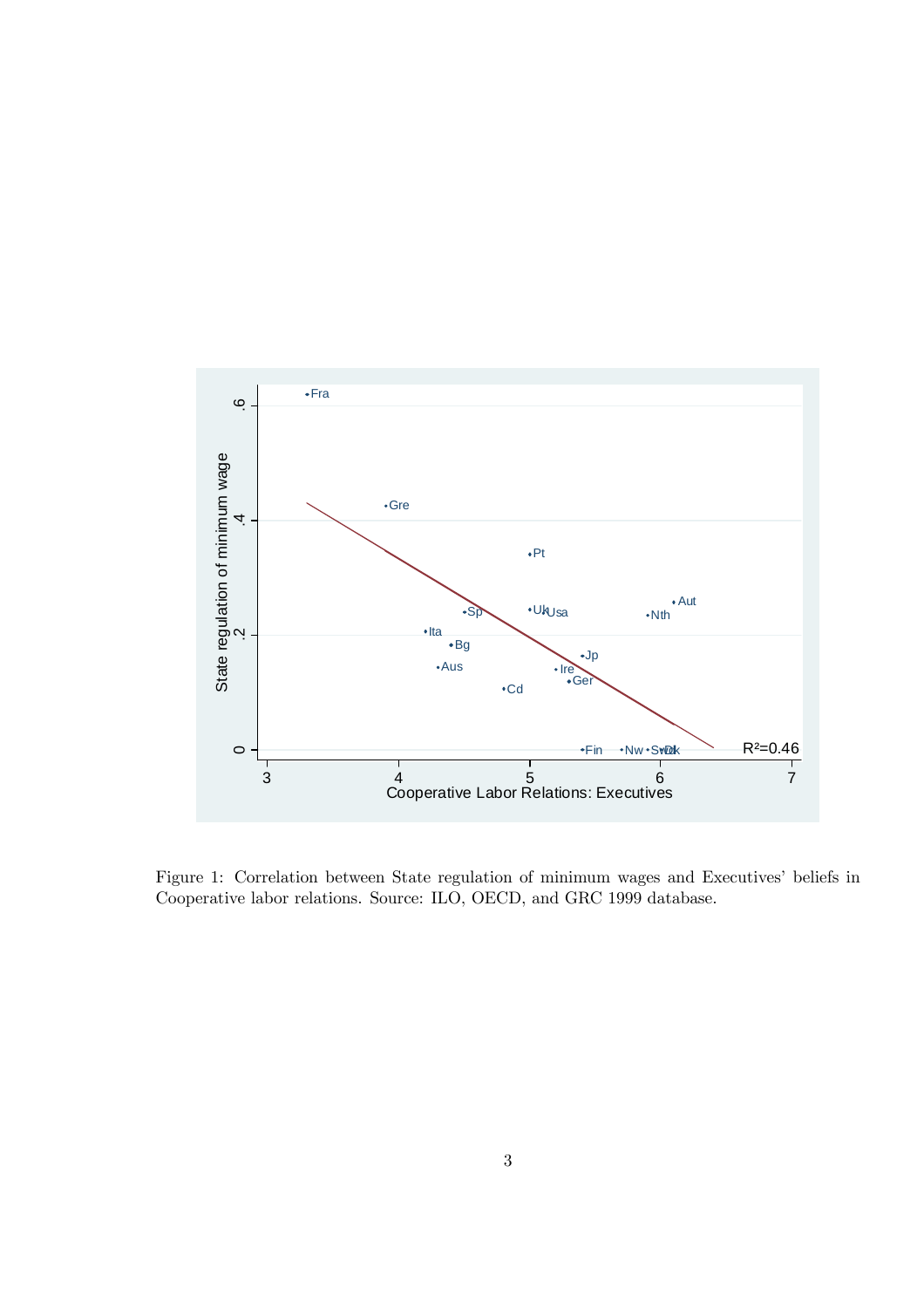

Figure 2: Correlation between Union density and Executives' beliefs in Cooperative labor relations. Source: OECD and GRC 1999 database.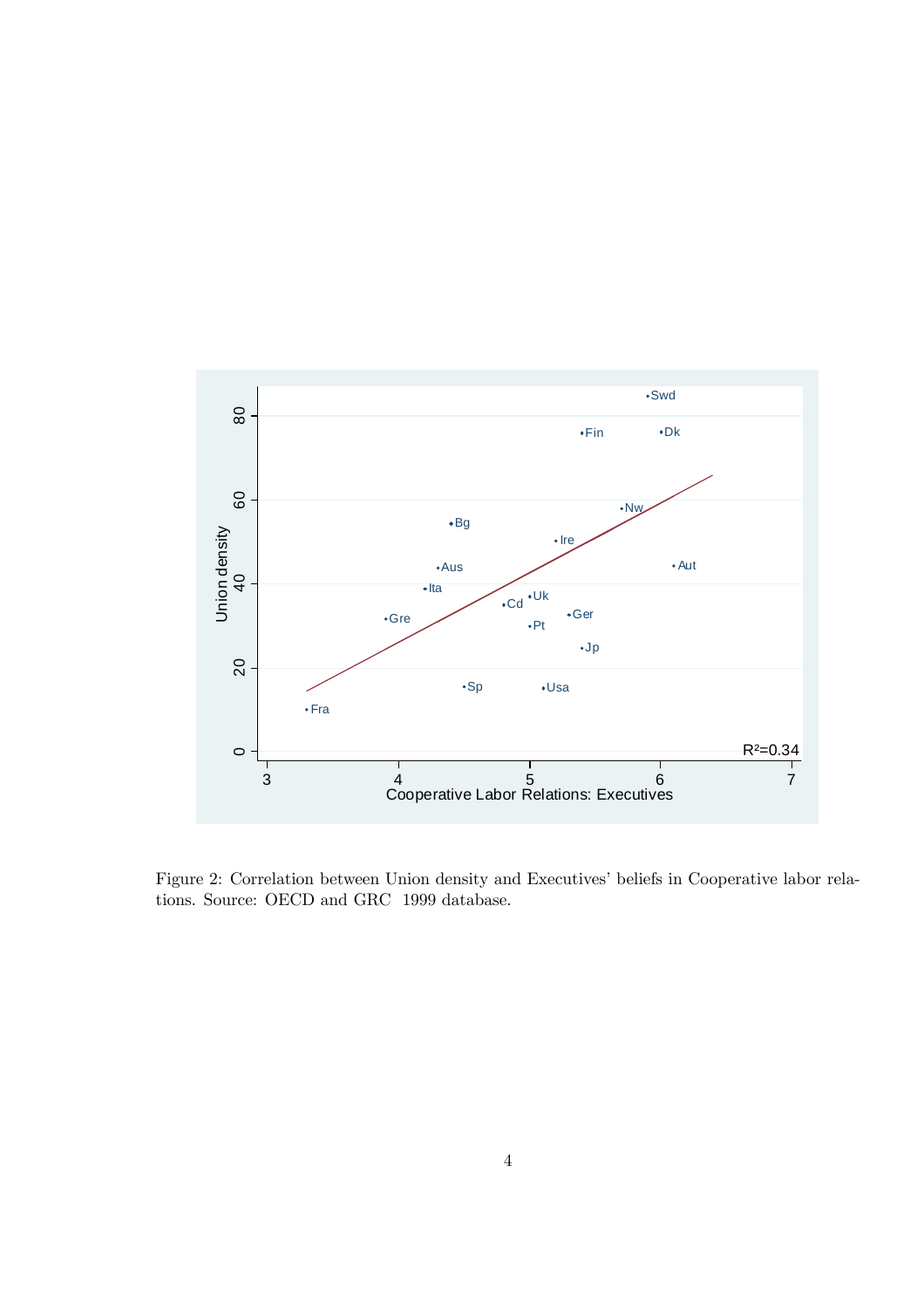dustrial relations, a distinction first proposed by Hirshman (1970) and confirmed by Figure 2. By showing that more stringent minimum wages increase the probability that the economy will fall in a low trust/low unionization trap, our model predicts a negative causality from wage regulation to unionization and trust in labor markets.

To account for the reverse causality from weak cooperation and unionization rates to high minimum wage regulations, we close the model by letting the minimum wage be set by an elected government that maximizes social welfare each period. In countries where beliefs in cooperation are too low to sustain involvement in trade unions, there is a strong demand for active state interventions in minimum wage regulation, which in turn results in a higher minimum wage being set by the government in equilibrium.

This two-way negative relationship between state regulation of wages and cooperative beliefs can give rise to multiple equilibria, which in turn can explain the polarization of countries reported in Figure 2 and Figure 1. In particular, countries can be stuck in an equilibrium with high minimum wage and low union density. At the other extreme, in countries where beliefs about cooperation are optimistic enough to sustain unions and negotiations, the demand for the legal minimum wage is lower. The low stringency of the minimum wage legislation provides incentives to experiment social dialogue by joining unions and thereby learning to implement cooperative labor relations. This experimentation in turn makes it possible for such countries to converge towards an equilibrium with low minimum wage, cooperative labor relations and high union density.

Our learning model also predicts that the joint dynamics of the legal minimum wage and union density is history-dependent: countries starting with low social capital will typically converge toward equilibria with low union density and high minimum wage, whereas countries starting with high social capital will converge to high unionization and low minimum wage steady states. This representation of the building-up of social capital as resulting from experimentation in collective action can explain the high degree of persistence in cooperative values found by Putnam (1993) and confirmed by Guiso et al. (2007a). In particular, if initial beliefs about cooperation are too pessimistic, a country can be persistently trapped in a no-experimentation equilibrium characterized by strong state regulation of the minimum wage, low union rates and distrustful labor relations. This explanation is complementary to the one proposed by Tabellini (2007b) where parents rationally choose which values to transmit to their offspring, and this choice is in turn influenced by the quality of external enforcement of values. In Tabellini's framework, values evolve gradually over time and if the quality of external enforcement is chosen under majority rule, there is hysteresis in the dynamics of values: adverse initial conditions, with weak enforcement, may lead to an equilibrium path where external enforcement remains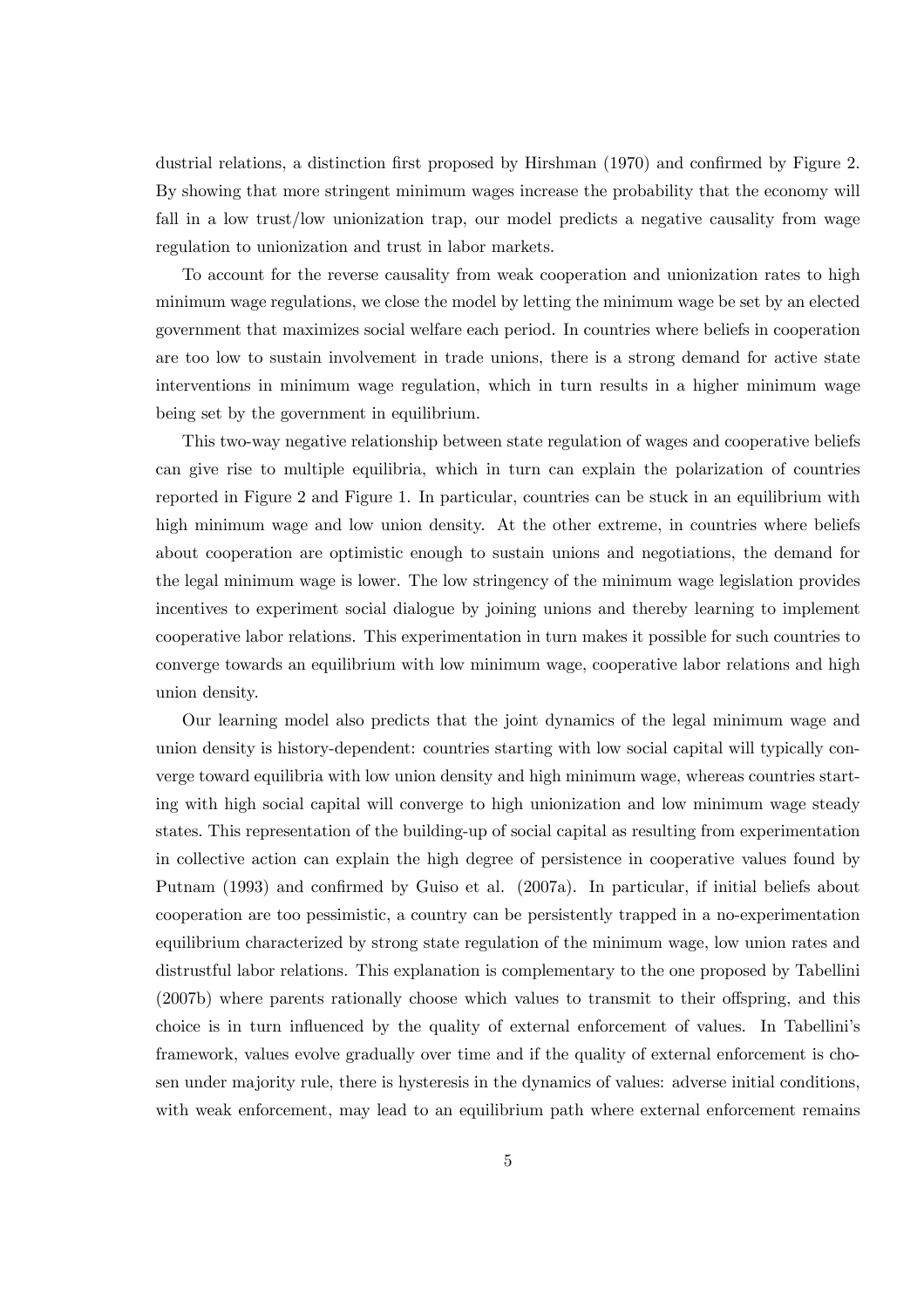weak and individual values discourage cooperation. <sup>6</sup>

This paper has also some connections with the litterature stressing the co-evolution of policies and beliefs, along the lines of Piketty (1995), Alesina and Angeletos (2005) and Benabou and Tirole (2006). In Piketty (1995), multiple equilibria in beliefs and redistributive policies can originate from the heterogeneity in initial beliefs and the difficulty for indviduals to learn the true cost and benefits of redistribution. Benabou and Tirole (2006) suggest that agents can deliberately bias their own perception of the truth. In Alesina and Angeletos (2005), multiplicy originates in the preference for fair economic outcomes.

The contribution of our paper is to focus on the interplay betwen policy and social capital. We assess the interaction between the State and the Civil Society. Moreover we provide a new rationale for multipe equilibria in institutions and beliefs that do not rely on initial heterogenity. Countries starting with the same beliefs in cooperation can diverge, and some of them fall into a no-investment in social capital trap, depending on historical idiosyncracies.

The paper is organized as follows. In Section 2 we present our model of social experimentation and minimum wage policy and use it to identify a two-way negative relationship between the quality of labor relations and the extent of state regulation of wages. In Section 3 we present the data used to test the predictions of the model. Section 4 provides evidence on the twoway relationship between the quality of labor relations and the extent of state regulation of wages. Section 5 documents the negative correlation between minimum wage regulation and union density. Section 6 concludes.

### 2 The model

### 2.1 Basic framework

We consider an infinite horizon economy populated by a continuum of measure one of risk neutral individuals, each of whom lives for one period. There are two non storable goods in the economy: a numeraire good and labor. Each individual is endowed with one unit of labor. Individuals get utility from their consumption of the numeraire good and they differ in productive ability. In each period t, the proportion of individuals who produce less than  $y, y \geq 0$ , with one unit of labor, is defined by the cumulative distribution function  $G(y)$ . For simplicity, we shall take the  $G$  distribution to be uniform on the interval  $[0, 1]$ .

Individuals may decide to join a trade union. The utility of an individual paid wage  $w_t$  in

 $6$ See also Bisin and Verdier (2000), Lindbeck and Nyberg (2006) and Guiso et al. (2007b) for alternative formulation of transmission of beliefs and norms from parents to children.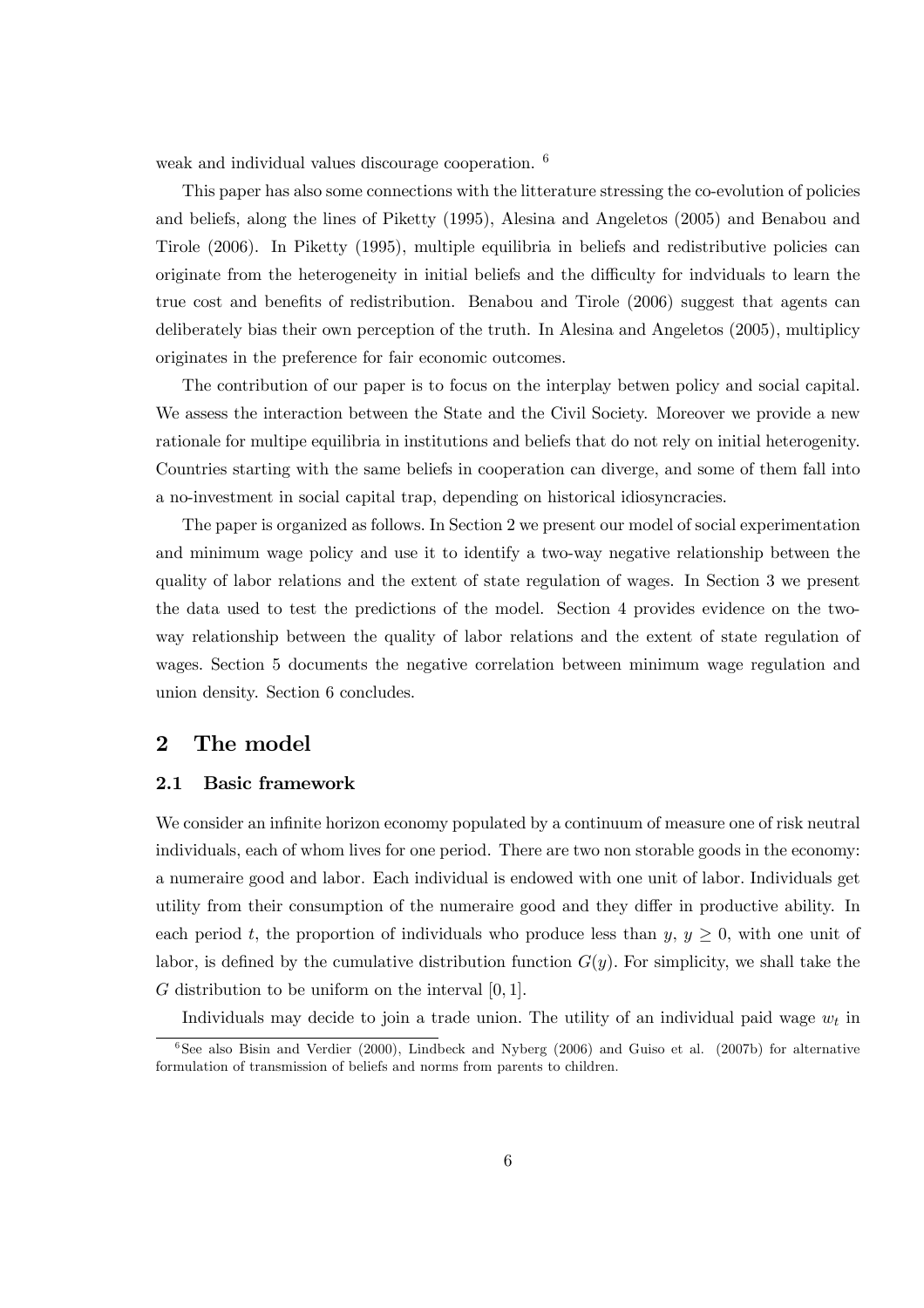period t, is just equal to  $w_t$  if the individual is not unionized and to

$$
v_t=w_t-c
$$

if she is unionized, where  $c \in (0,1)$  denotes the cost of unionization.

Workers face a monopsonistic representative firm. First, the firm makes take-it-or-leave-it offers to non unionized workers. Consequently, non unionized workers cannot get more than the minimum wage  $\bar{w}_t \geq 0$  set by the government if their productivity y is higher than the minimum wage, and they get no job offer from the firm otherwise (we implicitly assume that workers' productivity characteristics are publicly observable).

Unionization allows workers to negotiate and obtain a share of output provided labor relations are sufficiently "cooperative". We model the negotiation between the union and the firm as an ultimatum game: first, the union makes an investment in its relationship with the firm; then the firm either responds to that investment by paying unionized workers their full marginal productivity (in this case the quality of labor relation is high) or the firm does not reciprocate (in which case the quality of labor relation is low). Thus, the cooperative nature (or quality) of labor relations depends upon two factors. First, the investment by unions in social capital relation.7 Second, the firm responses to the union's investment. Note that our modeling of the negotiation between union and firm, departs from traditional bargaining models. It would be easy to add bargaining considerations to the framework, although we believe that this would not add much to our interpretation and understanding of the observed negative relationship between minimum wage regulations and trust.

The true cooperative nature of labor relations is not observable. Workers only observe the outcome of their bargaining with the firm.<sup>8</sup> In every period, the bargaining can either be: (i) a success, in which case all type-y unionized workers get a wage equal to their productivity  $w_t(y) = y$ <sup>0</sup>; (ii) or a failure, in which case workers obtain the minimum wage  $w_t(y) = \bar{w}_t$ <sup>10</sup>

 $^{7}$ In Appendix B we provide evidence to the effect that union investment matters for trust in labor relations. There, we measure the union's investment in cooperation in two ways, following Checchi and Lucifora (2002). First, by the degree of workplace presence of unions. Second, by the degree to which unions coordinate and centralize their decisions. Figure 12 reports the correlation between the indicator of workplace presence of unions and the perceived quality of labor relations measured by the *Global Competitiveness Reports 1999*. Figure 13 reports the same correlation pattern between the quality of labor relations and the degree of coordination and centralization of negotiations between trade unions. In both cases, steady positive correlations show up, suggesting that the quality of labor cooperation is strongly associated with investment in cooperation by unions.

<sup>8</sup>For the sake of simplicity, it is assumed that workers are able to extract the same information about the outcome of negotiation independently of the number of employees whose wage is bargained over by the trade union. Alternatively, one could assume that workers observe the outcome of negotiation with a probability that increases with the number of employees whose wage is bargained over in the period. Our results are robust to introducing this additional feature to the model.

<sup>&</sup>lt;sup>9</sup>The assumption that workers obtain the whole surplus if bargaining succeeds, is made for notational simplicity. Assuming that the worker get a share  $\beta \in [0, 1]$  of the surplus would lead to similar results.<br><sup>10</sup>Note that the wages negotiated by the trade union depend upon workers' productivity, whereas the minimum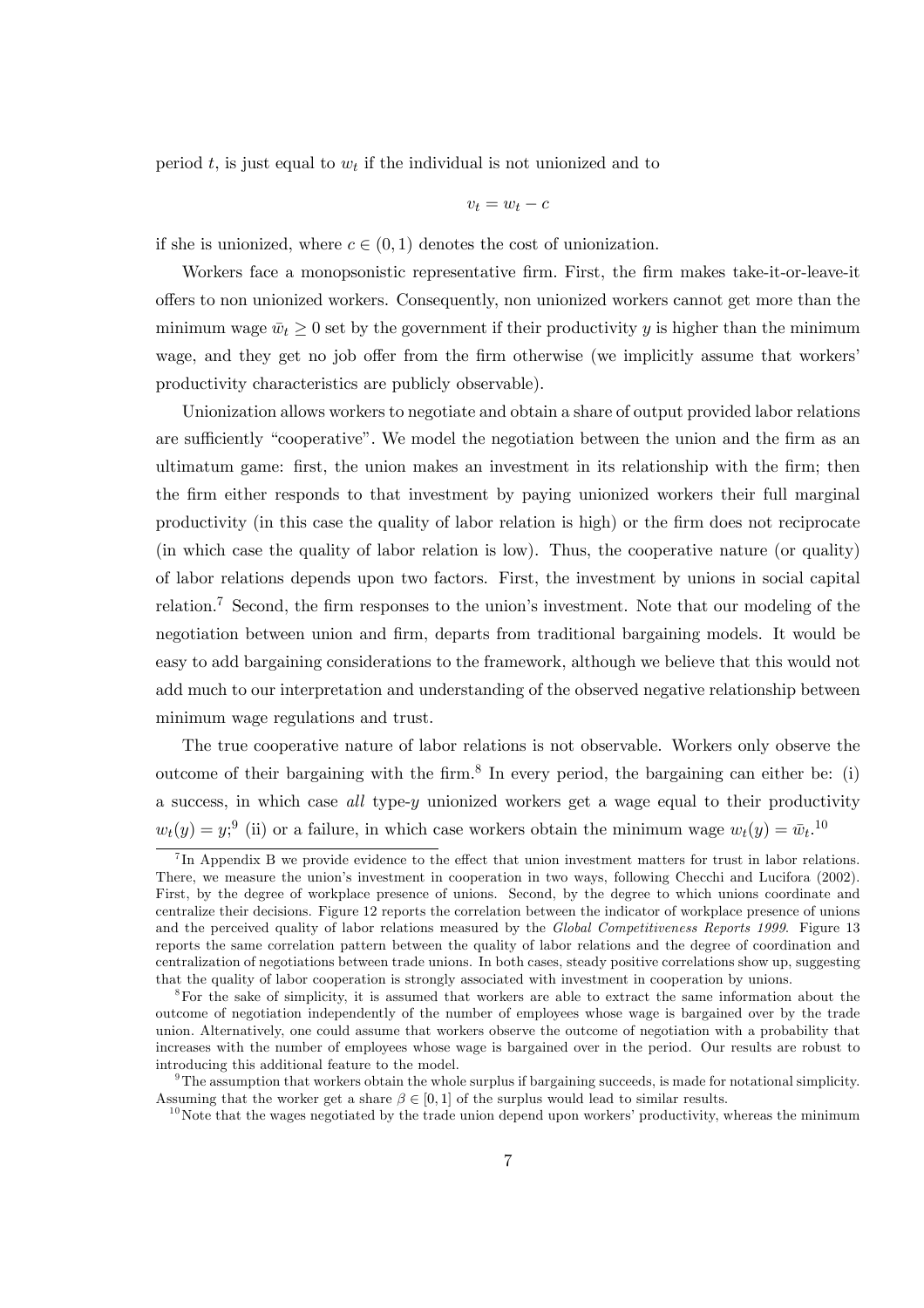In each period  $t$ , bargaining between workers and the firm succeeds with a probability that depends upon the quality of labor relations:<sup>11</sup>

> Pr(bargaining succeeds) =  $\begin{cases} 1 - \varepsilon & \text{if quality of labor relations is high} \\ 0 & \text{if quality of labor relations is low.} \end{cases}$  $\varepsilon$  if quality of labor relations is low,  $\Pr(\text{bargaining fails}) = \begin{cases} 1 - \varepsilon & \text{if quality of labor relation is low,} \\ 0 & \text{if weight of labor relation is high.} \end{cases}$

 $\varepsilon$  if quality of labor relation is high

where  $\varepsilon < 1/2$ .

### Investment in cooperation and the dynamics of beliefs

The union can invest to improve the quality of labor relations. We denote the union's specific investment by  $i_t$ . For simplicity, assume that  $i_t$  can take only two values: zero or  $I > 0$ . The investment is publicly observable. When  $i_t = 0$ , the quality of labor relations is necessarily low. When  $i_t = I$ , the quality of labor relations is high with probability  $q_t$ , and it remains low with the complementary probability  $1 - q_t$ .

Upon deciding whether or not to invest in the quality of labor relations, unionized workers do not know whether they live in a cooperative economy where the investment will indeed lead to high quality of labor relations or if they live in a non-cooperative economy where such investment is pointless. In other words, the investment decision can be seen as a costly experimentation to improve labor relations and discover the true cooperative nature of the economy.

Let  $e \in \{C, N\}$  denote the type of the economy: C if the economy is cooperative and N if it is non cooperative. We let

$$
\Pr_{t=0} (e = C) = q_0
$$

denote workers' prior beliefs as to the cooperative nature of the economy at date zero.

A history  $h_t(n, s)$  at the beginning of period t consists in  $n \leq t$  past negotiations (between date 0 and date  $t-1$ ) over which unions have invested in cooperation,  $s \leq n$  of which have been successful, and  $n - s$  have been unsuccessful. The number n of periods with negotiation and positive investment, may be smaller than  $t$  for two reasons. First, the trade union does not necessarily invest in every period. Second, there is no negotiation in the periods where nobody is unionized.

wage is independent of productivity. Here we simply capture the idea that trade unions have a better information about workers' productivity than the government.

 $11$ That bargaining does not succeed with probability one if the quality of labor relation is high, reflects the fact that the quality of labor relation is not perfect. That it may succeed with positive probability  $\varepsilon$  when the quality of labor relation is low, reflects the fact that workers may sometime overcome the non-cooperative nature of the employer and still manage to strike a good deal.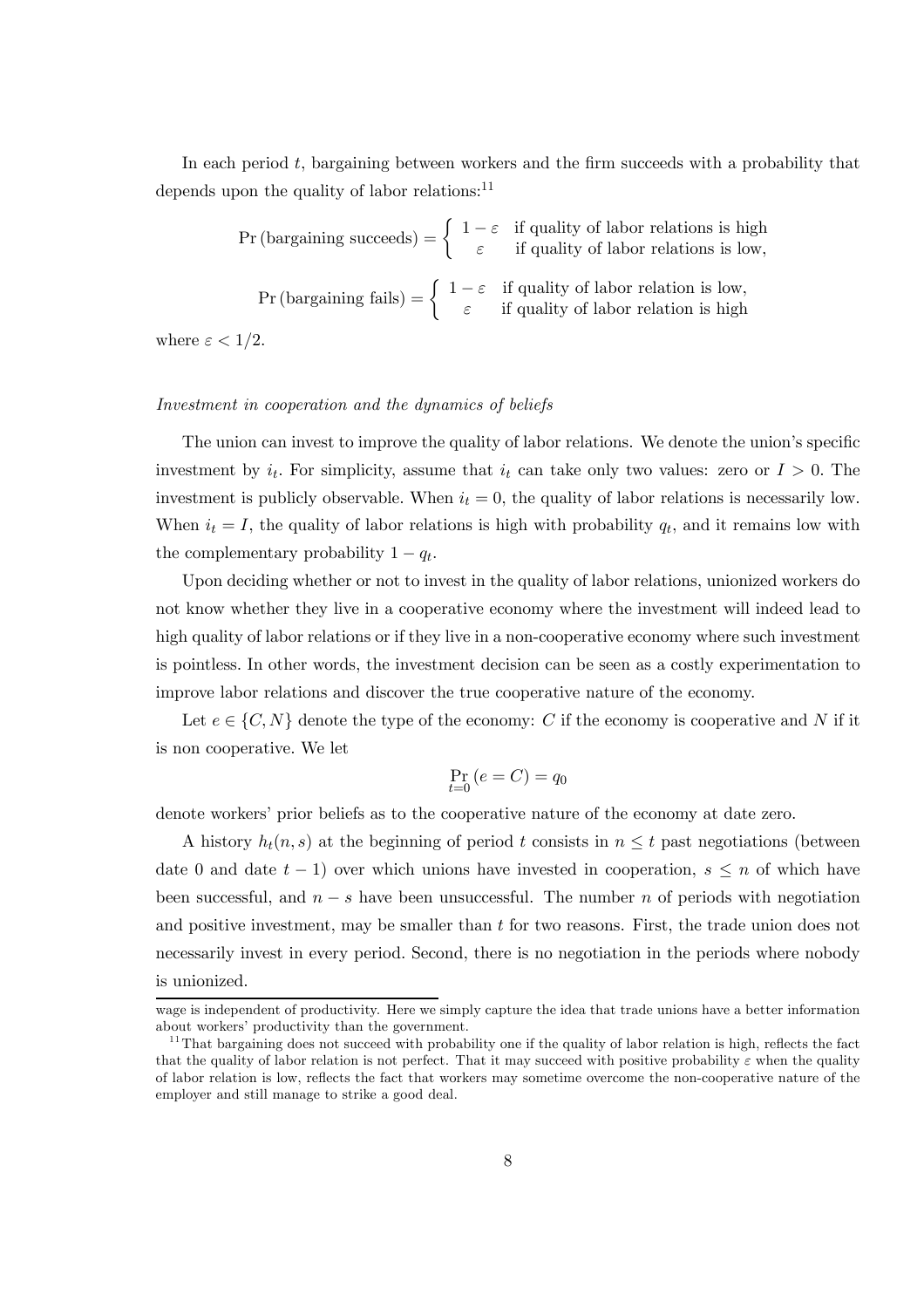From Bayes' rule, we have:

$$
q_t = \Pr\left[e = C|h_t(n,s)\right] = \frac{(1-\varepsilon)^s \varepsilon^{n-s} q_0}{(1-\varepsilon)^s \varepsilon^{n-s} q_0 + (1-\varepsilon)^{n-s} \varepsilon^s (1-q_0)}.
$$
\n(1)

Finally, using the fact that  $Pr [e = C|h_t(n, s)] = 1 - Pr [e = N|h_t(n, s)]$ , we can compute the probability that bargaining succeeds in period  $t$  when there have been  $n$  previous periods with investment and negotiations, s of which have been successful, namely:

$$
p(q_t, i_t) = \begin{cases} \varepsilon + (1 - 2\varepsilon)q_t & \text{if } i_t = I \\ \varepsilon & \text{if } i_t = 0. \end{cases}
$$
 (2)

In this framework, by unionizing and by investing in the quality of labor relations, workers manage both to obtain wage increases and also to generate information about the possibility to increase the quality of labor relations. In periods in which the trade union invests and some workers are unionized, the outcome of the negotiation reveals information on the type of economy. This in turn enables workers of the future generation to update their beliefs. When there is no investment or when nobody is unionized in period  $t$ , workers of generation  $t + 1$  cannot update their beliefs.

Bayes' rule immediately implies a positive correlation between beliefs in successive periods as stated by:

**Lemma 1:** In periods where the trade union invests I, the belief  $p(q_t, I)$  that bargaining succeeds in period t is non-decreasing with  $p(q_{t-1}, i_{t-1})$ .

**Proof:** From the definition (19) of beliefs we know that  $p(q_t, I)$  increases with  $q_t = Pr [e = C|h_t(n, s)]$ . Let

$$
a = \Pr\left[e = C|h_t(n, s)|\, ; b = \Pr\left[e = C|h_{t-1}(n', s')\right]\right]
$$

where  $n' = n$ , or  $n' = n - 1$ , and  $s' = s$  or  $s' = s - 1$ . We have:

$$
1/a = 1 + (\frac{1 - q_0}{q_0})(\frac{1 - \varepsilon}{\varepsilon})^{n - 2s};
$$
  

$$
1/b = 1 + (\frac{1 - q_0}{q_0})(\frac{1 - \varepsilon}{\varepsilon})^{n' - 2s'}.
$$

Thus

$$
1/a = (1/b) \left(\frac{1-\varepsilon}{\varepsilon}\right)^{n-n'-2(s-s')} + 1 - \left(\frac{1-\varepsilon}{\varepsilon}\right)^{n-n'-2(s-s')}.
$$

In particular  $(1/a)$  and  $(1/b)$  are positively correlated, and thus so are a and b. QED.

Timing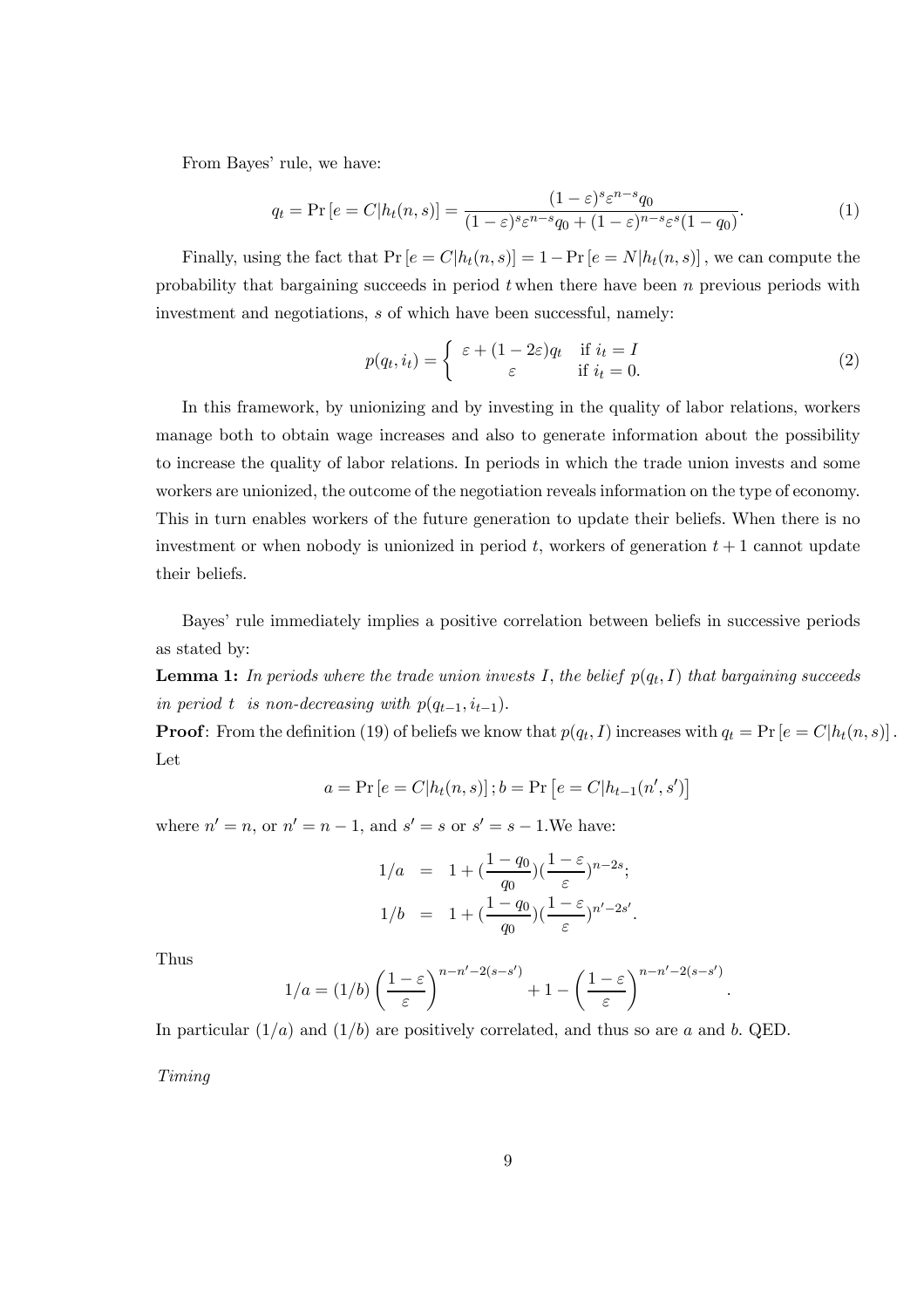At the beginning of period  $t = 0$ , nature determines once for all the type of economy  $e \in$  $\{C, N\}$  which is not observable. Then, in each period  $t \geq 0$ , the sequence of decisions can be described as follows:<sup>12</sup>

- 1. The trade union decides whether or not to invest in the quality of labor relations.
- 2. Individuals vote to elect a government that sets a minimum wage  $\bar{w}_t \geq 0$ .
- 3. Workers decide whether or not to join the trade union.
- 4. Wages are set by employers for non unionized workers and by wage negotiation for unionized workers.

We first analyze the outcome of the wage negotiation and the decision to invest in labor relations and to unionize when the minimum wage is exogenous. This first step will allow us to shed light on the relations between the minimum wage, unionization and investment behaviors and beliefs. Then, we endogeneize the minimum wage by making it a choice variable by the elected government.

### 2.2 The effect of minimum wage on the dynamics of cooperation and beliefs

Unionization behavior and investment in labor relations are influenced by beliefs about the efficiency of the investment and by the minimum wage. Beliefs are themselves influenced by past unionization and investment experience. In this section, we first analyze how the minimum wage influences unionization and investment behavior within each period  $t$ , taking beliefs are given. Then, we proceed to analyze the impact of the minimum wage on the dynamics of beliefs and unionization.

### 2.2.1 Short run equilibrium

Here we analyze unionization and investment in labor relations within any period  $t$ , with given belief  $q_t = Pr [e = C | h_t(n, s)]$  and given minimum wage  $\bar{w}_t$ . All workers whose productivity is lower than the minimum wage  $\bar{w}_t$  are unemployed. Non unionized workers with productivity  $y \ge \bar{w}_t$  obtain the minimum wage  $\bar{w}_t \ge 0$ . Unionized workers with productivity  $y \ge \bar{w}_t$  expect to get the wage  $w_t(y) = y$  with probability  $p(q_t, i_t)$  and the minimum wage with probability  $1 - p(q_t, i_t).$ 

 $12$  Here it is assumed that the trade union invests before the government sets the wage. This assumption has been chosen because investment in the quality of labor relations can be interpreted as a commitment device. However, it should be noticed that our main result of multiplicity of steady states, some with investment, others without, also holds when the wage is set before investment and when investment and wage are chosen simultaneously.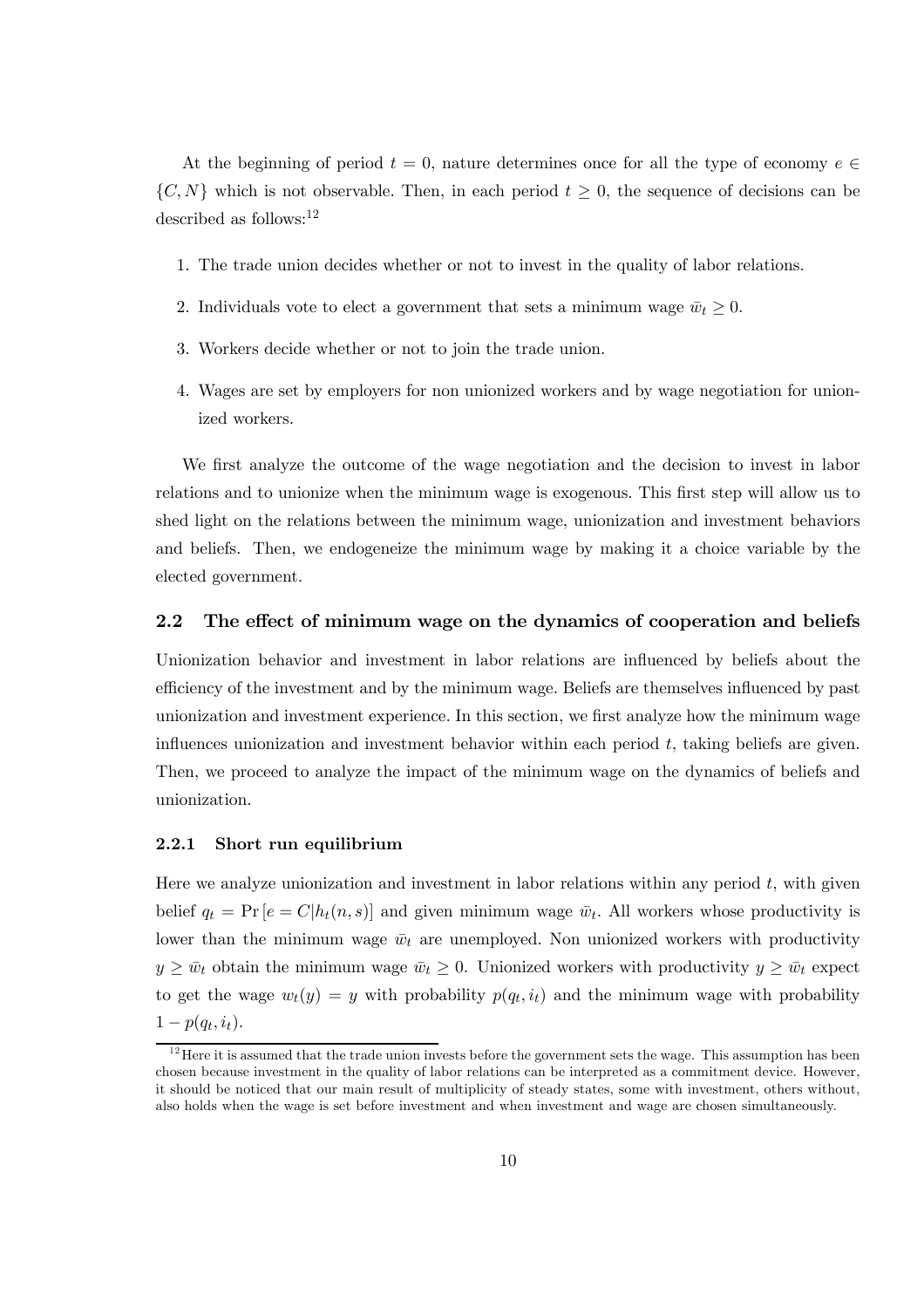### Unionization decision

Workers decide to join unions in period  $t$  if and only if the utility derived from union membership, equal to  $p(q_t, i_t)y+[1-p(q_t, i_t)]\overline{w}_t-c$ , is larger than the utility obtained without union membership, equal to the minimum wage  $\bar{w}_t$ .<sup>13</sup> Therefore, all workers whose productivity lies above the threshold

$$
\hat{y}_t = \bar{w}_t + \frac{c}{p(q_t, i_t)}\tag{3}
$$

decide to become union member. The share of workers who decide to join a union in period  $t$  is therefore equal to:

$$
\pi_t = 1 - G\left(\bar{w}_t + \frac{c}{p(q_t, i_t)}\right). \tag{4}
$$

In particular the share of unionized workers decreases with the minimum wage, the reason simply being that the gains from unionization are lower when the minimum wage is higher. More pessimistic beliefs about the chance of success of bargaining also lead to lower union density.

### Investment/experimentation decision

The trade union's objective is to maximize the sum of the rents of its members, equal to the difference between what they get when they are unionized and the minimum wage they get for sure when not unionized, namely:

$$
\int_{\bar{w}_t + \frac{c}{p(q_t, i_t)}}^1 [p(q_t, i_t)(y - \bar{w}_t) - c] \, \mathrm{d}G(y). \tag{5}
$$

Recall that if there is investment in the quality of labor relations (i.e. if  $i_t = I$ ), the negotiation succeeds with probability  $p(q_t, I)$  equal to  $\varepsilon + (1 - 2\varepsilon)q_t$ , whereas the probability of success falls down to  $p(q_t, 0) = \varepsilon$  in the absence of investment.

Let  $\Delta(\bar{w}_t, q_t)$  denote the difference between the value of the rents when investment takes place and the value of the rents when there is no investment.<sup>14</sup> There is investment in labor relations if and only if

$$
\Delta(\bar{w}_t, q_t) > I. \tag{6}
$$

$$
\Delta(\bar{w}_t, q_t) = \int_{\bar{w}_t + \frac{c}{q_t(1-2\varepsilon)+\varepsilon}}^1 \left\{ \left[ q_t(1-2\varepsilon) + \varepsilon \right] (y-\bar{w}_t) - c \right\} \mathrm{d}G(y) - \int_{\bar{w}_t + \frac{c}{\varepsilon}}^1 \left[ \varepsilon (y-\bar{w}_t) - c \right] \mathrm{d}G(y)
$$

 $13$ Note that the decision to join the trade union is motivated here by individual gains only and not by social custom as in the approach developed by Akerlof (1980), Booth (1985), Booth and Chatterji (1993), Corneo (1995), Naylor (1989) and Naylor and Crips (1993) and Naylor and Raaum (1993).

 $14$ Simple calculation shows that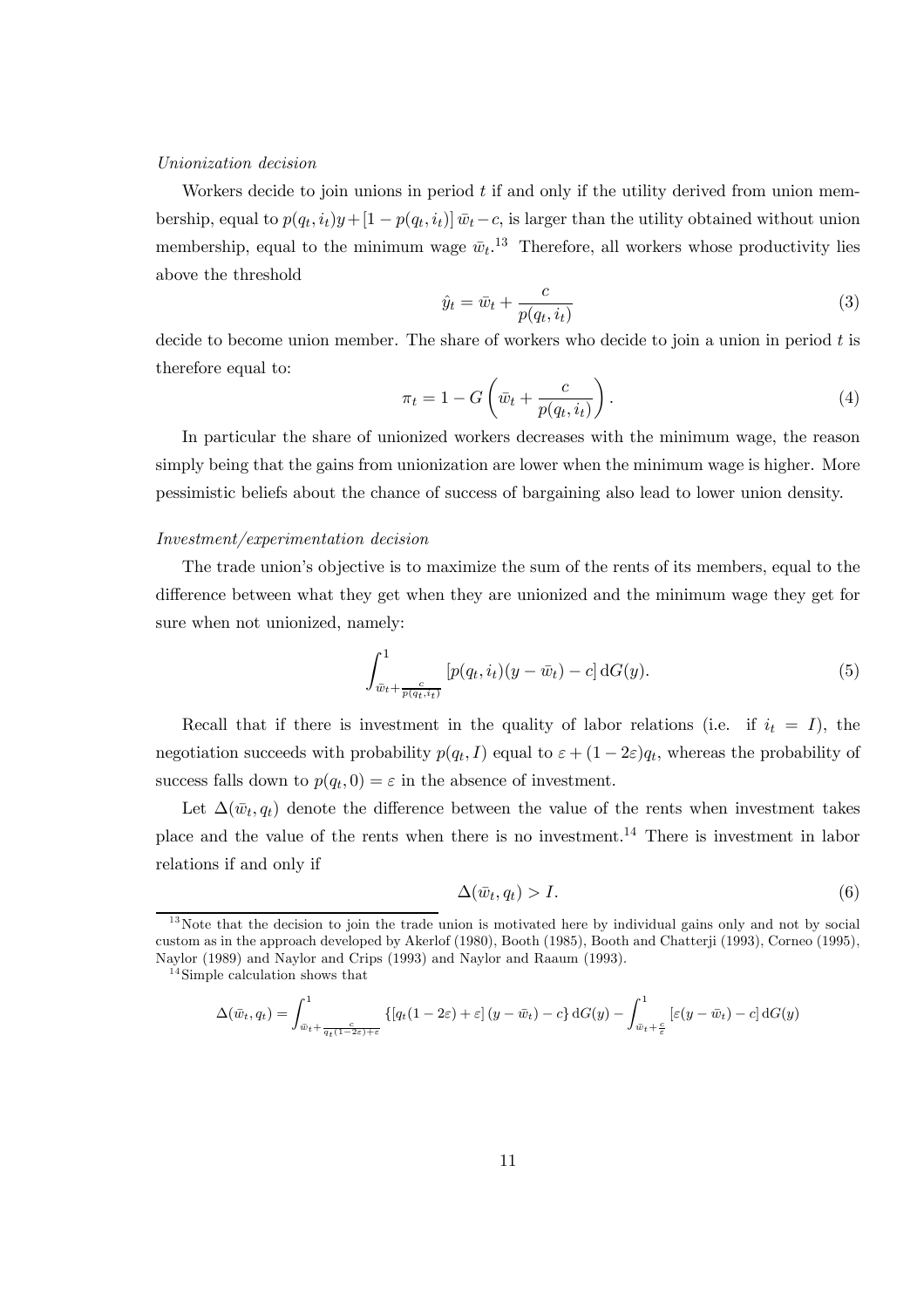It is easily checked that  $\Delta$  is increasing in  $q_t$  and decreasing in the minimum wage  $\bar{w}_t$ . More precisely, we get

$$
\frac{\partial \Delta(\bar{w}_t, q_t)}{\partial \bar{w}_t} = -q_t(1 - \bar{w}_t)(1 - 2\varepsilon) < 0,\tag{7}
$$

$$
\frac{\partial \Delta(\bar{w}_t, q_t)}{\partial q_t} = (1 - 2\varepsilon) \int_{\bar{w}_t + \frac{c}{q_t(1 - 2\varepsilon) + \varepsilon}}^1 (y - \bar{w}_t) dG(y) > 0.
$$
\n(8)

Thus the trade union is more likely to invest when the minimum wage is lower and when workers are more optimistic about the returns of the investment. In particular investment will never occur if the investment cost  $I$  is higher than the maximum expected gains which arise when the minimum wage is equal to zero and people are the most optimistic, i.e. when  $q_t = 1$ . In order to avoid such situations we assume henceforth that

$$
\Delta(0,1) > I,\tag{9}
$$

or equivalently  $I < \frac{1}{2}$  $\left( \frac{1-\varepsilon+c^2}{4} \right)$  $1-\varepsilon$  $\Big) - \varepsilon.$ 

### The minimum wage policy and the no experimentation trap

Investment and unionization decisions depend upon beliefs and the minimum wage. Workers unionize more when they are more optimistic about the chance of success of negotiation and when the minimum wage is lower. And the trade union invests more to improve labor relations when workers are more optimistic about the returns to the investment and when the minimum wage is lower.

Figure 3 describes the short-run equilibrium for investment and unionization given  $(q_t, \bar{w}_t)$ (the details underlying Figure 3 are presented in the appendix). Three regions, corresponding to three different type of equilibria, show up:

i) when workers are optimistic and the minimum wage is low, then there is positive union density and positive investment;

 $ii)$  when the minimum wage is low and workers are pessimistic, there is no investment to improve labor relations, but there is positive union density, albeit lower than in the previous situation;

iii) when the minimum wage is high, there is no investment and union density is nil.

Figure 3 illustrates that a high minimum wage can prevent the trade union from investing in the quality of labor relations. This is more likely to occur when workers are more pessimistic about the potential payoff from such investment, i.e on the cooperative nature of the environment.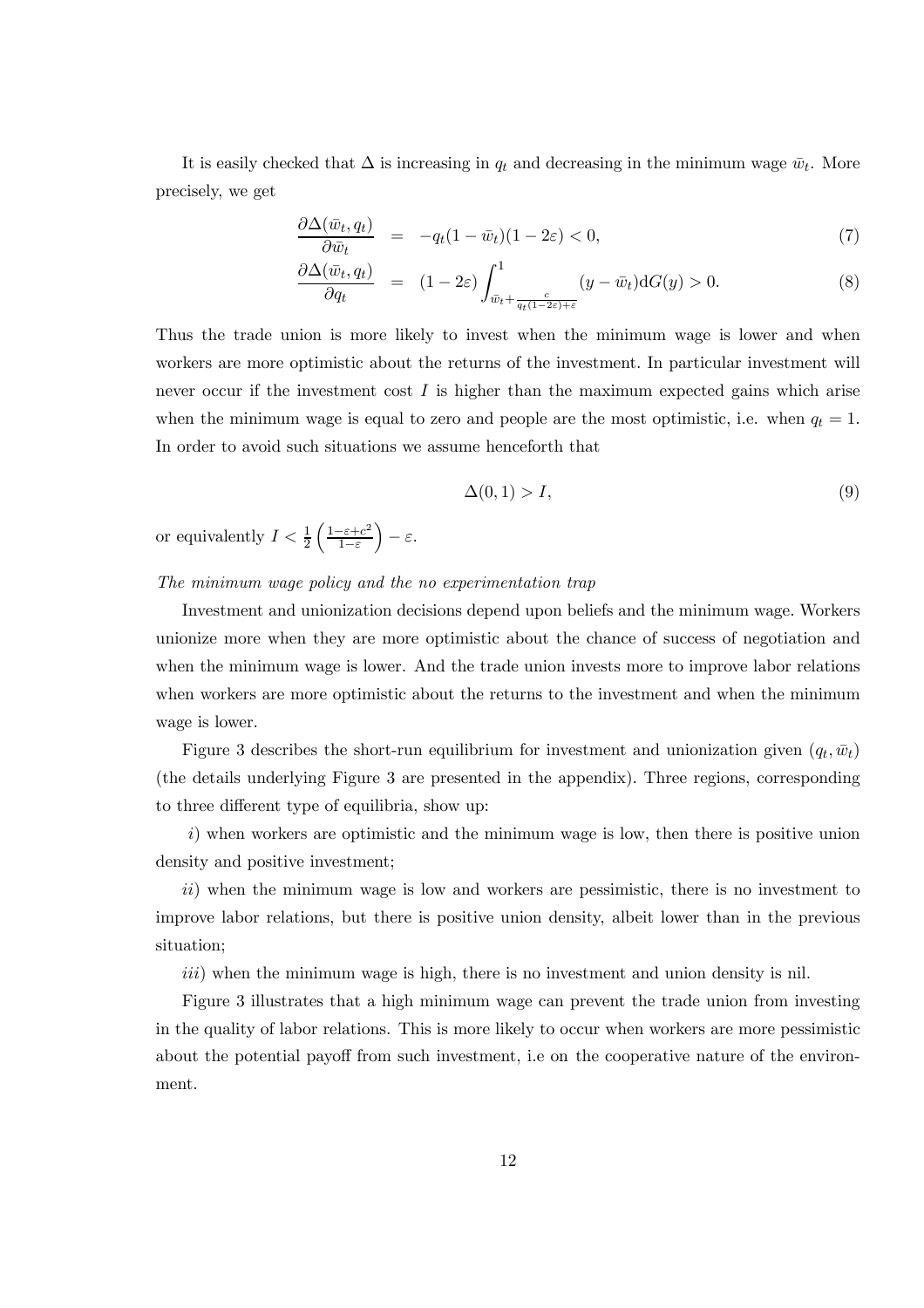

Figure 3: Experimentation and unionization in the  $(q_t, \bar{w}_t)$  plane.

### 2.2.2 The dynamics of beliefs, unionization and experimentation

We now proceed to analyze the dynamics of beliefs, investment and unionization when the minimum wage is exogenously fixed at some level  $\overline{w}$ , for all periods  $t \geq 0$ . According to figure 3, there are potentially three different possible steady states:

- i) A steady state where  $i = I$  and  $\pi > 0$ ,
- ii) A steady state where  $i = 0$  and  $\pi > 0$ ,
- iii) A steady state where  $i = \pi = 0$ .

Suppose first that there is no investment in period  $t = 0$ . In this case, the economy reaches its steady state immediately since beliefs are never revised thereafter. This case occurs if the initial value of the belief,  $q_0$ , is such that the net gain of investment is negative in period zero, i.e. if  $\Delta(\bar{w}, q_0) \leq I$ , or equivalently if

$$
q_0 < \bar{q} = \{q | \Delta(\bar{w}, q) = I\}
$$

since  $\Delta(\bar{w}, q)$  is increasing in q. As shown in figure 3, two possible steady states are possible in this situation, corresponding to cases i) and ii). If the minimum wage is sufficiently low, i.e. if  $\bar{w}$  < 1 –  $\frac{c}{\varepsilon}$ , the economy is stuck in a steady state where the share of unionized workers is positive, equal to  $1 - \frac{c}{\varepsilon} - \bar{w}$ . If the minimum wage is above  $1 - \frac{c}{\varepsilon}$ , the economy is stuck in a steady state with zero union density.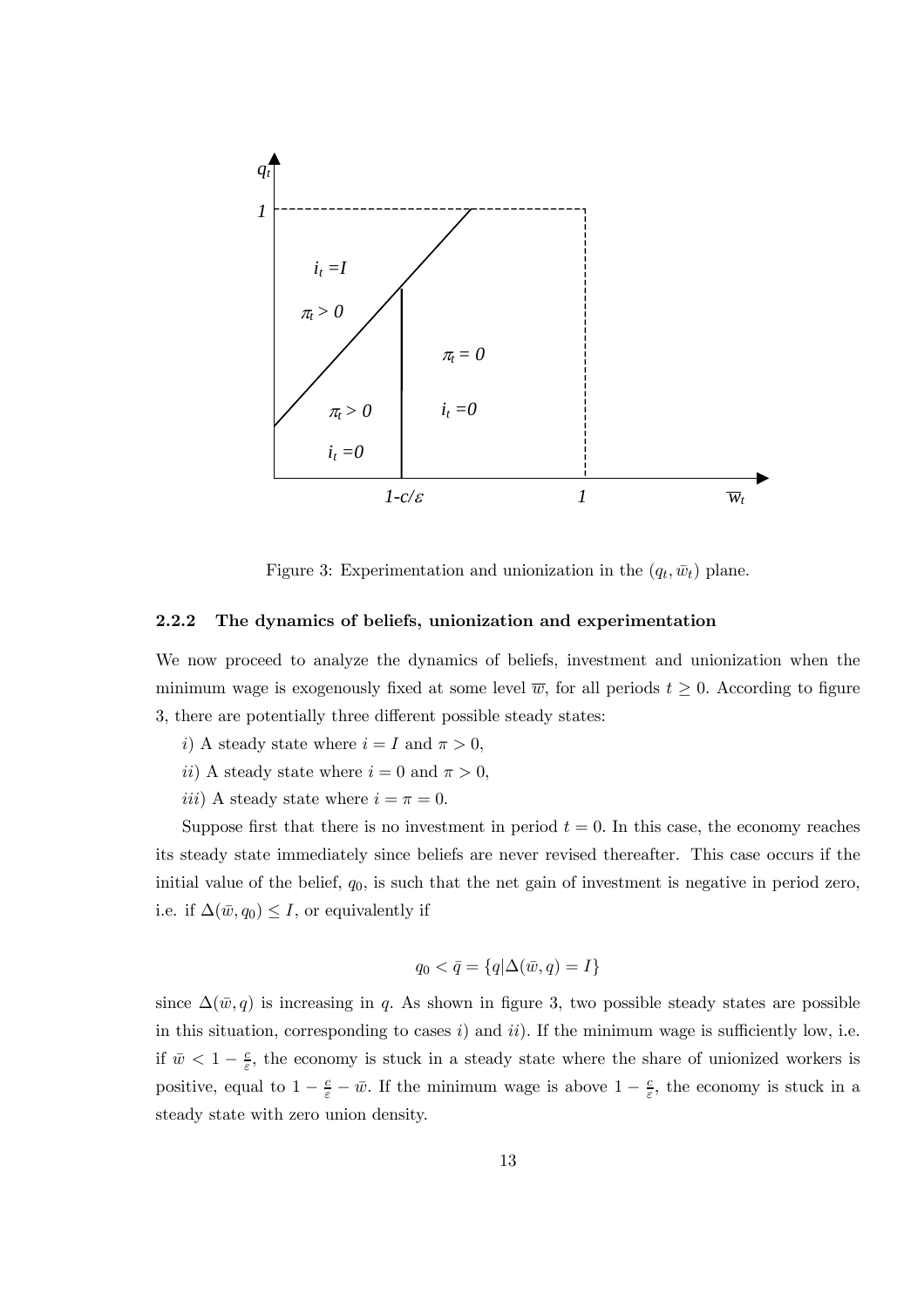Now suppose that

$$
q_0 > \bar{q}.
$$

and that the minimum wage is sufficiently low that experimentation occurs in period  $t = 0$ . In this case, the dynamics of experimentation may lead the economy to converge towards a steady state with positive union density and investment. However, such optimistic beliefs in period zero are not sufficient to insure that the steady state with positive investment will indeed be reached.

More specifically, when  $q_0 > \bar{q}$ , the economy converges toward such steady state with a positive probability, which will shown below to depend both upon the minimum wage  $\bar{w}$  and upon  $q_0$ .

Note first that if negotiation succeeds in period zero, then we must have:  $q_1 = Pr_{t=1} (e = C)$ 0 and  $p_1(1, 1) > p_0$ . This implies that the expected return from investment at date 1,  $\Delta(\bar{w}, q_1)$ , is higher than in period zero. Thus

$$
q_1 > q_0.
$$

The same increase in workers' optimism occurs between periods t and  $t + 1$  occurs when negotiation succeeds in period t.

Overall, the dynamics of beliefs when there is investment, is fully described by:

$$
q_{t+1} = \begin{cases} q_t & \text{if } q_t \le \bar{q} \\ \frac{(1-\varepsilon)q_t + \varepsilon(1-q_t)}{(1-\varepsilon)q_t + \varepsilon(1-q_t)} > q_t & \text{with probability } 1-\varepsilon & \text{if } q_t > \bar{q} \\ \frac{\varepsilon q_t}{\varepsilon q_t + (1-\varepsilon)(1-q_t)} < q_t & \text{with probability } \varepsilon & \text{if } q_t > \bar{q}, \end{cases}
$$
(10)

if the economy is type- $C$ , and

$$
q_{t+1} = \begin{cases} q_t & \text{if } q_t \le \bar{q} \\ \frac{(1-\varepsilon)q_t}{(1-\varepsilon)q_t+\varepsilon(1-q_t)} > q_t & \text{with probability } \varepsilon \\ \frac{\varepsilon q_t}{\varepsilon q_t+(1-\varepsilon)(1-q_t)} < q_t & \text{with probability } 1-\varepsilon \quad \text{if } q_t > \bar{q}, \end{cases}
$$
(11)

if the economy is type-N.

A first implication of the updating equation (10) is that as the experimentation history expands, the reference type ends up being learned with probability 1. More formally, the continuous mapping theorem (see Acemoglu et al, 2007) implies that  $s \to (1 - \varepsilon)t$  as  $t \to \infty$  when experimentation occurred in all periods  $0, 1, ..., t - 1$ , which in turn implies that

$$
\lim_{t \to \infty} \Pr\left[e = C|h_t(t,s)\right] = \lim_{t \to \infty} \frac{q_0}{q_0 + \left(\frac{\varepsilon}{1-\varepsilon}\right)^{t(1-2\varepsilon)}(1-q_0)} = 1.
$$

However, as we shall see below, experimentation may not occur in all periods even when the economy is cooperative  $(e = C)$ . And as a result the economy will not avoid falling into a no investment/ no experimentation trap with probability one. The continuous mapping theorem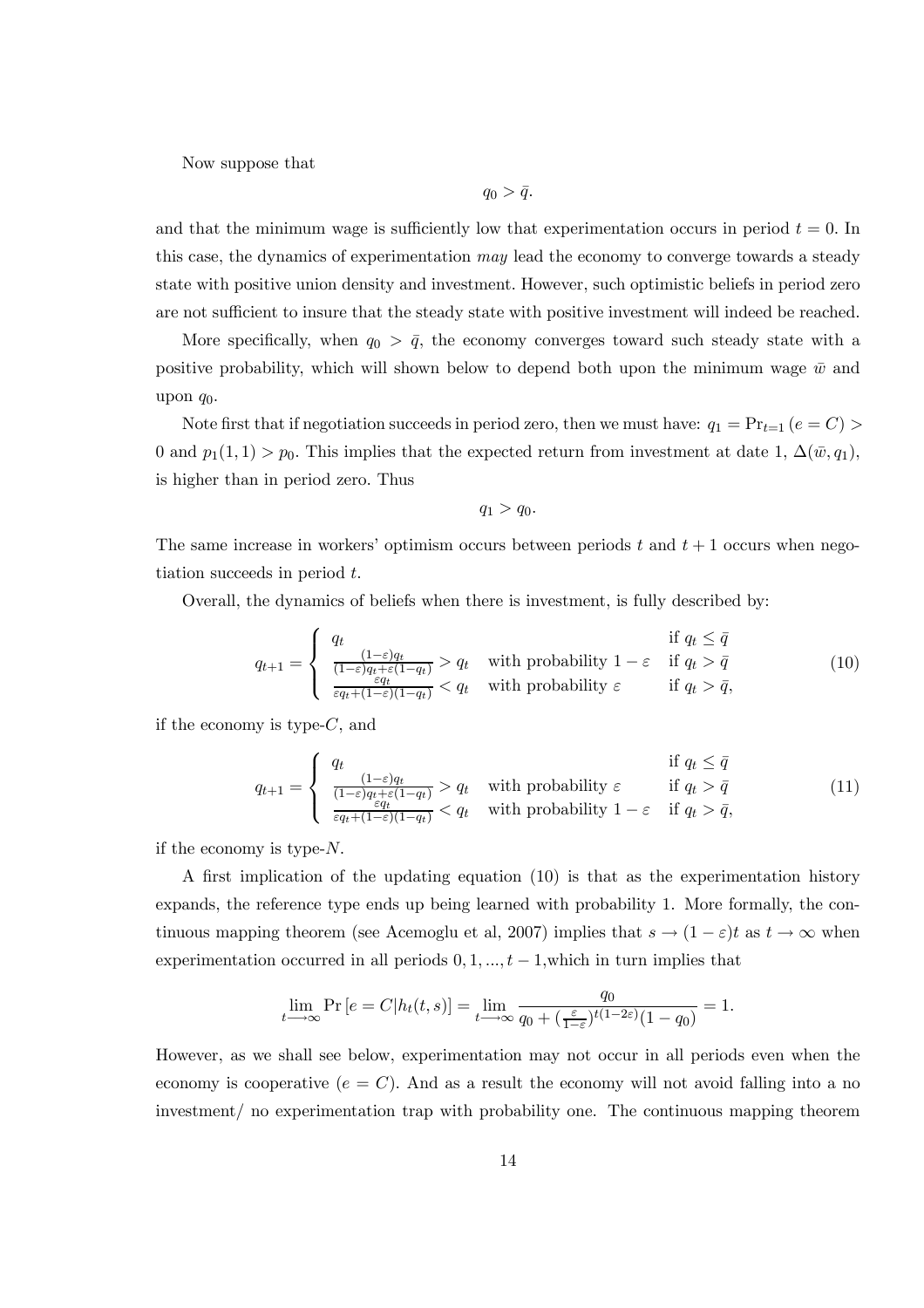also yields that  $\lim_{t\to\infty} \Pr\left[e = C|h_t(t,s)\right] = 0$  if  $e = N$ , which this time will imply that with probability one the economy falls into a no experimentation/no investment trap. From now on we shall concentrate on the case where the economy is truly cooperative (type-C).

A second implication of the updating equation (10), is that the probability of uninterrupted experimentation (and therefore of convergence toward full learning) increases with the value of the initial beliefs  $q_0$ . For example, if  $q_0$  is larger than the threshold value  $\bar{q}$  below which there is no investment, but close enough to  $\bar{q}$ , the probability that there is investment in period zero, but then no investment in subsequent periods, can be high. To see this, imagine that  $q_0 > \bar{q}$  but that negotiation fails in period zero (this occurs with probability  $\varepsilon$ ). Then, equation (10) implies that  $q_1 < q_0$ . If  $q_1$  is smaller than  $\bar{q}$ , which will occur if  $q_0$  is close enough to  $\bar{q}$ , investment is equal to zero in period one. In that case, the economy falls in a no-investment/no-experimentation trap in period 1, after one period of experimentation, and from period zero this case is perceived to occur with probability  $\varepsilon$ .

For higher values of  $q_0$  it will take more than one failure to bring the economy to a noinvestment/no-experimentation trap. Such a scenario can occur after period 1 when there are successive failures for higher values of  $q_0$ . More precisely, we can show:

**Proposition 1:** If the economy is of the cooperative type  $(e = C)$  and if  $q_0 > \bar{q}$ , then the economy avoids the no-investment/ no-experimentation trap with probability  $Q(q_0, \overline{w})$  which is increasing in  $q_0$  and decreasing in  $\overline{w}$ .

**Proof:** Let  $T(q_0, \bar{q})$  be defined by

$$
\varphi(T, q_o) = \bar{q},
$$

where:

$$
\varphi(T, q_o) = \frac{1}{1 + (\frac{1 - q_o}{q_o})(\frac{1 - \varepsilon}{\varepsilon})^T}.
$$

Since  $\varphi$  is decreasing in T and increasing in  $q_0$ , then  $T(q_0, \bar{q})$  is increasing in  $q_0$  and decreasing in  $\bar{q}$ .

Now the ex ante expected probability that  $q_t$  will eventually fall below  $\bar{q}$ , which in turn will lead to a no-investment/no-experimentation trap, is equal to  $15$ :

$$
\bar{P}(q_0, \bar{q}) = \frac{\sum_{n \geq 0} \sum_{s \leq \frac{n - T(q_0, \bar{q})}{2}} {n \choose s} (1 - \varepsilon)^s \varepsilon^{n - s}}{\sum_{n \geq 0} \sum_{s \leq n} {n \choose s} (1 - \varepsilon)^s \varepsilon^{n - s}}.
$$

$$
q_t = \Pr\left[e = C|h_t(n,s)\right] = \frac{1}{1 + \left(\frac{1-q_0}{q_0}\right)\left(\frac{1-\epsilon}{\varepsilon}\right)^{n-2s}}.
$$

 $^{15}\mathrm{Here}$  we use the fact that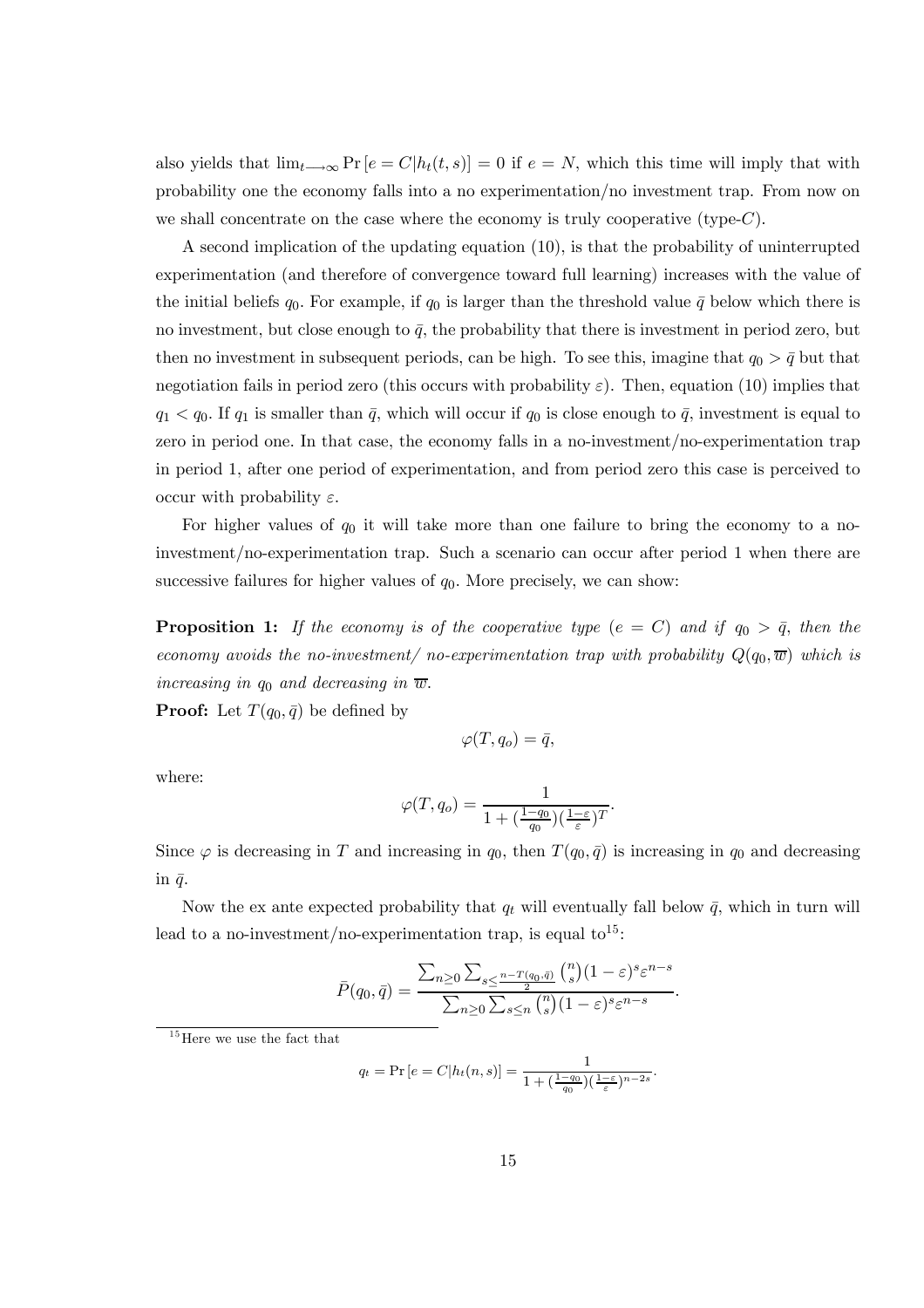In particular it is easy to see that  $\bar{P}(q_0, \bar{q})$  is decreasing in T, and therefore decreasing in  $q_0$  and increasing in  $\bar{q}$ , and therefore

$$
Q(q_0, \overline{w}) = 1 - \overline{P}(q_0, \overline{q})
$$

is increasing in  $q_0$  and decreasing in  $\overline{q}$  and therefore in the minimum wage  $\overline{w}$ . QED.

Thus, when the economy is truly cooperative, the economy is more likely to converge toward a steady state equilibrium with positive investment and union density if initial beliefs are sufficiently optimistic and the minimum wage is sufficiently low. Moreover, we can state that: Result 1: In steady state, aggregate welfare of workers is higher in the equilibrium with positive investment in the quality of labor relations than in the equilibrium without investment. Proof:

Aggregate welfare of workers in period  $t$  is equal to the sum of wages minus the unionization costs and the investment costs in the quality of labor relations:

$$
W_t = \left[ G\left(\bar{w} + \frac{c}{p(q_t, i_t)}\right) - G(\bar{w}) \right] \bar{w} + \int_{\bar{w} + \frac{c}{p(q_t, i_t)}}^1 \left[ p(q_t, i_t)y + \left[1 - p(q_t, i_t)\right] \bar{w} - c \right] dG(y) - i_t.
$$

When  $\bar{w} + \frac{c}{p(q_t, i_t)}$  is greater than 1, then aggregate welfare is equal to:

$$
W_t = [1 - G(\bar{w})]\bar{w} - i_t.
$$
\n(12)

A steady state equilibrium with positive investment in the quality of labor relations can exist only if the economy is truly cooperative and if  $\bar{w} + \frac{c}{1-\varepsilon} < 1$ . Assuming that these two conditions are fulfilled, the probability  $p(q_t, i_t)$  that bargaining succeeds at date t, is equal to  $1 - \varepsilon$  if there is investment in the quality of labor relations. Then, steady state welfare is

$$
W^{I} = \left[ G\left(\bar{w} + \frac{c}{1-\varepsilon}\right) - G(\bar{w}) \right] \bar{w} + \int_{\bar{w} + \frac{c}{1-\varepsilon}}^{1} \left[ (1-\varepsilon)y + \varepsilon \bar{w} - c \right] dG(y) - I.
$$

If there is no investment, then  $p(q_t, i_t)$  is equal to  $\varepsilon$  and steady state welfare amounts to

$$
W^{0} = \begin{cases} \begin{array}{c} \left[ G\left(\bar{w} + \frac{c}{\varepsilon}\right) - G(\bar{w}) \right] \bar{w} + \int_{\bar{w} + \frac{c}{\varepsilon}}^1 \left[ \varepsilon y + (1 - \varepsilon)\bar{w} - c \right] \mathrm{d}G(y) & \text{when } \bar{w} + \frac{c}{\varepsilon} < 1 \\ \left[ G\left(\bar{w} + \frac{c}{\varepsilon}\right) - G(\bar{w}) \right] \bar{w} & \text{otherwise.} \end{array} \end{cases}
$$

Using the two last equations and the definition of  $\Delta(\bar{w}, q)$  given in footnote 14 it can easily be checked that  $W^I > W^0$  since  $\Delta(\bar{w}, 1) > I$ . QED.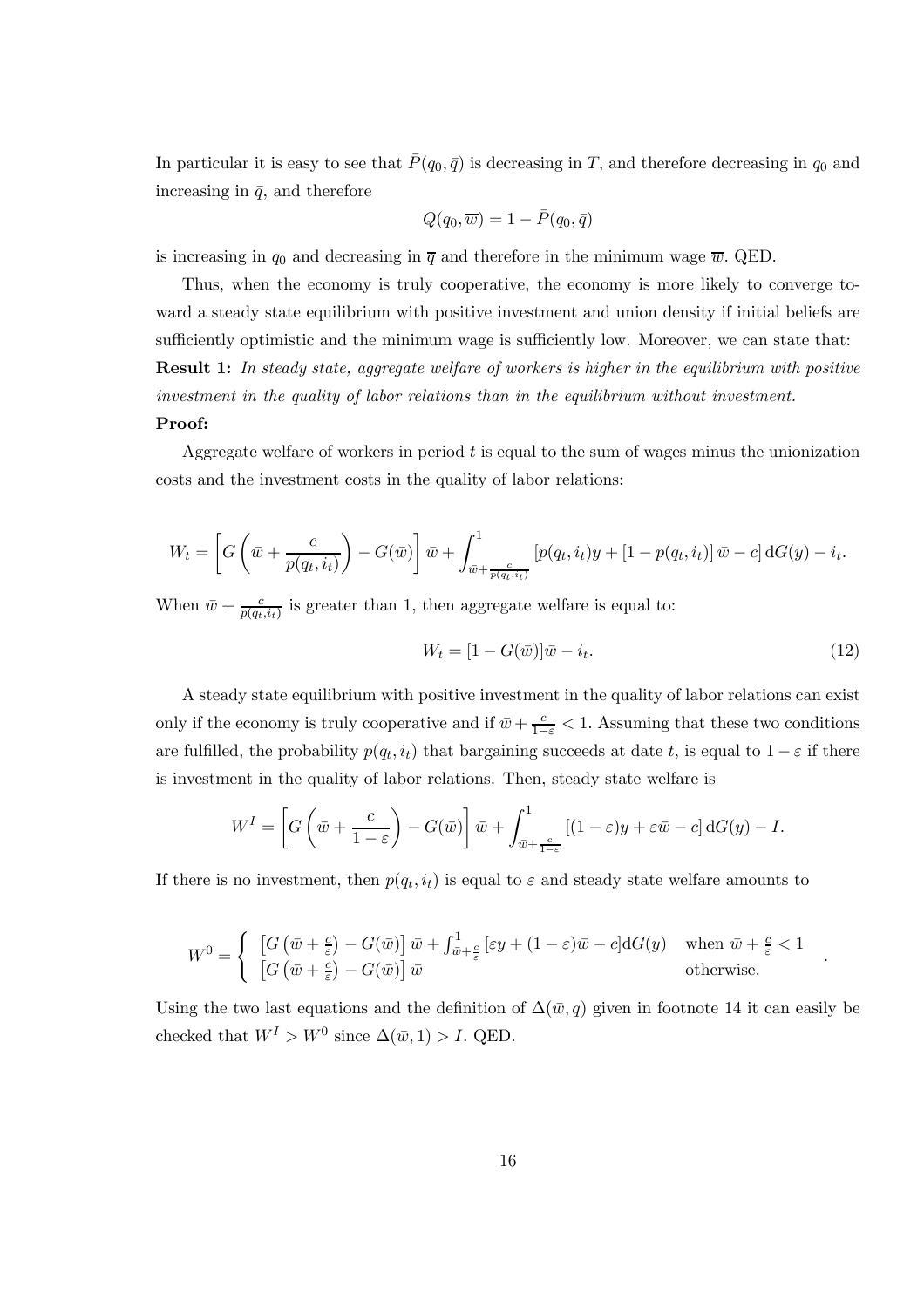### 2.3 Optimal minimum wage and the multiplicity of steady-state social regimes

In this section we analyze the reverse causality from current beliefs about cooperation to the minimum wage optimally chosen by a utilitarian government. We begin to define the optimal minimum wage set by the government in every period. Then, we proceed to analyze the shortrun equilibrium, when the belief about the efficiency of the investment in labor relations is taken as given. Finally, we study the dynamics of beliefs and investment and we show that the model generates multiple (long-term) social regimes.

### 2.3.1 The ex-ante social welfare function and the optimal minimum wage

It is assumed that the government, contrary to the trade union, does not observe the productivity of each individual. This assumption is meant to capture in a simple way the fact that trade unions gather information, thanks to the bargaining process, that is not available to the government. The cost of unionization, c, and/or the cost of investment in labor relations, I, can be interpreted as the cost of information obtained by the trade union.

Since the government does not observe productivity, the minimum wage can only be the lowest bound of the wage distribution. The election process is represented by a probabilistic voting model which implies, under some assumptions assumed to be fulfilled, that the elected government maximizes the sum of the utilities of the workers.16

We assume that the government chooses the minimum wage after the union has chosen its investment  $i_t$ . As shown previously, the trade union's investment choice satisfies:

$$
i_t = \begin{cases} I & \text{if } \Delta(\bar{w}_t, q_t) > I \\ 0 & \text{if } \Delta(\bar{w}_t, q_t) \leq I. \end{cases}
$$

where  $\bar{w}_t$  is the minimum wage the union anticipates to be set by the government in period t.

Given  $q_t$  and  $i_t$ , the government chooses the minimum wage  $\bar{w}_t = \bar{w}(q_t, i_t) \geq 0$  that maximizes the social welfare function equal to the sum of the gains of the workers minus the investment costs:

$$
W_t = \left[ G\left(\bar{w}_t + \frac{c}{p(q_t, i_t)}\right) - G(\bar{w}_t) \right] \bar{w}_t + \int_{\bar{w}_t + \frac{c}{p(q_t, i_t)}}^1 [p(q_t, i_t)y + [1 - p(q_t, i_t)] \bar{w}_t - c] \, dG(y),\tag{13}
$$

where  $p(q_t, i_t)$  is given by

$$
p(q_t, i_t) = \begin{cases} \varepsilon + (1 - 2\varepsilon)q_t & \text{if } i_t = I \\ \varepsilon & \text{if } i_t = 0. \end{cases}
$$

 $16$ This outcome can be derived from the simple case in which individuals are heterogeneous with respect to ideological biases towards the candidates. Then, following Persson and Tabellini (2000) it turns out that the outcome of the elections maximizes the utilitarian criterion if the ideological bias is represented by an additive term in the utility function and is distributed with a uniform distribution independent of the distribution of productivities.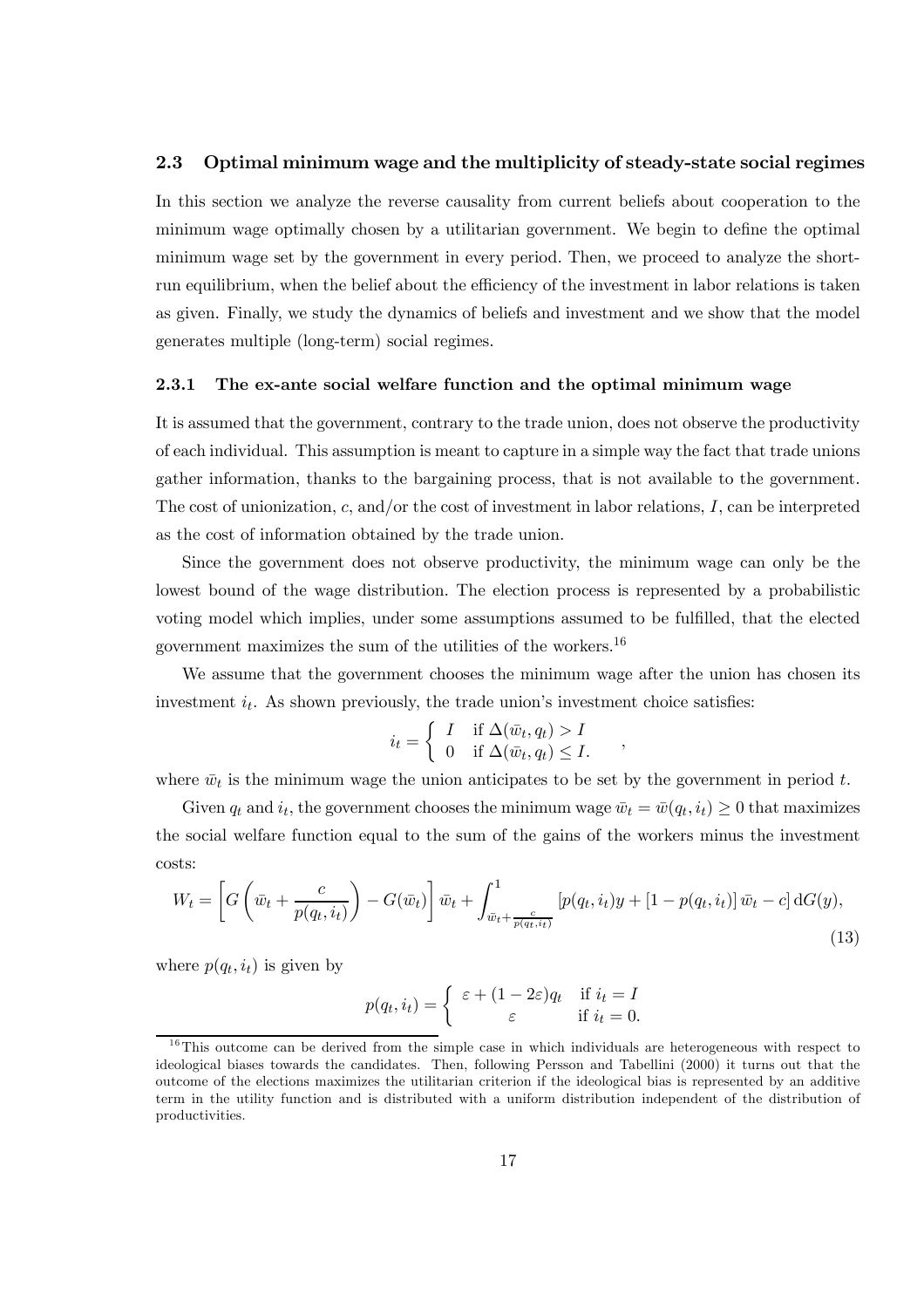When  $\bar{w}_t + \frac{c}{p(q_t,i_t)}$  is greater than 1, then social welfare is equal to:

$$
W_t = [1 - G(\bar{w}_t)]\bar{w}_t - i_t.
$$
\n
$$
(14)
$$

Maximizing welfare over the choice of minimum wage  $\overline{w}_t$ , we can establish the following

**Proposition 2:** The optimal minimum wage  $\overline{w}(q_t, i_t)$  at date t is equal to:

$$
\bar{w}(q_t, i_t) = \begin{cases}\n\frac{c+1 - p(q_t, i_t)}{2 - p(q_t, i_t)} & \text{if } p(q_t, i_t) \ge 2c \\
1/2 & \text{if } p(q_t, i_t) \le 2c.\n\end{cases}
$$
\n(15)

Proof: Consider first the case when the welfare maximization program has an interior solution  $\bar{w}_t > 0$  such that

$$
\bar{w}_t + \frac{c}{p(q_t, i_t)} < 1.
$$

Then the optimal minimum wage satisfies the first order condition:

$$
\frac{\partial W_t}{\partial \bar{w}_t} = 0, \text{ or equivalently: } \bar{w}_t = \frac{c+1-p(q_t, i_t)}{2-p(q_t, i_t)}.
$$
 (16)

The solution  $\bar{w}_t$  is truly interior if

$$
\frac{c+1-p(q_t, i_t)}{2-p(q_t, i_t)} + \frac{c}{p(q_t, i_t)} < 1,
$$

or equivalently

$$
p(q_t, i_t) > 2c.
$$

Now suppose that

 $p(q_t, i_t) \leq 2c$ ,

then the optimal minimum wage  $\bar{w}_t$  maximizes

$$
W_t = [1 - G(\bar{w}_t)]\bar{w}_t.
$$

Note that in this case

$$
\frac{\partial W_t}{\partial \bar{w}_t} = 1 - 2\bar{w}_t,
$$

which is positive if  $\bar{w}_t < 1/2$  and negative otherwise. Thus in this case the optimal minimum wage is simply

$$
\bar{w}_t = \frac{1}{2},
$$

which establishes the proposition. QED.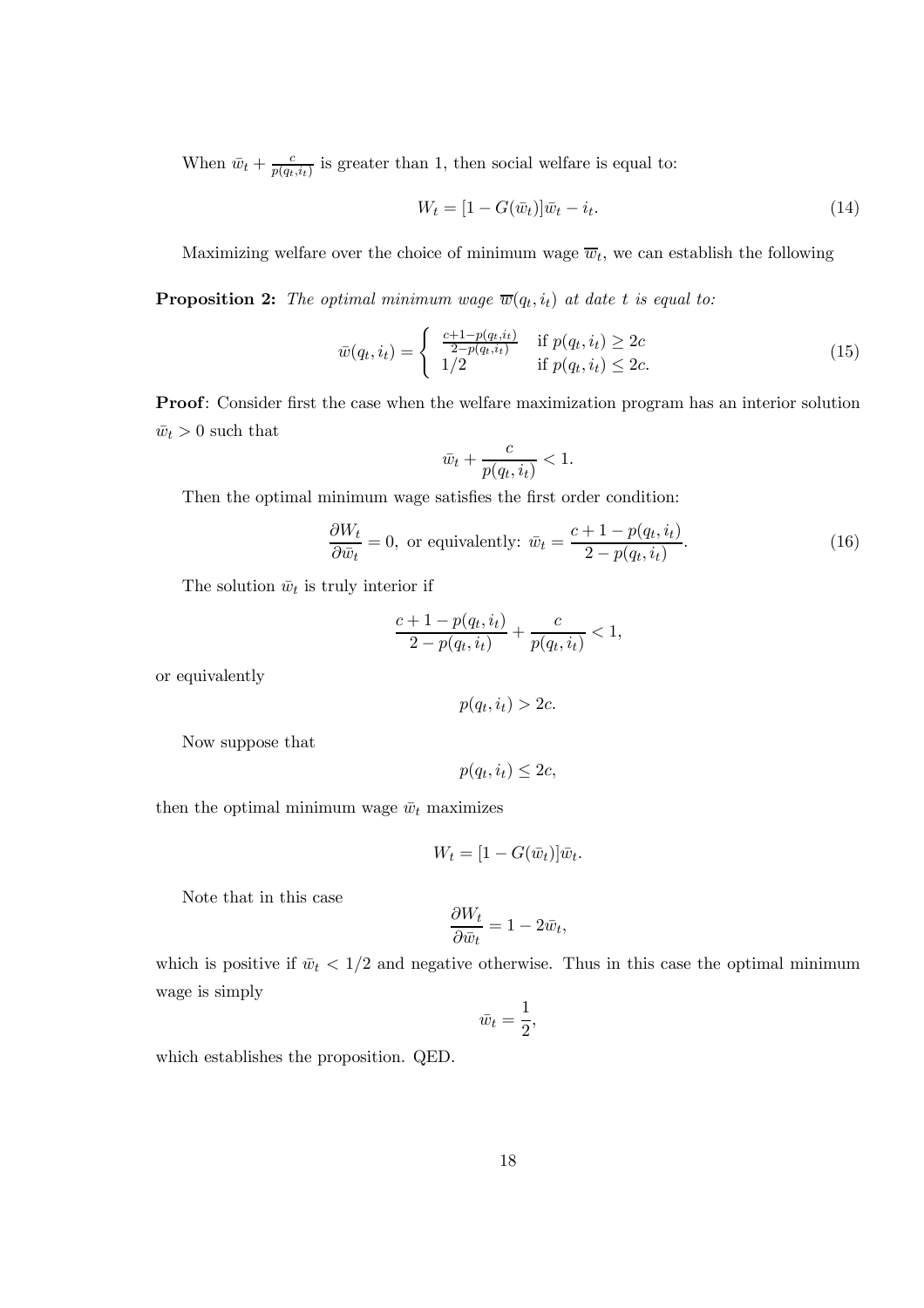### 2.3.2 Short run equilibrium, for given current beliefs about cooperation

We now proceed by backward induction. Consider first the government's choice of minimum wage for given beliefs and union investment. Proposition 2 gives us the answer, namely:

If  $i_t = 0$ , then the probability that bargaining succeeds is  $p(q_t, 0) = \varepsilon$  and the government sets

$$
\bar{w}(q_t, 0) = \begin{cases} \frac{c+1-\varepsilon}{2-\varepsilon} & \text{if } \varepsilon \ge 2c \\ 1/2 & \text{if } \varepsilon \le 2c. \end{cases}
$$

If  $i_t = I$ , the government will choose

$$
\bar{w}(q_t, I) = \begin{cases}\n\frac{c+1 - [\varepsilon + (1-2\varepsilon)q_t]}{2 - [\varepsilon + (1-2\varepsilon)q_t]} & \text{if } \varepsilon + (1-2\varepsilon)q_t \ge 2c \\
1/2 & \text{if } \varepsilon + (1-2\varepsilon)q_t \le 2c.\n\end{cases}
$$
\n(17)

which is decreasing in  $q_t$  since  $c < 1$ .

Now, moving back one step, the union will choose to invest, i.e  $i_t = I$ , whenever

$$
D(q_t) > I; \tag{18}
$$

where

$$
D(q) = \int_{\bar{w}(q,I)+\frac{c}{q(1-2\varepsilon)+\varepsilon}}^{1} \left\{ [q(1-2\varepsilon)+\varepsilon] \left[ y-\bar{w}(q,I) \right] - c \right\} dG(y)
$$

$$
-\int_{\bar{w}(q,0)+\frac{c}{\varepsilon}}^{1} \left\{ \varepsilon \left[ y-\bar{w}(q,0) \right] - c \right\} dG(y).
$$

Using the fact that  $D(q)$  is increasing in q, the above inequality defines a lower bound

$$
\tilde{q} = \{q|D(q) = I\}
$$

on beliefs,17 below which the union does not invest and therefore does not experiment. Obviously, an equilibrium with positive investment cannot exist if the investment cost is higher than the expected gains from investment when people are most optimistic, i.e. when  $q_t = 1$ . To avoid this possibility, we henceforth assume that

$$
D(1) > I.
$$

Then, either  $q_t < \tilde{q}$ , in which case the union does not invest and therefore the government sets minimum wage  $\bar{w}_t = \min\{1/2, \frac{c+1-\varepsilon}{2-\varepsilon}\}\$ , or  $q_t > \tilde{q}$  in which case the union invests, the government sets

$$
\bar{w}_t = \frac{c+1 - \left[\varepsilon + (1-2\varepsilon)q_t\right]}{2 - \left[\varepsilon + (1-2\varepsilon)q_t\right]} < 1/2,
$$

and the union experiments at date t. Since the minimum wage is lower in the second case, union density is higher in that case.

<sup>&</sup>lt;sup>17</sup>It can be checked that  $\tilde{q}$  is larger than the threshold value of q below which the wage  $\bar{w}(q_t, I)=1/2$ . This is because nobody is unionized if the wage is equal to  $1/2$  and it is then never worth investing in the quality of labor relations.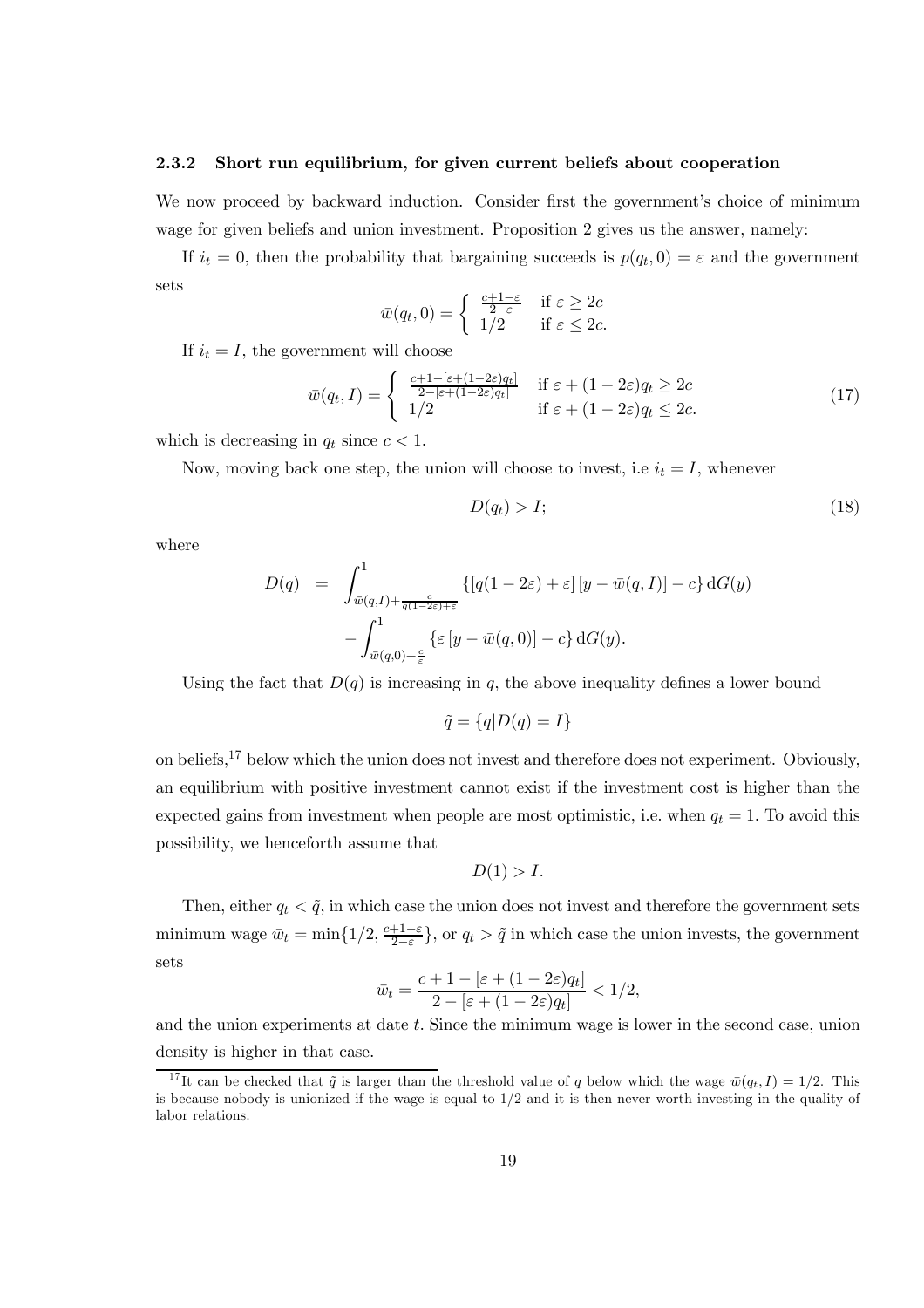### 2.3.3 Comparative static results

.

Using Proposition 2 and plugging the equilibrium value of the minimum wage back into the expressions for welfare, employment and output, we can establish interesting comparative static results on how these three measures of aggregate performance vary with workers' belief on the type of the economy.

**Result 2:** Employment and aggregate output are non-decreasing with the previous period's belief in the cooperative nature of the economy.

**Proof:** Note that aggregate employment is simply given by

$$
E_t = \begin{cases} 1 - G(\bar{w}_t) = \frac{1 - c}{2 - p(q_t, i_t)} & \text{if } p(q_t, i_t) \ge 2c\\ \frac{1}{2} & \text{otherwise.} \end{cases}
$$

Thus  $E_t$  is non-decreasing in  $p(q_t, i_t)$  and thus in  $p(q_{t-1}, i_{t-1})$  according to Lemma 1 and to Corollary 1. Similarly, aggregate output

$$
Y_t = \int_{\bar{w}_t}^1 y \mathrm{d}G(y)
$$

is non-decreasing in  $p(q_{t-1}, i_{t-1})$  since  $\bar{w}_t$  is non-increasing in  $p(q_{t-1}, i_{t-1})$ . QED.

When many workers were unionized in the previous generation and when the trade union has just invested to improve the quality of labor relations, the government can set a low minimum wage because current expected gains of unionization are high. This situation, which is favorable to employment and output, is also good for aggregate welfare which is equal to total wages net of total unionization and investment costs if the true nature of the economy is cooperative:

**Result 3:** When the economy is type-C, aggregate workers' welfare is non-decreasing with the previous generation's belief.

**Proof:** Past belief has no impact on current welfare if  $q_t$  is such that there is no investment in the current period, i.e. if  $q_t \leq \tilde{q}$ . Let us now suppose that  $q_t > \tilde{q}$  and that there is an equilibrium with positive investment in period  $t$ . Then, using the envelop theorem the derivative of  $W_t$  (defined equation (13)) at the optimal value of  $\bar{w}_t$  reads

$$
\frac{dW_t}{dp(q_t, i_t)} = \begin{cases} \int_{\bar{w}_t + \frac{c}{p(q_t, i_t)}}^1 (y - \bar{w}_t) dG(y) > 0 & \text{if } p(q_t, i_t) \ge 2c \\ 0 & \text{otherwise.} \end{cases}
$$

Since from Lemma 1  $p(q_t, i_t)$  increases with  $p(q_{t-1}, i_{t-1})$  when the trade union invests,  $W_t$  also increases with  $p(q_{t-1}, i_{t-1})$  if  $p(q_t, i_t) \geq 2c$ . QED.

Thus, when the true nature of the economy is cooperative, more optimistic past beliefs about the cooperative nature of the economy and the efficiency of investment, favor current involvement in collective action, and leads to higher social welfare because the action of trade unions is more efficient than the minimum wage to fight against the monopsony power of employers.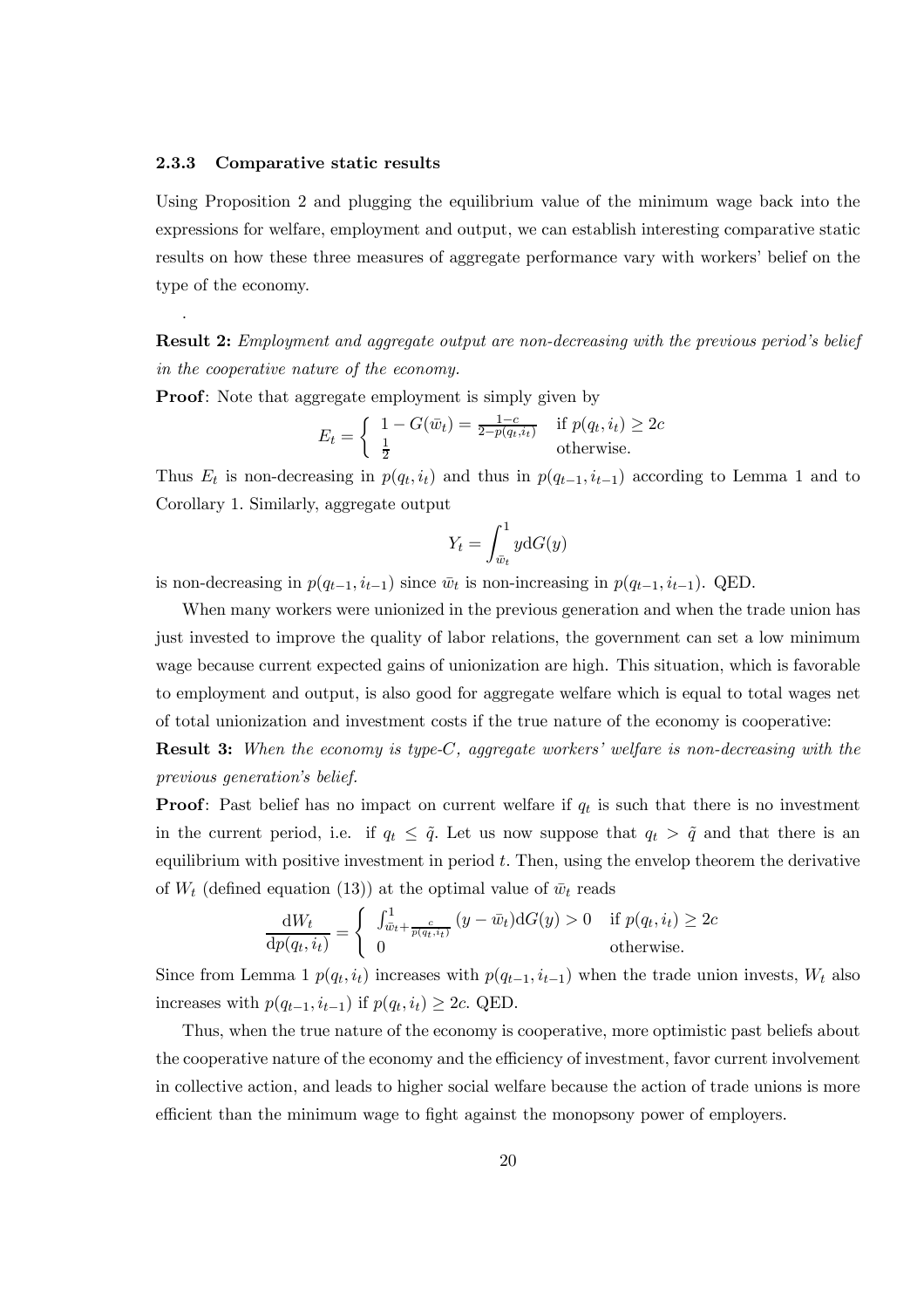### 2.3.4 The dynamics of union density, minimum wage and investment in cooperation

This section analyzes the joint dynamics of union density, minimum wages and investment in the quality of labor relations. We are particularly interested in the existence of multiplicity of steady-state equilibria: equilibria with positive investment in the quality of labor relations, low minimum wage and high unionization (a "Scandinavian" equilibrium) and equilibria without investment in the quality of labor relation, and with low unionization and high minimum wage ("French" equilibrium).

### "French" equilibrium

When initial beliefs about the nature of the economy,  $q_0 = Pr_{t=0} (e = C)$ , are pessimistic, the economy can be stuck in a situation with zero investment. This occurs for sure if  $q_0 \leq \tilde{q}$ . This situation persists over time since the absence of experimentation in period  $t = 0$  prevents the updating of beliefs in period 1, and then in the subsequent periods  $2, \ldots, \infty$ . The minimum wage remains high, equal to

$$
\bar{w} = \min\{1/2, \frac{c+1-\varepsilon}{2-\varepsilon}\},\
$$

and union density is equal  $\mathrm{to}^{18}$ 

$$
\pi = \max\{0, \frac{\varepsilon - 2c}{\varepsilon(2 - \varepsilon)}\}.
$$

### "Scandinavian" equilibria

When initial beliefs are sufficiently optimistic, i.e. when  $q_0 > \tilde{q}$ , investment in period zero is positive. Then, social experimentation takes place. From our analysis in the previous subsection, we know that with ex-ante probability

$$
\bar{P}(q_0, \tilde{q}) = \frac{\sum_{n \geq 0} \sum_{s \leq \frac{n - T(q_0, \tilde{q})}{2}} {n \choose s} (1 - \varepsilon)^s \varepsilon^{n - s}}{\sum_{n \geq 0} \sum_{s \leq n} {n \choose s} (1 - \varepsilon)^s \varepsilon^{n - s}},
$$

the economy will end up in a "French" trap, but with probability  $\left[1 - \bar{P}(q_0, \tilde{q})\right]$  it will converge toward the "Scandinavian" steady state.

If the economy reaches the "Scandinavian" steady state, the economy had to be of a cooperative type (otherwise, the economy could not have converged toward this steady state by the

$$
\pi_t = \begin{cases}\n\frac{p(q_t, i_t) - 2c}{p(q_t, i_t)[2 - p(q_t, i_t)]} & \text{if } p(q_t, i_t) \ge 2c \\
0 & \text{if } p(q_t, i_t) \le 2c.\n\end{cases}
$$
\n(19)

In particular we see that:

$$
\partial \pi_t / \partial p_t \geq 0.
$$

In other words, the more optimistic workers are about the quality of labor relations at date  $t$ , the more they unionize at that date.

<sup>&</sup>lt;sup>18</sup>By using the value of  $\bar{w}_t$  defined in equation (15) into equation (4), we see that the unionization ragte at date  $t$  in equilibrium is given by: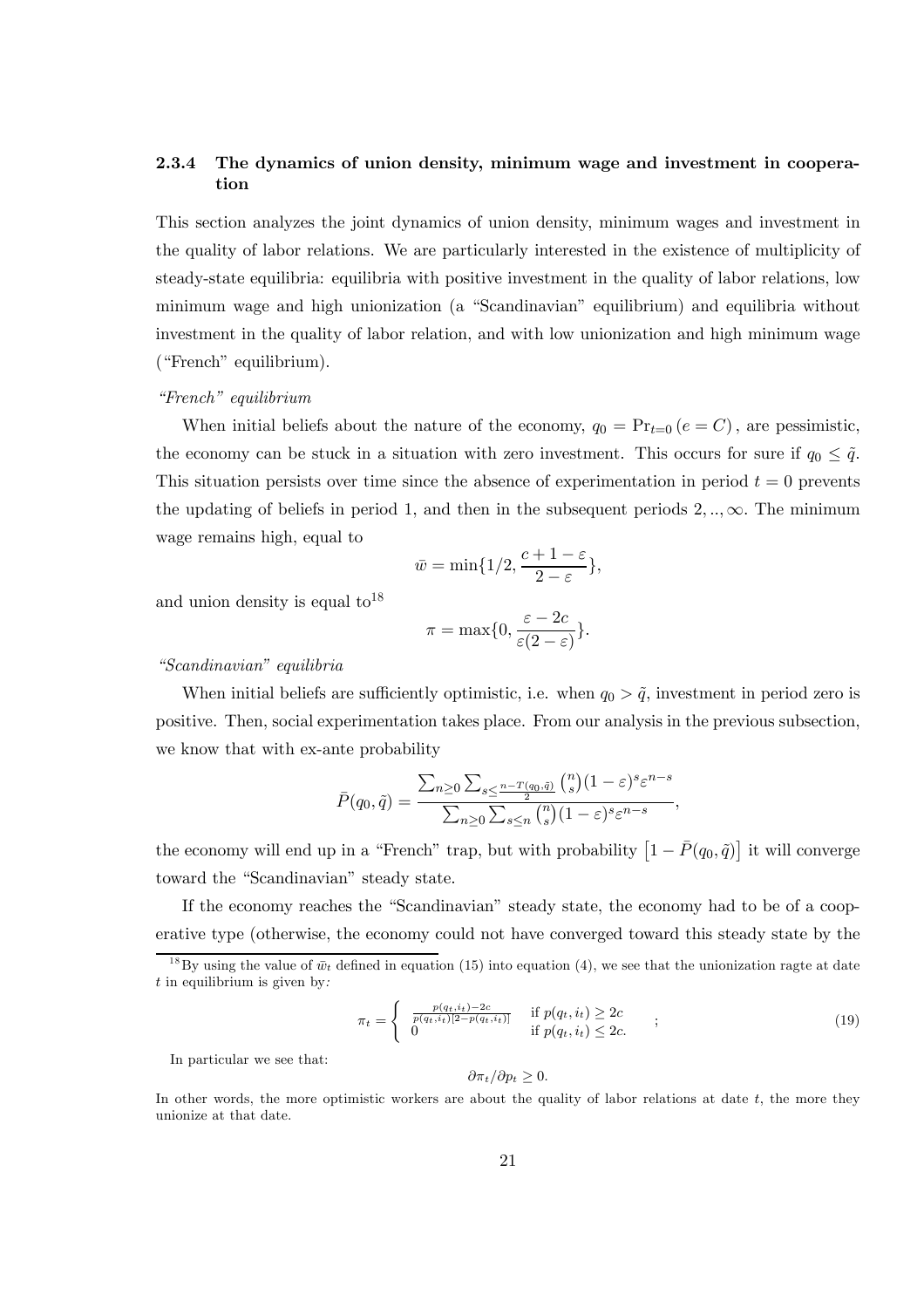Continuous Mapping Theorem). The probability of success of negotiation is then equal to  $1 - \varepsilon$ . The minimum wage and the trade union density are consequently given by

$$
\overline{w}^* = \frac{c+\varepsilon}{1+\varepsilon} < \frac{1}{2}, \pi^* = \frac{1-\varepsilon-2c}{(1-\varepsilon)^2} > \pi \ge 0.
$$

Welfare comparison

Consider a type-C economy so that the steady state with positive investment can be reached when the initial beliefs satisfy  $q_0 > \tilde{q}$ . Then, we know from Result 2 that aggregate welfare is increasing with  $p(q_t, i_t)$ . Since  $p(q_t, i_t)$  is higher in the equilibrium with positive investment than in the equilibrium with zero investment, aggregate welfare is higher in the "Scandinavian" steady state equilibrium than in a "French" one.

The following proposition summarizes the above discussion:

**Proposition 3:** Assume a type-C economy. Then, there exists a steady state equilibrium with positive investment in the quality of labor relations, high unionization rate and low minimum wage. There also exist steady state equilibria with zero investment, low union density and high minimum wage. In the steady state with positive investment, welfare is higher than in the steady-state without investment.

If initial beliefs  $q_0$  that the environment is cooperative are lower than  $\tilde{q}$ , the economy is stuck in a bad equilibrium with higher minimum wage  $\bar{w}_t = \min\{1/2, \frac{c+1-\varepsilon}{2-\varepsilon}\}\$ , lower unionization rate, and no investment in the quality of labor relations.

If  $q_0 > \tilde{q}$ , the economy converges towards the equilibrium with positive investment in the quality of labor relations, lower minimum wage  $\bar{w}^* = \frac{c+\varepsilon}{1+\varepsilon}$ , higher unionization rate, with probability  $1 - \bar{P}(q_0, \tilde{q})$  that increases with  $q_0$ .

It is worth stressing that the dynamics of investment in cooperation, of unionization and of the minimum wage, are all driven by the updating of workers' beliefs. A high current minimum wage policy favors convergence towards the "low" equilibrium with no unionization and investment, as it deters experimentation and thereby leads to future minimum wage increases.

### 3 Data and measurement

### 3.1 Measuring the state regulation of minimum wages

To measure the stringency of state regulation of minimum wages we construct a composite index. A first component of this index is the stringency of the minimum wage legislation, including the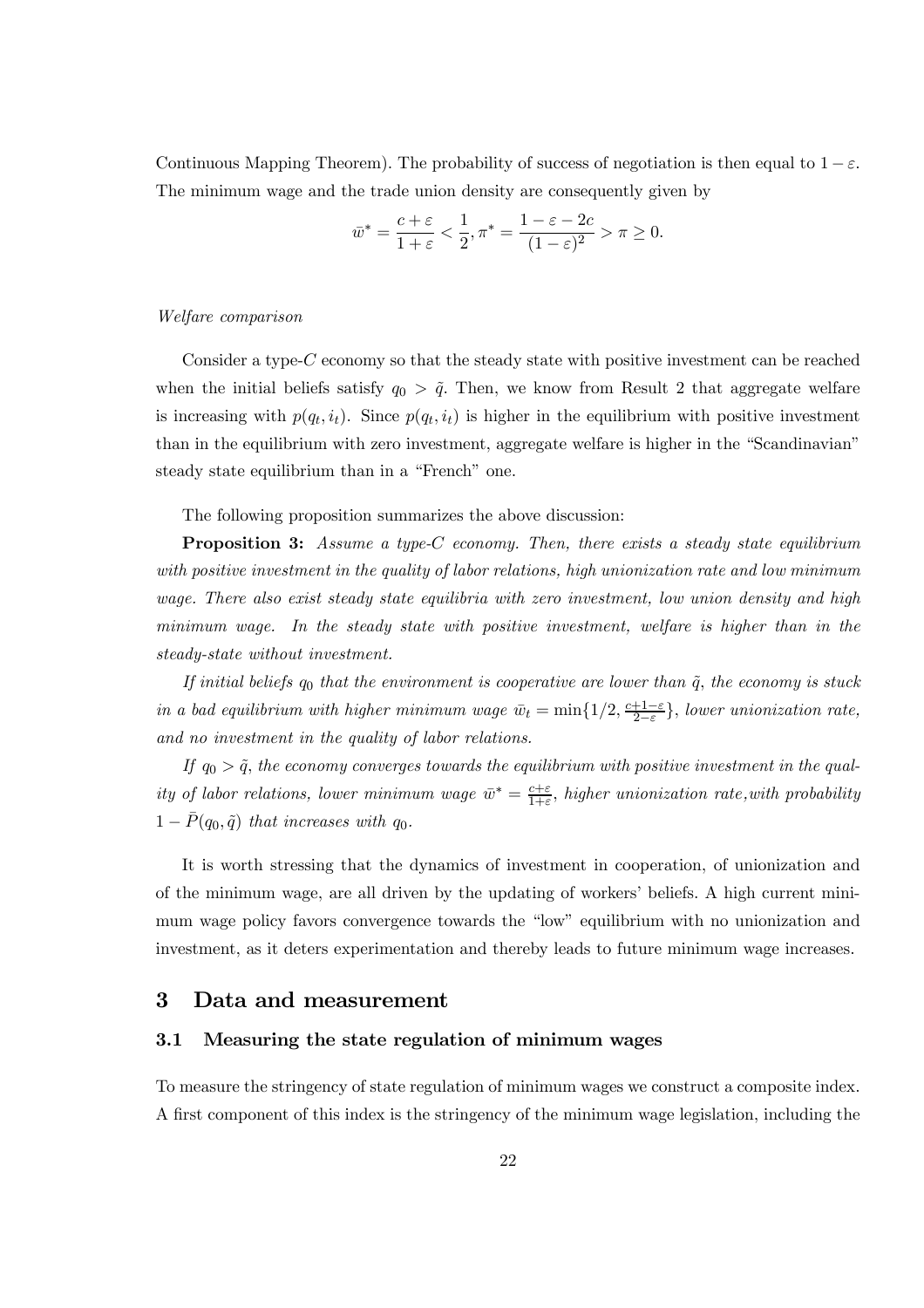existence of legal minimum wages and the extent of potential derogations. A second component is the level of the minimum wage. Data are borrowed from the International Labor Organization (ILO) and from the OECD database. The ILO database provides detailed description of the different legal procedures to set minimum wages. The OECD database provides information concerning the level of real minimum wages and the ratio of minimum wages relatively to average wages and median wages. The indicators are briefly described below, the full description being reported in Appendix C. The overall regulation index is simply the product of these two components.

### Minimum wage legislation

We start by looking at the stringency of minimum wage legislations. This is measured by two main indicators:  $i^{\circ}$  minwage legal measures the existence of a legal statutory minimum wage, and if not, the degree of coverage of the minimum wage set by collective bargaining;  $2°$ ) minwage dispersion measures the degree of dispersion in minimum wages across ages, qualifications, regions, sectors or occupations. We scale each of these two indicators between zero and one, a higher value indicating more stringent law enforcement.

Figure 4 shows the first indicator, *minwage legal*, which captures the existence of a legal statutory minimum wage and the extent to which minimum wages negotiated in collective bargaining are extended to all workers. The indicator *minwage* legal equal to 1 if a statutory minimum wage exists, 0.5 if instead the wage floor is directly bargained over by unions and then extended, and 0 otherwise. We report the average value of this indicator for the period 1980-2003. A high degree of cross-country variation shows up along this dimension. A first group of countries, namely Scandinavian countries, do not have any legal minimum wage, and no legal automatic extension of the negotiated wage floors. Wage floors are determined as part of the collective agreements between unions, and then they apply to workers covered by these collective agreements only. A similar group of countries, made up of Austria, Germany and Italy, do not have any legal statutory minimum wages. But legal dispositions stipulate to what extent the negotiated wage floors should be extended to all other workers. Lastly, a legal statutory minimum wage is implemented by most Mediterranean and Anglo-Saxon countries. In the United States, this tradition dates back at least to the 1938 Fair Act while it is more recent in United Kingdom which established a legal minimum wage in 1999.

Figure 5 shows the indicator *minwage* dispersion which measures the extent of dispersion and derogations in minimum wage setting. Minimum wage can differ by ages, qualifications, regions, sectors or occupations. A more constraining minimum wage legislation is one that leaves little room for derogations and dispersion. We measure this characteristic by constructing two sub-indexes for age dispersion and other kind of derogations. The sub-indexes are ranked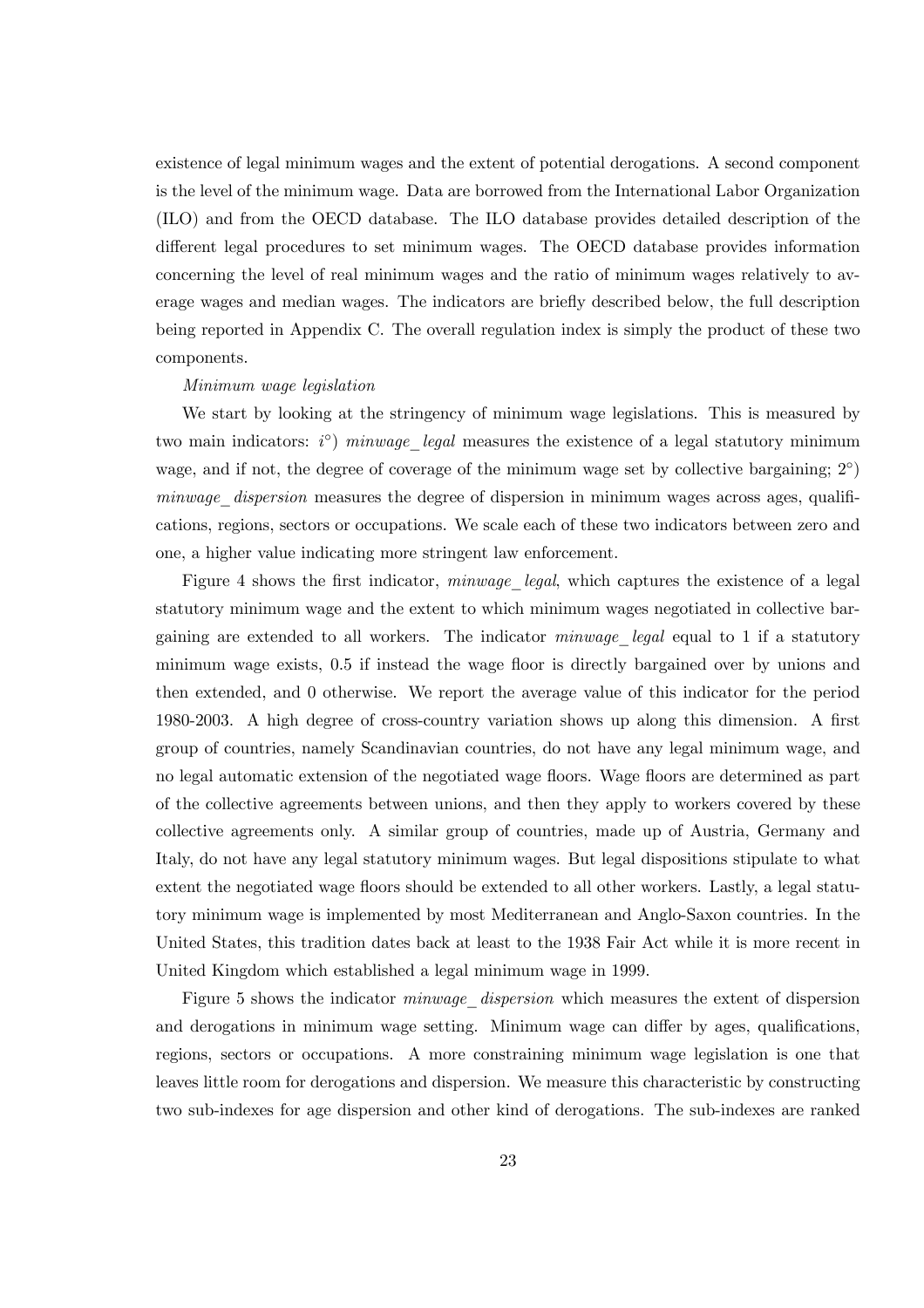between 0 and 1, a higher score indicating that the country provides little derogation. The subindex of dispersion across ages is constructed as follows. The score is equal to 1 if there is no provision at all for sub-minimum wages. It is equal to 0.5 if derogations are restricted to workers younger than 18 years old or if the derogation is less than half the official minimum wage. And it takes on the value 0 if the derogations can be extended to people older than 18 years or/and if the sub-minimum wages are lower than half the standard wage floor. The sub-index for other derogations equal 0 if the minimum wage is allowed to differ along at least the three dimensions of regions, sectors and occupations, 0.33 if there are two types of distinctions, 0.67 for one type of distinction, and 1 if no dispersion at all is allowed. The indicator minwage\_dispersion is the average of these two sub-indexes.

Figure 5 shows a great deal of cross-country heterogeneity in the *minwage* dispersion indicator over the period 1980-2003. Countries like France leaves no scope for derogations based on age, occupation, or industry. Other countries allow for subminimum wages. Thus, special wage floors extend up to age 24 in Sweden and to age 22 years in the Netherlands. The Netherlands accepts a reduction up to 40 percent of standard minimum wage at 17 years old. Nordic countries let unions negotiate the wage floor at the industry level, without any automatic extension to other parts of the economy.

Henceforth, we measure the stringency of the overall minimum wage legislation using the composite indicator *minwage* legislation, obtained by multiplying the indicator of legal determination of the minimum wage, *minwage legal*, by the indicator of potential dispersion, minwage dispersion.

### Minimum wage levels

We measure the minimum wage level by the index *minwage* level defined as the ratio of the minimum wage over the median wage in the economy. Minimum wage levels are provided by the OECD database for all years since the mid-1970s. The OECD only reports countries which have a legal statutory minimum wage. We thus complete these data by using Neumark and Wascher (2004)'s indicators for other countries. These data cover two time periods, the late 1970s and the 2000s. The exact definition of the minimum wage variables used to calculate the real value of national minimum wages, is reported in the Appendix. As mentioned above, minimum wage levels display some degree of dispersion within most countries. The OECD database and Neumark and Washer reports the average value for full-time minimum wage workers who are not subject to any derogations, as a percentage of average wages of full-time workers in the corresponding sector (see Immervoll, 2007, and Neumark and Washer, 2004).

Overall minimum wage regulation index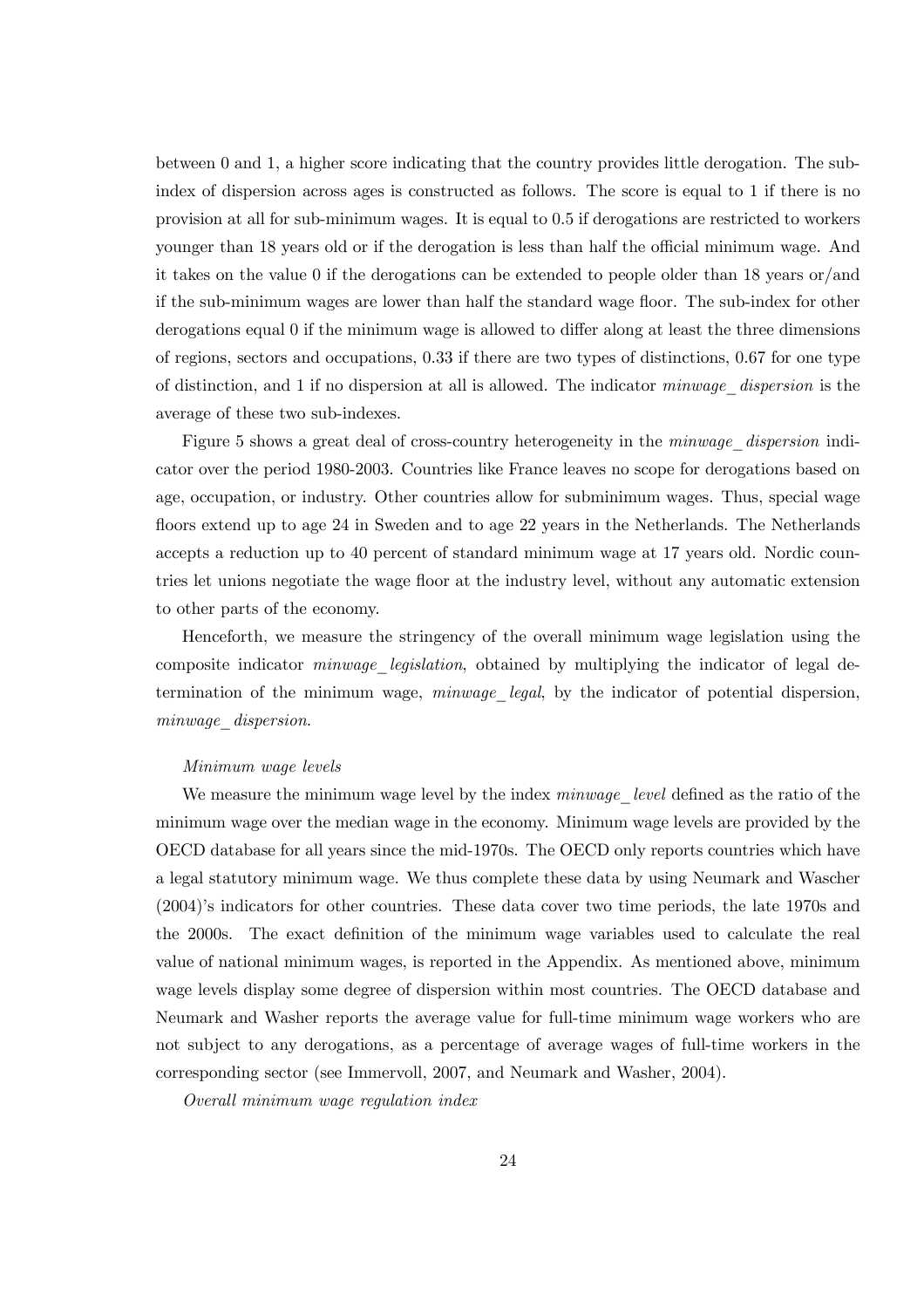

Figure 4: Legal statutory minimum wages or the degree of extension of negotiated wage floors. Period: 1980-2003.



Figure 5: Degree of dispersion in wage floors by ages, qualifications, regions, sectors or occupations. Period 1980-2003.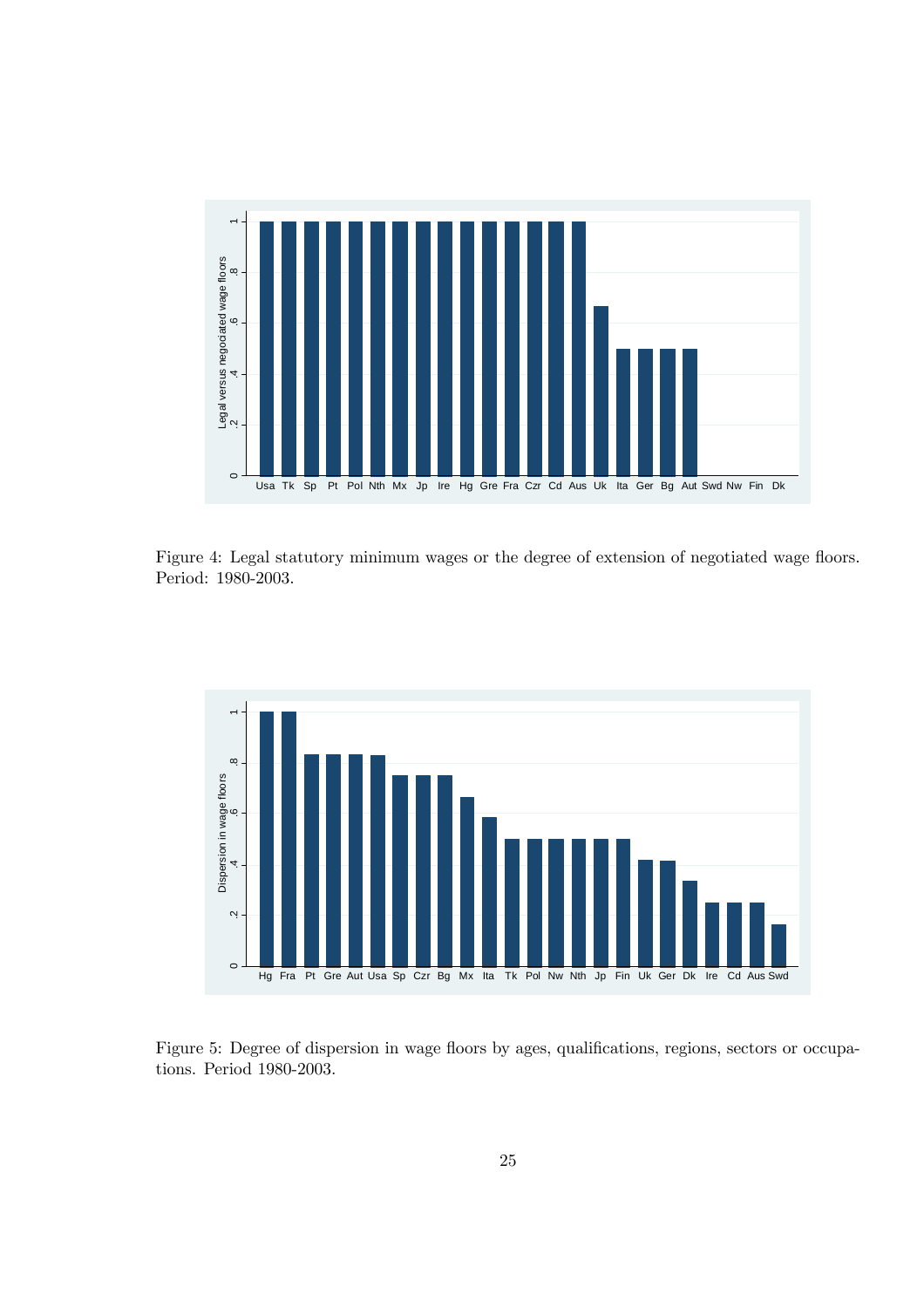The overall measure of minimum wage regulation used in the following tables and figures, is simply the product *minwage* legislation\*minwage level.

### 3.2 Measuring the quality of labor relations

We measure the perceived level of cooperation in the labor market by the quality of the relationship between workers and managers. We first use the Global Competitiveness Reports, a survey sent out to thousands of executives each year across more than 50 countries. Among other questions, executives are asked to respond to the following statement: "Labor/employer relations are generally cooperative". Responses may vary from 1 for strong disagreement to 7 for strong agreement. One may of course worry about this only reflecting the perception of executives. We thus use additional information from the International Social Survey program 1999 (ISSP), which asks similar questions but for all categories of citizens. The question is the following: "In all countries there are differences or even conflicts between different social groups. In your opinion, how much conflict is there between management and workers in your country?" Responses are equal to 1 for "very strong conflict", 2 for "strong conflict", 3 for "not very strong conflict", and 4 for "no conflict at all". Henceforth we shall focus on workers' answers only, to contrast them with the executives' survey.

### 3.3 Measuring union density

We measure workers' involvement in unions by using the unionization data provided by the OECD at a yearly frequency since the 1960s. We also use data from Boeri et al. (2003) to track back the evolution of unionization rates since the early 1950s. We should be clear at this point that our primary focus is on workers' propensity to cooperate and to group into associations rather than rely on state intervention to guarantee their wage. In this regard, union density appears to be a more relevant indicator than union coverage rates. Obviously, the coverage indicator provides information regarding the bargaining power of unions, and as a matter of fact the role of unions in regulating wages becomes fairly high in some countries due to the automatic extension of negotiated wages to all sectors, even if the union density rate is really low. However the coverage indicator also captures the extent of state intervention in setting wages, since negotiated wages are extended by law to the different sectors of the economy. Thus this indicator does not truly reflect workers' preference for direct negotiations over the alternative of relying on state intervention.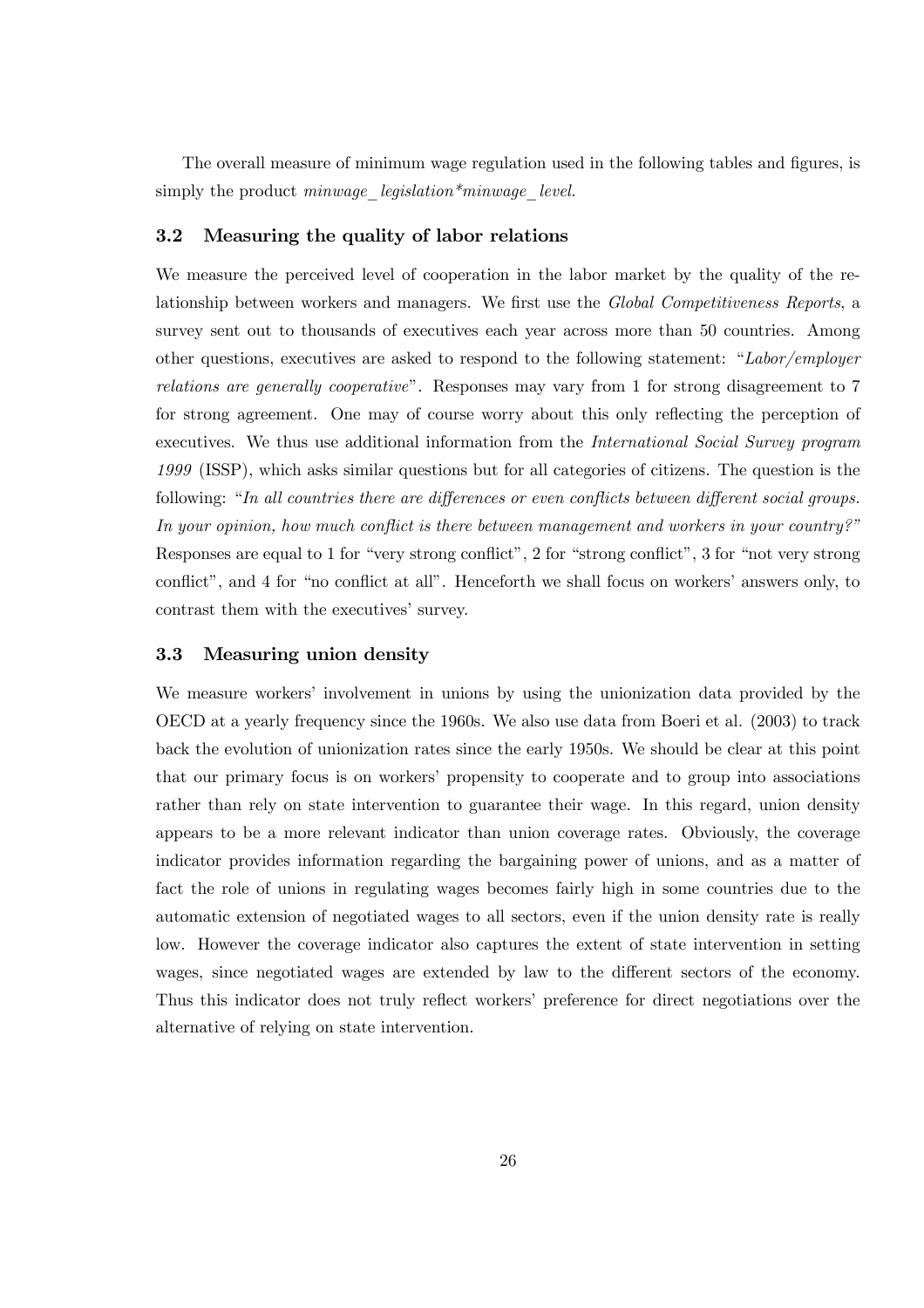### 4 Empirical evidence on beliefs and minimum wage regulation

This section documents the empirical correlation between beliefs in cooperation and unionization rates on the one hand, and the extent of state regulation of minimum wages on the other hand. In particular, the model predicts that individuals rely directly on state intervention rather than on negotiation when beliefs about the scope of cooperation in the labor market are pessimistic. But conversely, by directly regulating wages, the state discourages individuals from engaging in social experimentation and thereby learning about the quality of labor relations. Here we provide evidence on this two-way relationship, and we also document on the dynamics of beliefs using survey data on confidence in labor institutions across successive waves of US immigrants who originate from countries with differing levels of labor market regulation.

### 4.1 Correlation between the quality of labor relations and state regulation of wages

Figure 1 reports the correlation between state regulation and the executives' beliefs, whereas Figure 6 reports the correlation between state regulation and workers' beliefs. In either case, the correlations are strongly negative, suggesting that beliefs in cooperation are more optimistic in countries with lower state regulation of the labor market.

Table 1 presents the results of the associated OLS regression. Column 1 reports the positive correlation between the quality of labor relation and union density in 2000. We measure the degree of cooperation by the GCR index which provides more observations, even if the correlation pattern is lower than that obtained with the ISSP index. Column 1 shows that the  $R^2$  is 0.33, and union density is statistically significant at the one percent level. The second column shows that the correlation between the quality of labor relation and union density remains statistically significant at the five percent level when one controls for the unemployment rate and traditional labor market institutions taken from Nickell et al. (2001). Columns 3 and 4 report the strong negative correlation between the GCR index of the quality of labor relation and our index of state regulation of the minimum wage in the 2000s. The negative correlation is highly statistically significant at the one percent level even when one controls for the unemployment rate and other labor market institutions in Column 4, none of which appear to be statistically significant.

Now clearly, the causality between beliefs in cooperation and the extent of state regulation, can run both ways. On the one hand, one should expect higher support for state intervention in countries where beliefs in cooperative labor relations are weaker. Figure 7 documents this point by looking at the correlation between the fraction of population who believe that it is not the government's responsibility to set wages, and beliefs in cooperative labor relations. The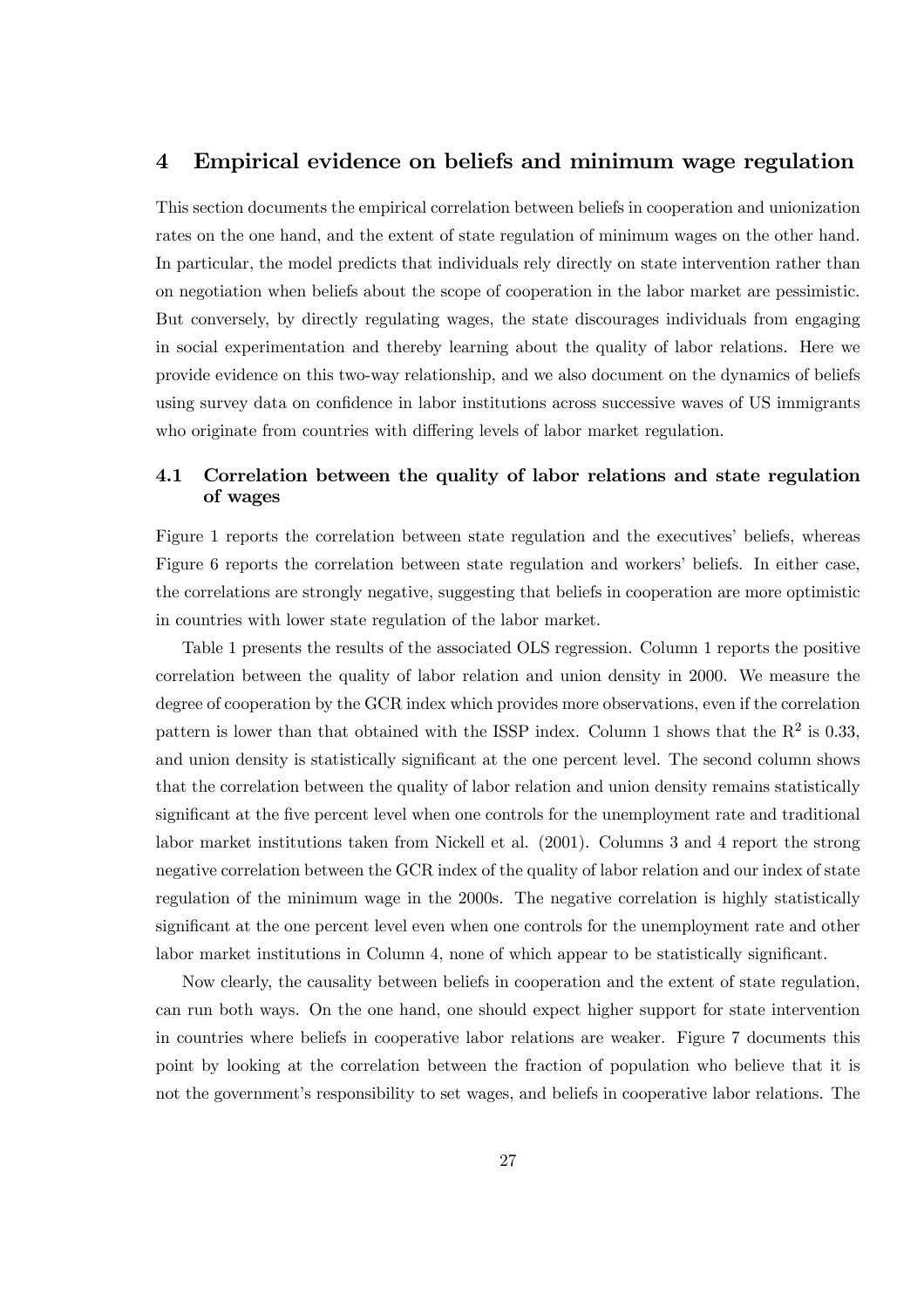| Dependent variable    | Quality of labor relation |                       |                                  |                   |
|-----------------------|---------------------------|-----------------------|----------------------------------|-------------------|
|                       | (1)                       | (2)                   | $\left( 3\right)$                | $\left( 4\right)$ |
| Unionization rate     | ***<br>2.091              | ऋक्र<br>2.140         |                                  |                   |
|                       | (.716)                    | (.912)                |                                  |                   |
| State regulation      |                           |                       | $\textbf{-3.339}^{\ast\ast\ast}$ | $***$<br>$-2.821$ |
| of minimum wages      |                           |                       | (.876)                           | (.827)            |
|                       |                           | $-7.301$ <sup>*</sup> |                                  | $-12.625$ **      |
| Unemployment rate     |                           | (3.802)               |                                  | (4.170)           |
|                       |                           | .555                  |                                  | .422              |
| Replacement rate      |                           | (.941)                |                                  | (.860)            |
| Benefit duration      |                           | $-.466$               |                                  | .235              |
|                       |                           | (.570)                |                                  | (.437)            |
| Employment protection |                           | $-.098$               |                                  | .152              |
|                       |                           | (.289)                |                                  | (.259)            |
| Tax wedge             |                           | $-1.810$              |                                  | $-.366$           |
|                       |                           | (1.682)               |                                  | (1.052)           |
| $\mathbf{R}^2$        | .34                       | .56                   | .46                              | .74               |
| Observations          | 18                        | 18                    | 18                               | 18                |

Table 1: Quality of labor relations in OECD countries: 2000s. OLS estimates

indicator of support for wage regulation by the state is drawn from the 1996 publication of the International Social Survey program database. There, we focus on the following question: "Here are some things the government might do for the economy. Please show which actions you are in favor of and which you are against: control wages by law?". The answers are ranked from 1, for a strong agreement, to 5 for a strong disagreement. Figure 7 shows, on the vertical axis the mean answer to this question for each country, and on the horizontal axis the index of beliefs in cooperative labor relations. The correlation between these two variables turns out to be strongly negative with 41 percent of the variation in public support for state regulation of wages across countries being associated with differences in beliefs about the cooperative nature of labor relations.

### 4.2 History dependence in OECD countries

Our model predicts history dependence in beliefs about cooperation: in particular, for given initial beliefs, different cooperative equilibria might emerge depending upon the history of successes or failures of negotiations between unions and firms. Crouch (1993) provides overwhelming evidence of such historical dependence in the development of unions and the quality of labor relations.

Unionization rates were quite comparable across European countries at the end the 19th century, ranging from 3 percent in Netherlands, 4 percent in Norway, 5 percent in Sweden, 6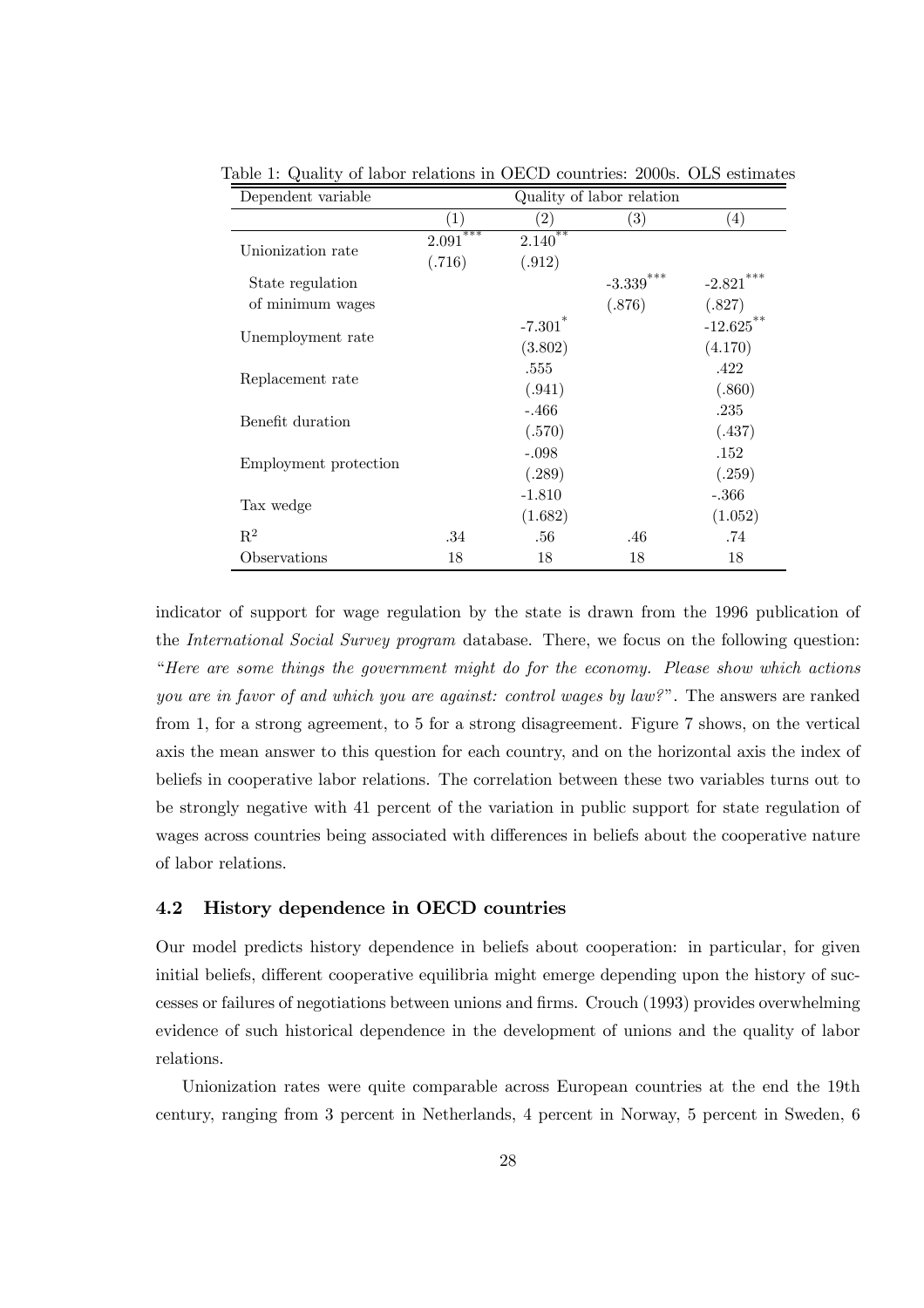

Figure 6: Correlation between State regulation of minimum wages and Workers' beliefs in Cooperative labor relations. Source: ILO, OECD, and ISSP 1999 database.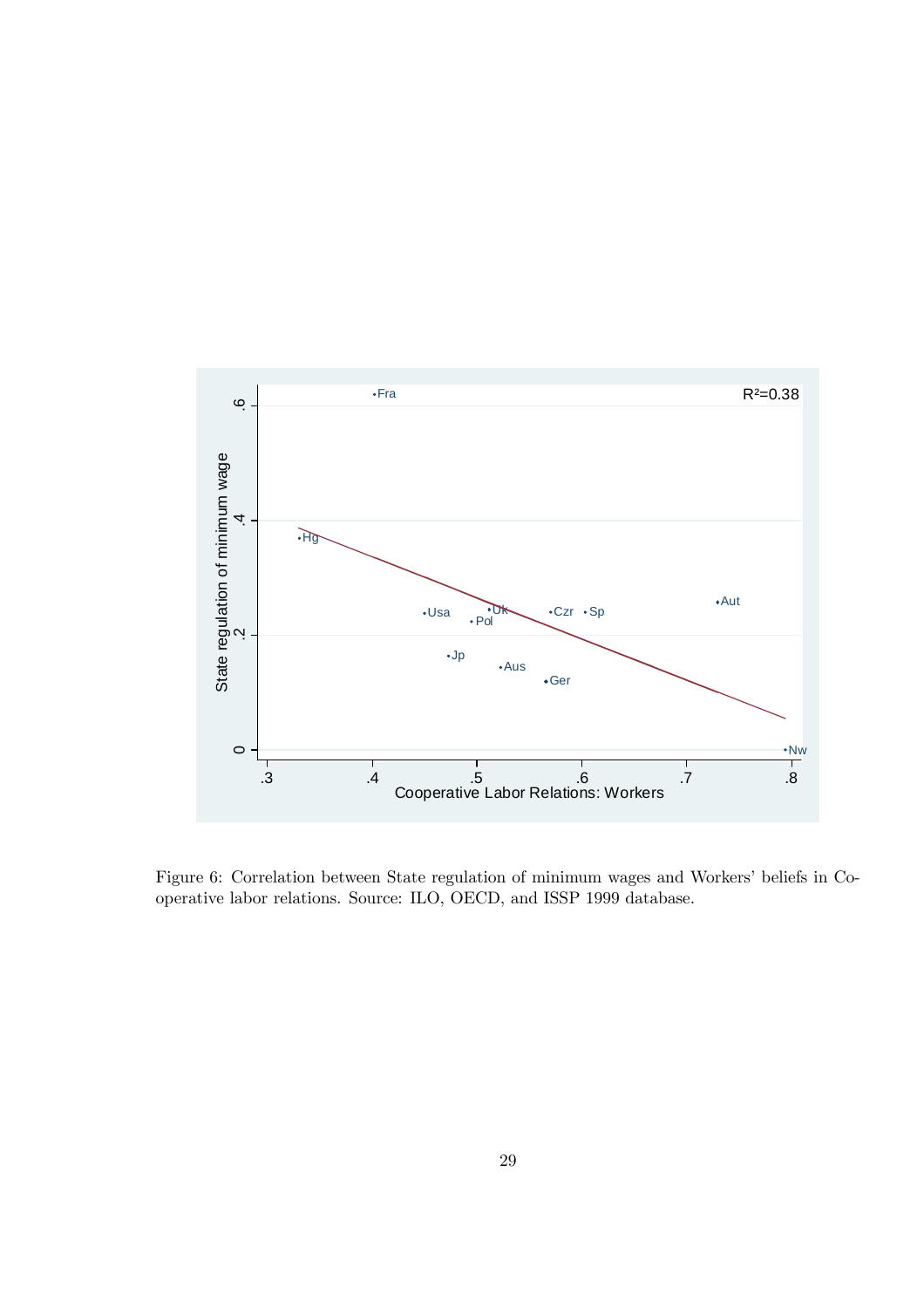

Figure 7: Correlation between the extent of cooperative labor relations (GCR 1999) and the share of people who disagree with the folling question: "Is it the role of the government to directly set wages?" (ISSP 1996).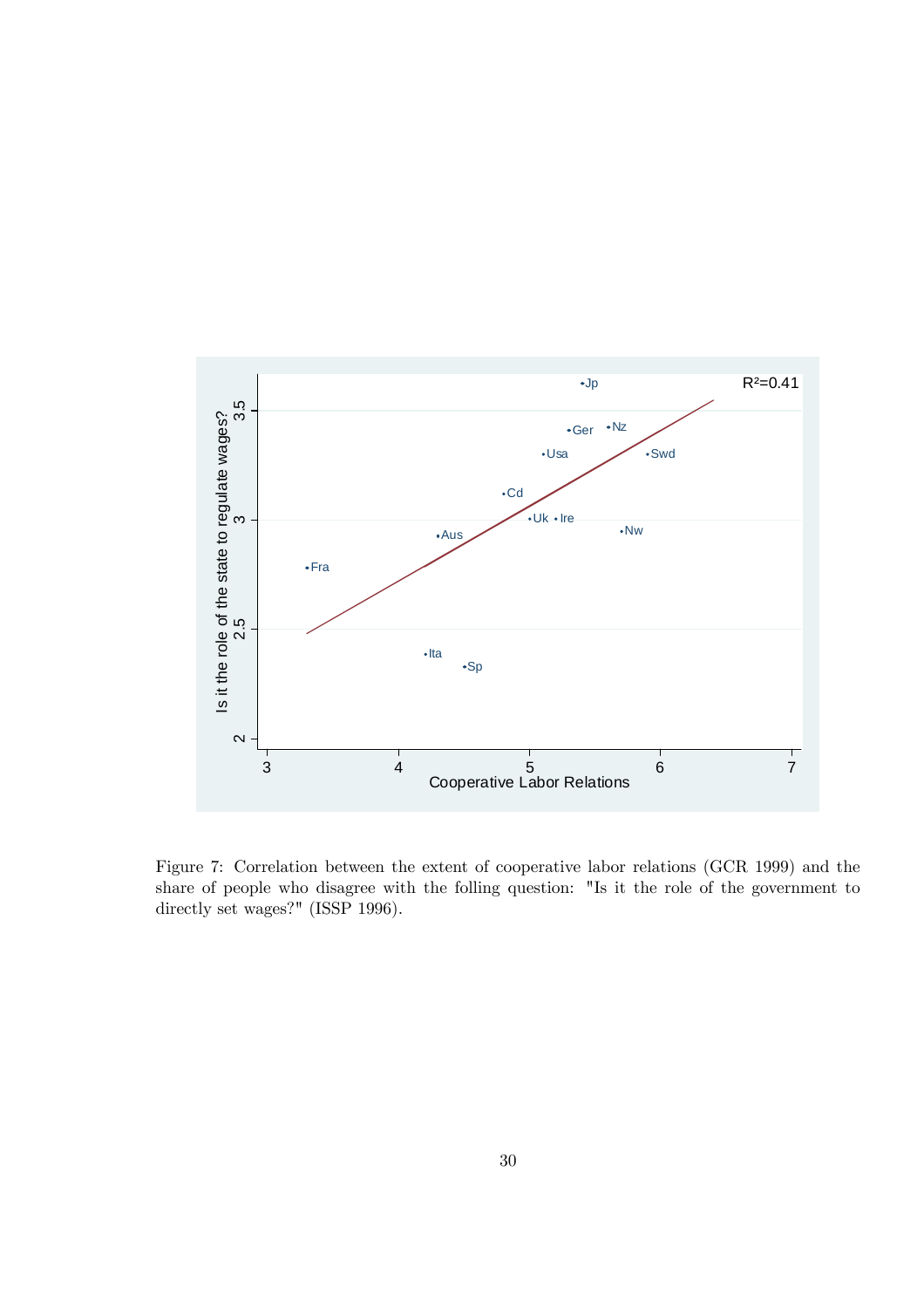percent in France to 13 percent in UK and Denmark. But the development of unions and of cooperation on the labor market has been deeply influenced by the subsequent social history of agreements and conflicts between firms and union workers.

Remarkably enough, labor relations were fairly hostile in Denmark in the 19th century, and the Great Lock-Out of 1898 is probably the single biggest industrial dispute in Europe over the 19th century. However this dispute led to a social pact between organized labor and firms, whereby unions would recognize the private property of firms by capitalists, and in exchange, capitalists and workers unions would negotiate wages directly on a bilateral basis, without any state intervention. Ever since, the unionization rate has steadily risen in Denmark and this country displays one of the highest quality of labor relation in the 2000s. The same picture holds for Belgium, Austria, Germany, United Kingdom and Sweden. According to Crouch, labor relations in these countries used to be highly conflictual. But precisely this encouraged employers and the state to design institutions aimed at involving unions in the regulation of labor markets in order to contain social disruption. This evolution pattern departs from that of France where central governments, whether from the right or from the left, have remained traditionally suspicious vis-a-vis unions and have therefore privileged centralized negotiations at the government level, for example during the Front Populaire in 1936 or more recently with the Grenelles Agreement in the aftermath of May 1968.

Table 2 provides quantitative evidence regarding the impact of the historical state involvement on the development of the quality of labor relations. There, we bear on Crouch's analysis of the attitudes of the states towards unions in Europe during the 19th century<sup>19</sup> Crouch classifies states in three categories. The first category comprises states that were most hostile to the development of unions and consequently more prone to directly regulate labor market and settle disputes through centralized decisions. This group includes the main catholic strongholds in Europe, namely France, Italy, Spain and Portugal. Crouch account for this fact by stressing that in these countries the central government needed to assert its authority over the Catholic church and to confront all forms of organized interests, including worker organizations. The second category comprises five countries where the state was rather neutral vis-a-vis labor organization and would consequently let them directly with firms. This is the case of Belgium, Denmark, Norway, Sweden, Finland, UK and Ireland. Finally, the third category consists of countries where the State would encourage union involvement in the regulation of labor markets. This category includes Austria, Germany, Netherlands, Switzerland. In particular, the Austrian and German governments were first to set up elected workers commissions to run pensions and social

 $19$ Blanchard and Philippon (2006) show that these initial attitudes of the states towards union might also explain current unemployment rates.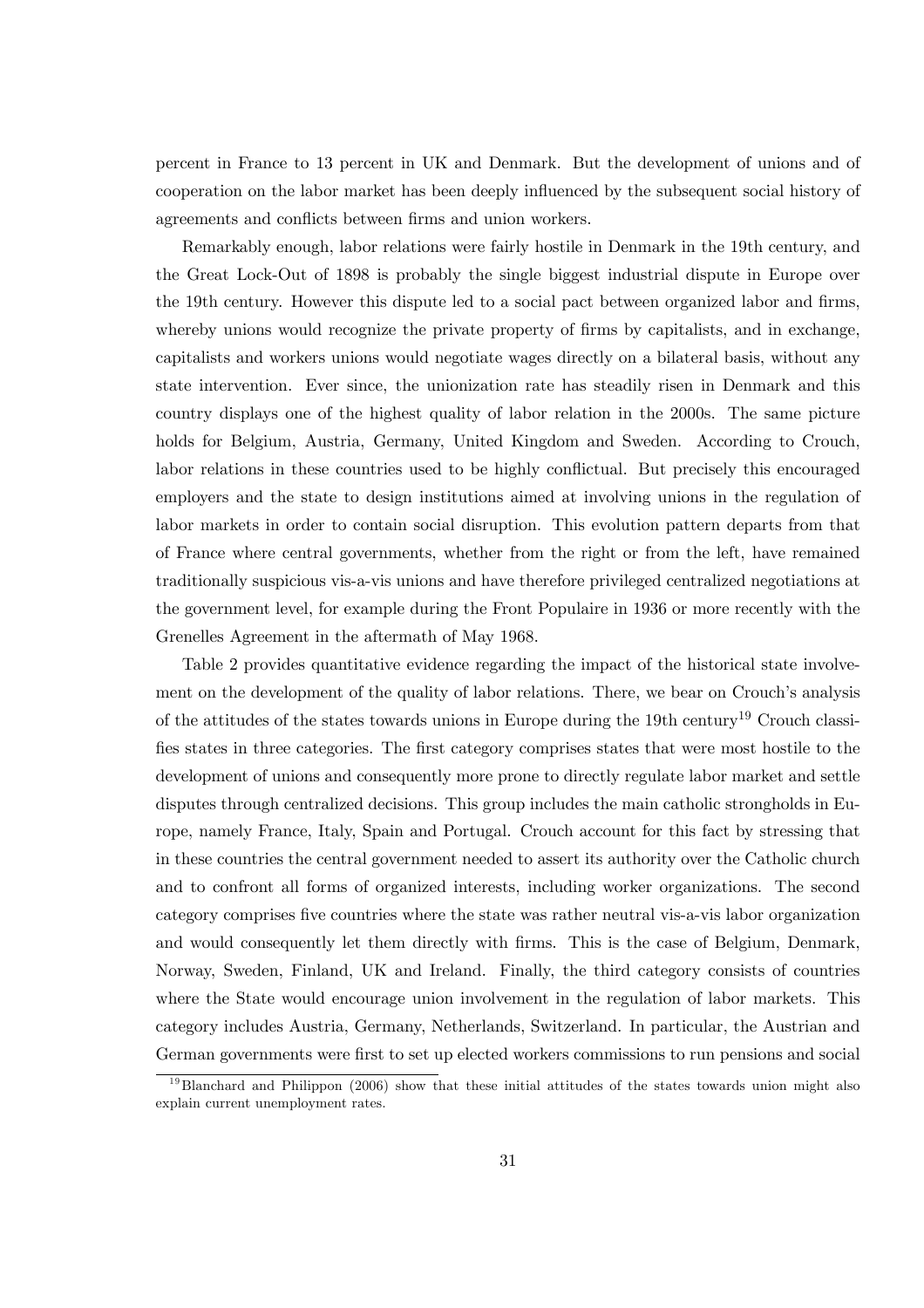insurance schemes as of the 1880s.

Table 2 shows the correlation between the 1999 GCR index of quality of labor relation and the initial interplay between the State and unions. The cluster of countries with hostile states is taken as the reference. Table 2 - Column 1 shows that the quality of labor relation in 1999 is positively correlated with the fact of initially belonging to the second or third category of neutral and supportive states towards unions. The OLS coefficients are statistically highly significant and the  $\mathbb{R}^2$  is .55. Table 2 - Column 2 shows that the correlation remains statistically significant when one controls for contemporaneous values of unemployment and other labor market institutions, none of these latter variables being statistically significant.

| Dependent variable       |                                    | Quality of labor relations GCR index |
|--------------------------|------------------------------------|--------------------------------------|
|                          | (1)                                | (2)                                  |
| State attitudes towards  |                                    |                                      |
| early unions in the 19th |                                    |                                      |
| $Hostile = 1$            | Reference                          | Reference                            |
| $Neutral = 1$            | $\left\mathtt{1.121}^{***}\right.$ | $1.122***$                           |
|                          | (.301)                             | (.425)                               |
| Supportive $= 1$         | $1.516***$                         | $1.754***$                           |
|                          | (.447)                             | (.652)                               |
|                          |                                    | $-6.549$                             |
| Unemployment rate        |                                    | (5.709)                              |
|                          |                                    | 1.148                                |
| Replacement rate         |                                    | (.950)                               |
| Benefit duration         |                                    | $-1.720$                             |
|                          |                                    | (1.141)                              |
|                          |                                    | $-.258$                              |
| Employment protection    |                                    | (.603)                               |
|                          |                                    | $-1.864$                             |
| Tax wedge                |                                    | (2.040)                              |
| $\mathbb{R}^2$           | .55                                | .74                                  |
| Observations             | 14                                 | 14                                   |

Table 2: Quality of labor relations in OECD countries in 2000s and attitudes of the state towards unions in the 19th century

### 4.3 History dependence: the beliefs of US immigrants

Here we provide additional quantitative evidence on the influence of past minimum wage policies and past unionization rates on current beliefs towards labor relations. For that purpose, we use the General Social Survey database which provides information on Americans' attitudes towards labor institutions as well as detailed information on the country of origin of their ancestors and the wave of immigration to which they belong. This database covers the period 1972-2004 and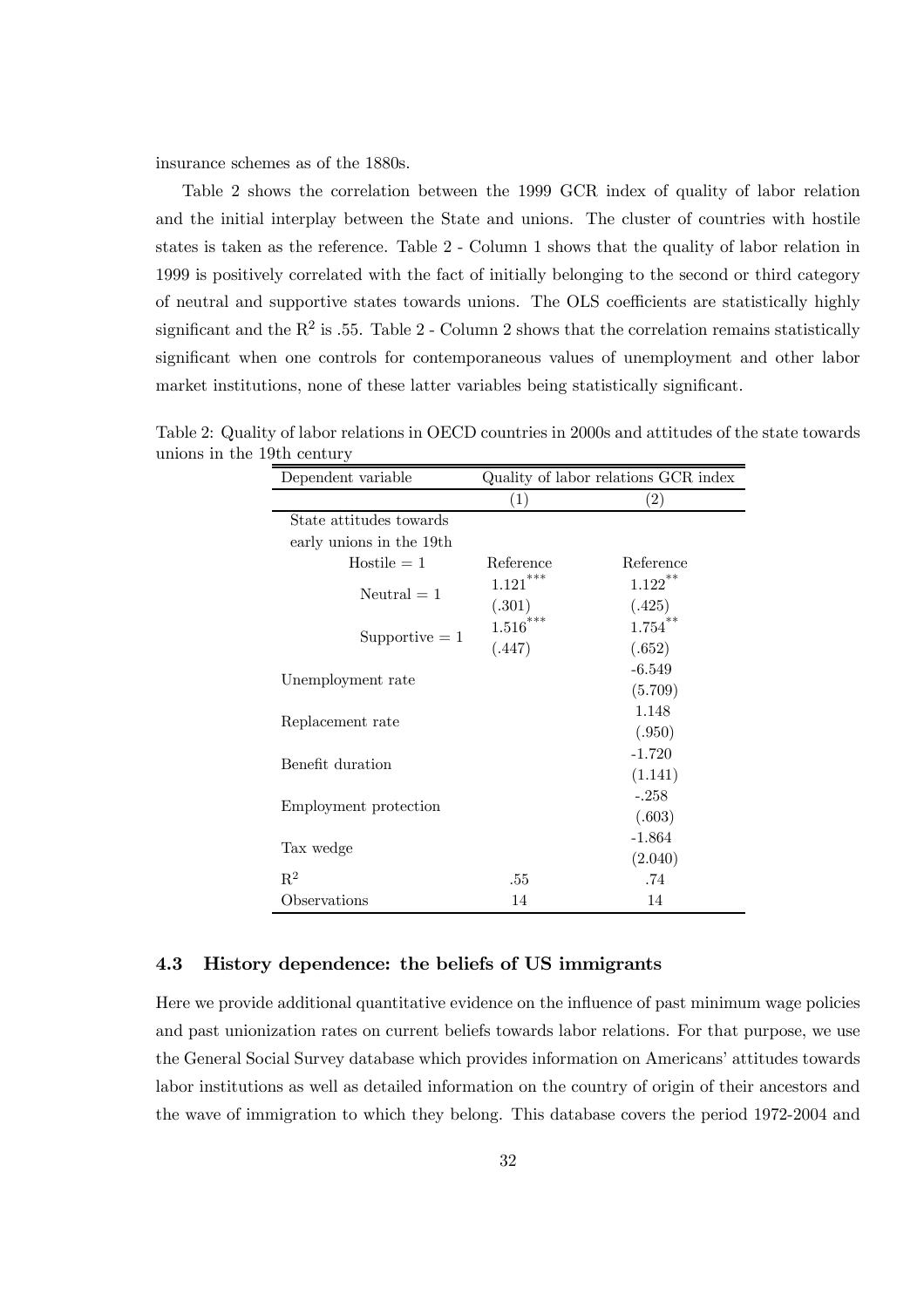provides information on the birth place and the country of origin of the respondent's forebears since 1977. The GSS variable for the country of origin reads as follows: "From what countries or part of the world did your ancestors come?". Origins cover nearly all European countries.

The GSS also asks whether the respondent has confidence in labor unions, namely: "Would you say you have a great deal of confidence, only some confidence, or hardly any confidence at all in organized labor institutions?". We measure the extent of confidence in unions with a dummy variable equal to 1 if the respondent answers "a great deal of confidence", and to zero otherwise. We also have information on whether the respondent belongs to a labor union or not.

We use the information about the past union densities and the existence of statutory minimum wage in the home country from the early 1950s. Note that we do not have data on the level of minimum wage, but only on the existence of statutory wage floor in some countries such as France or the United States. To assess the effect of minimum wage institutions on current attitudes towards unions, we focus on second and first generations of Americans born after 1950, and whose parents or themselves are likely to have been influenced by these institutions. In order to get interpretable results, we restrict attention to countries of origin with more than 15 observations, which leaves us with the following set of countries of origins: Austria, France, Germany, Ireland, Italy, Japan, Netherlands, Sweden, and the United Kingdom. The data description are reported in the Appendix.

Table 3 - Line (I) reports the probit marginal estimates of the effect of past levels of unionization rate in the home country on current level of trust in unions, and on the probability of belonging to a union. We control for age (age squared), gender, number of years of education, income categories, and the number of years of education of the parents. Standard errors are clustered at the level of the country of origin. Column (1) shows a strong correlation between past union rates in the country of origin and the probability that the respondent has confidence in unions now. The relation is statistically significant at the one percent level. The size of the effect is also large, with a one percent increase in past union rates in the home country being associated with 0.18 percent increase in the probability that the respondent has a great deal of confidence in this institution. Column (2) reports the correlation between past unionization rate in the home country and the current probability of belonging to a union. The correlation is also positive and statistically significant at the one percent level. Remarkably enough, past union density is a main predictor of current unionization behavior, and its effect is one order of magnitude higher than most other individual characteristics.<sup>20</sup>

 $^{20}$ Similar results about the influence of the country of origin on beliefs are found in Rice and Feldman (1997) and many others. See Algan and Cahuc (2006), Fernandez and Fogli (2005), Guiso et al. (2006), Fernandez (2007) for a presentation of this literature.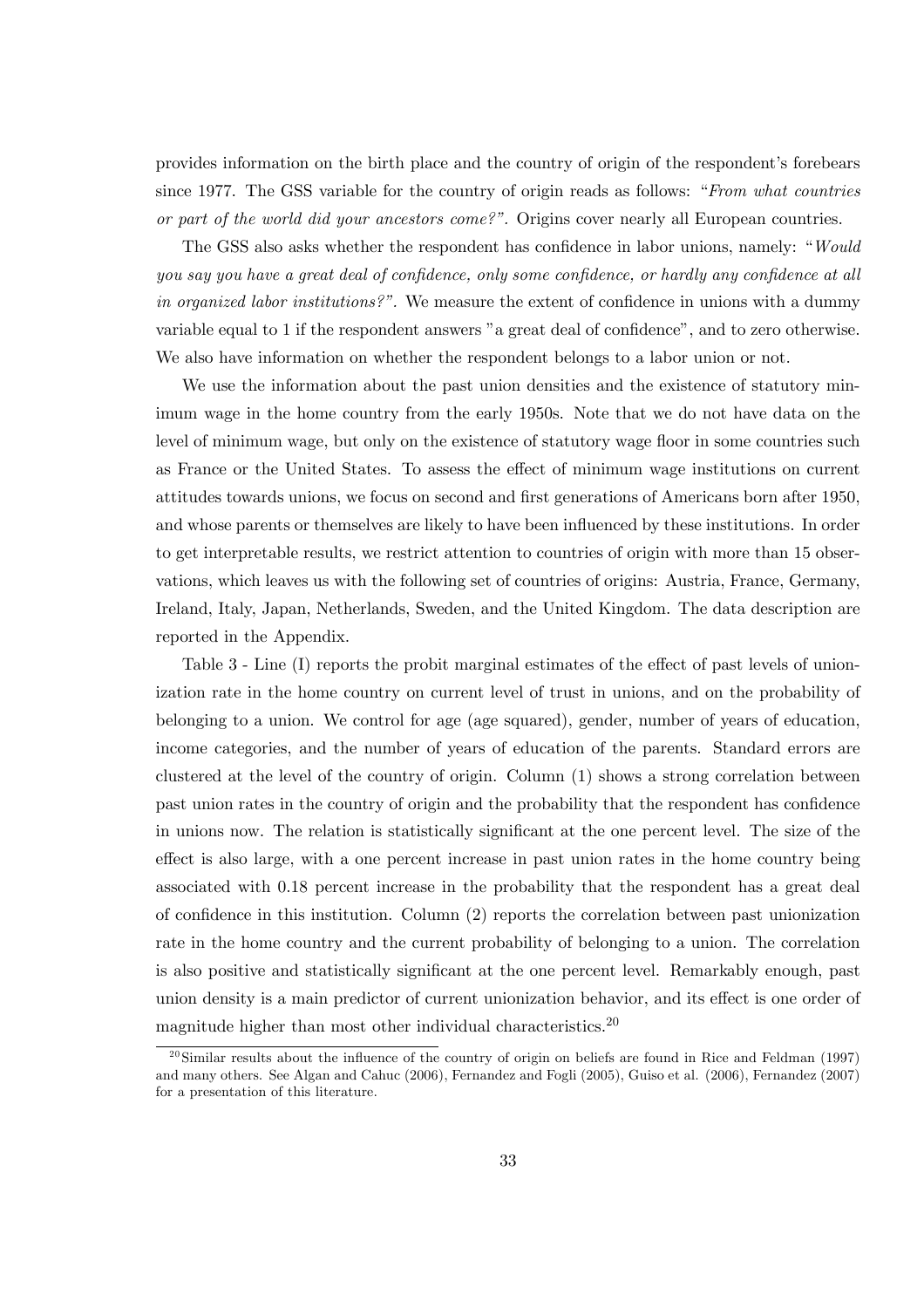Table 3 - Line (II) reports the correlation between past regulation of minimum wages by the state in the country of origin and current unionization behavior in the United States. As reported in Column (I), that the country of origin had a statutory legal minimum wage in the early 1950s strongly reduces the probability that the respondent trusts unions.

|                                                                           | Confidence in unions $(=1)$ | Union membership $(=1)$ |  |  |
|---------------------------------------------------------------------------|-----------------------------|-------------------------|--|--|
|                                                                           |                             | $\left( 2\right)$       |  |  |
| Union density                                                             | $.186***$                   | ∗∗<br>.248              |  |  |
| in home country 1950                                                      | (.057)                      | (.113)                  |  |  |
| N                                                                         | 1175                        | 1015                    |  |  |
| $\mathbf{R}^2$                                                            | .030                        | .019                    |  |  |
| Legal minimum wage $(II)$                                                 | $-.447$ <sup>***</sup>      | $-.192$                 |  |  |
| in home country 1950                                                      | (.139)                      | $($ .178)               |  |  |
| N                                                                         | 928                         | 871                     |  |  |
| $\mathbf{R}^2$                                                            | .054                        | .021                    |  |  |
| Marginal effects with robust standard error GSS : ***:1\%, **: 5\%, *: 10 |                             |                         |  |  |
| Additional controls: gender, age, education, income category              |                             |                         |  |  |

Table 3: Historical labor market institutions in the home country and current unionization attitudes of Americans by country of origin. Probit estimates

### 4.4 Experimentation and the dynamics of beliefs in cooperation

Our model stresses that the historical dependence of current beliefs upon past minimum wage regulations, runs through a learning process and the resulting updating of beliefs. In this section, we provide evidence of this updating of beliefs.

To measure the evolution of beliefs across generations, we use information on the waves of immigration of the respondents. Respondents are asked if they are born in the United States and how many of their parents and grand-parents were born in the country. The answer to the question on parents birthplace is scaled at 0 if both parents are born in the US, at 1 if only the mother is born in the US, and at 2 if only the respondent's father is born in the country. The answer on grand-parents birthplace is scaled from 0 to 4 indicating the number of grandparents born in the US. To get representative samples, we merge the first and second generations Americans into one group, and the third and fourth generations Americans into another group.

To assess the beliefs about unions in the home country, we use the respondents' answers to the following question from the World Values Survey database (which is quite similar to the question in GSS database): "Do you have a great deal of confidence, quite a lot of confidence, not very much confidence or none at all confidence in unions?". We create a dummy variable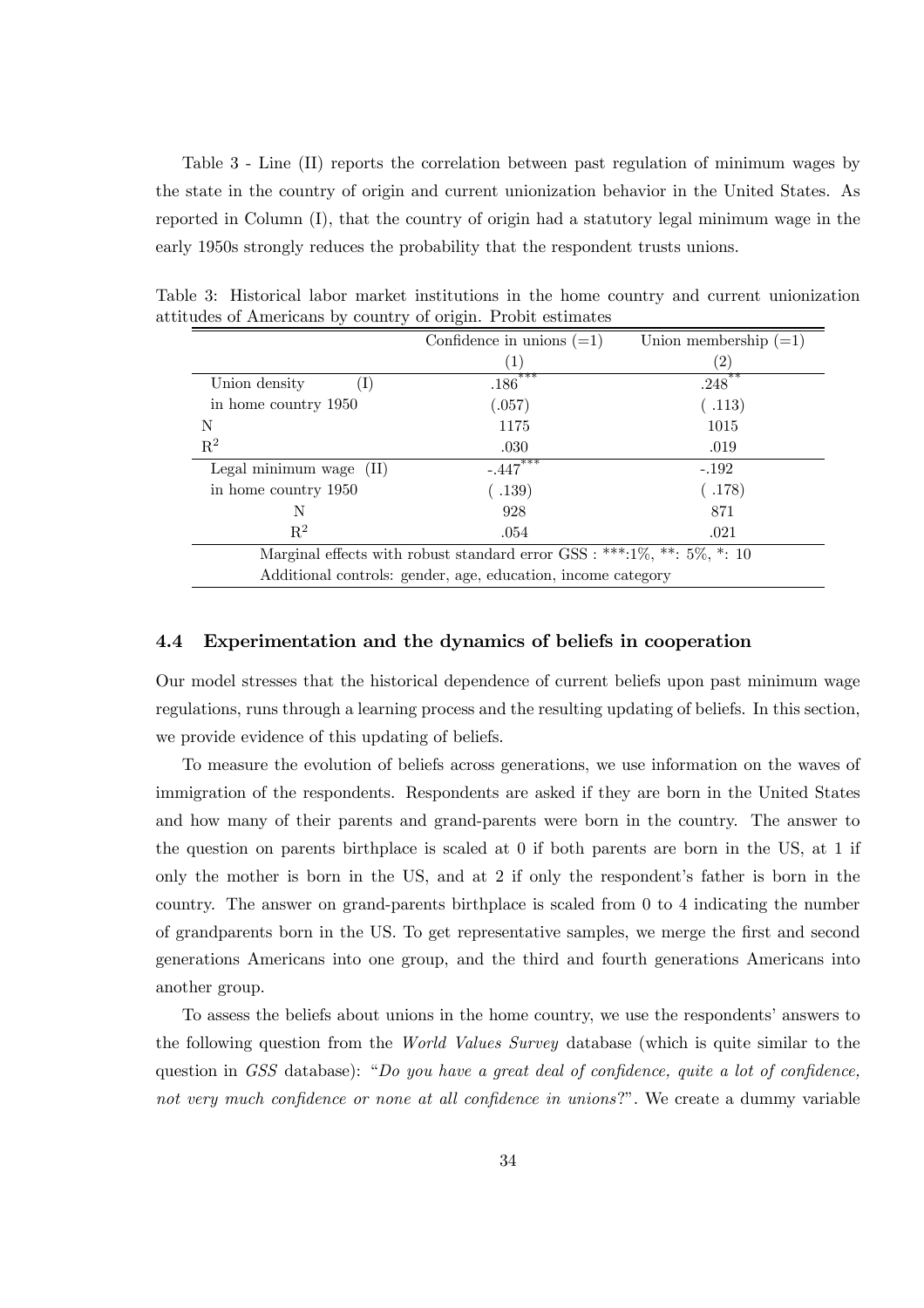equal to one if the respondent answers "a great deal of confidence" or "quite a lot of confidence", and to zero otherwise.

Table 4 reports the probit estimates of the probability that Americans do have confidence in unions. We focus on first and second generation Americans. The coefficients associated with the country of origin correspond to the marginal probit estimates. To explore further the specific role of the country of origin in the formation of beliefs, we control for individual characteristics, including age, age squared, employment status and income category. Americans with Swedish origins are taken as the reference group. The first result is that the country of origin plays a statistically significant role on the level of confidence in unions. All the country of origin dummies are statistically significant at the one percent level. Moreover, the coefficients are economically sizeable. For instance, the probability that Americans with French origins have confidence in unions is 10 percent lower than for Americans with Swedish origins.

We then explore the extent to which these beliefs are consistent with those that prevail in the country of origin and we are interested in their rate of convergence. Figure 8 reports the correlation between the current level of confidence in unions in the country of origin and the corresponding level of confidence of the first and second generations Americans originating from that country. The horizontal axis reports the fraction of individuals who have confidence in unions in the country of origin, whereas the vertical axis reports the fraction of Americans who trust unions depending on their country of origin. The figure shows a strongly positive correlation between these two variables, equal to 0.38, with 20 percent of the variation in Americans' beliefs towards unions being associated with differences in beliefs across countries of origin. Moreover, the variance in Americans' beliefs in unions across different countries of origin is quite large, with the share of confidence in unions ranging from 0.05 percent to 0.25 percent.

We then assess the convergence in beliefs by focusing on older waves of immigration. Figure 9 reports on the vertical axis the level of confidence in unions of third and fourth generations Americans, and on the horizontal axis the level of confidence in the country of origin. In contrast to Figure 8 above, here the correlation between the beliefs of third and fourth generations Americans and the beliefs in the corresponding home country is close to zero and no longer significant. Moreover, the variance in the level of confidence across third and fourth generations Americans from different countries of origin is much lower compared to the first and second generations Americans, the range of variation now lying in the interval [0.075, 0.145].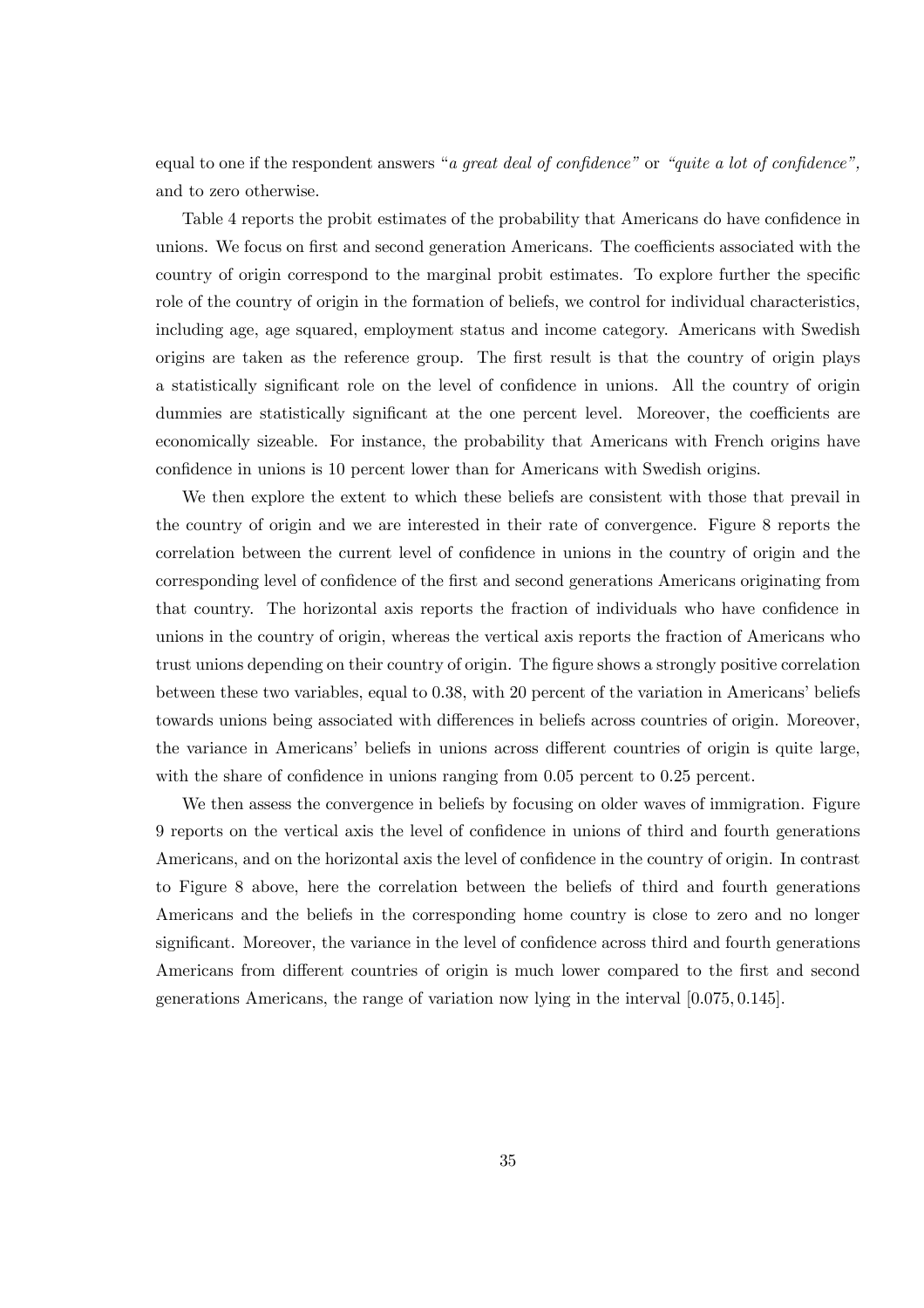

Figure 8: Confidence in unions in the home country and by Americans of first or second generations. Source: WVS 1980-2000, GSS 1977-2004.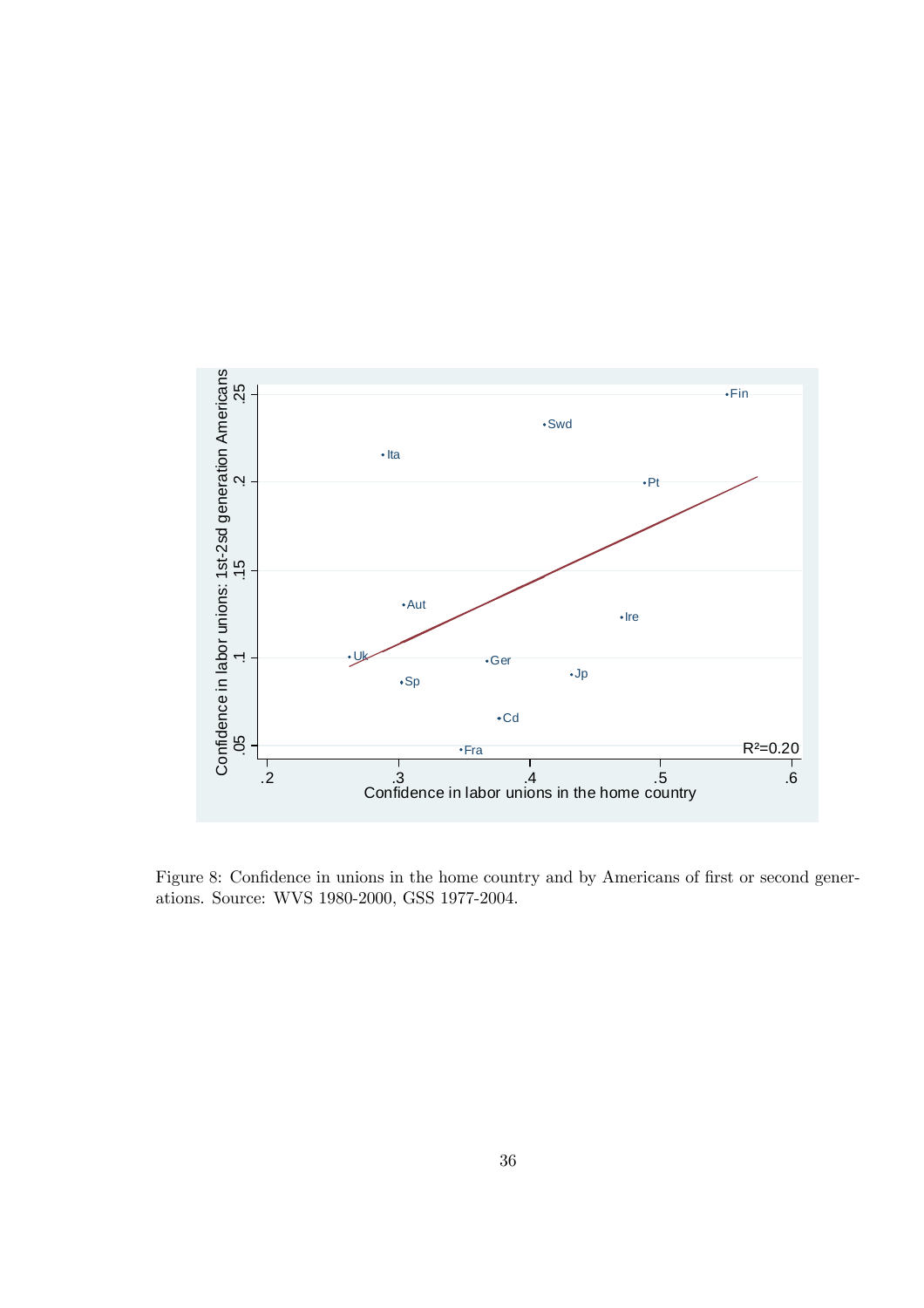

Figure 9: Confidence in unions in the home country and by Americans of third or fourth generations. Source: WVS 1980-2000, GSS 1977-2004.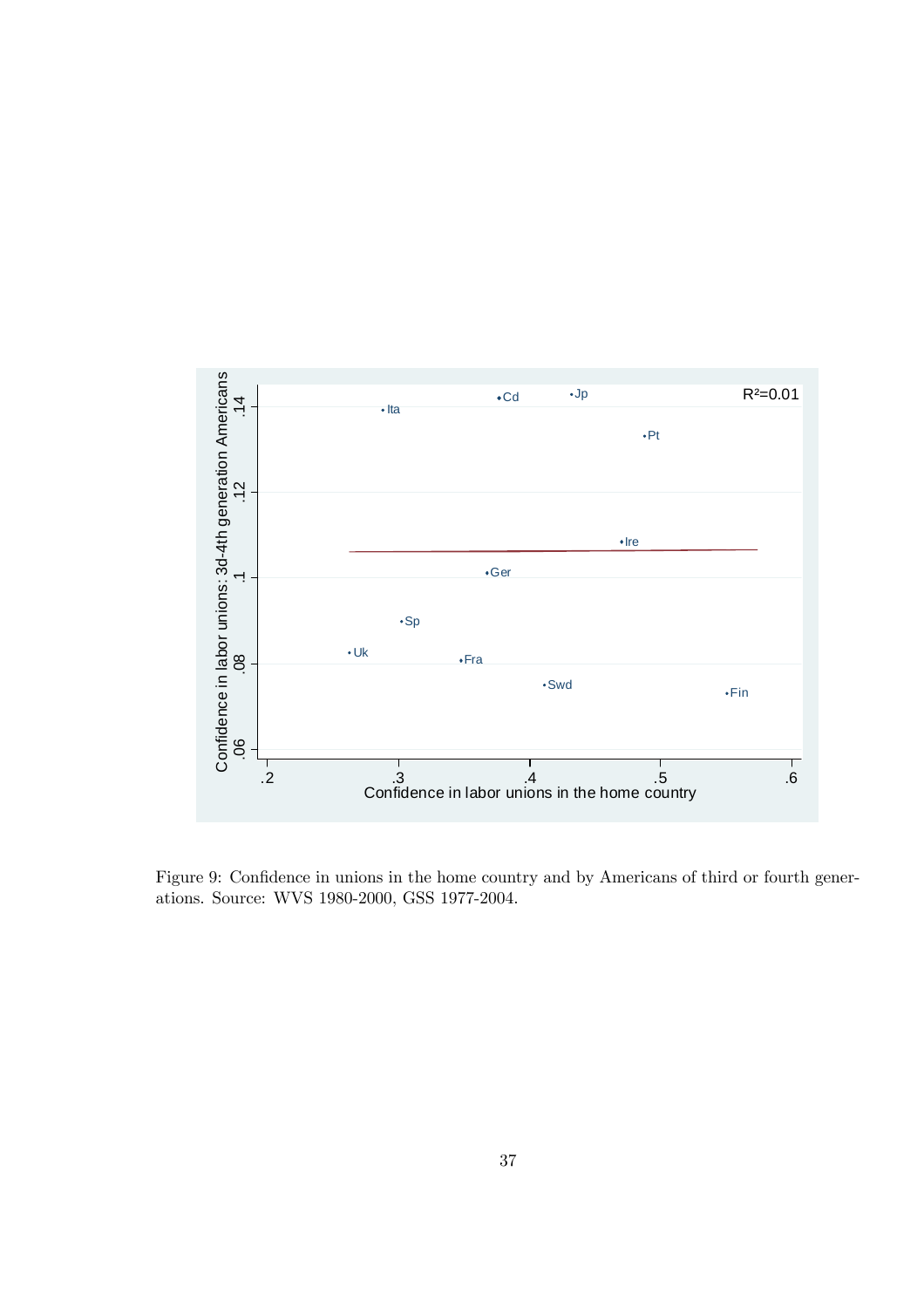|                |                        | Confidence in unions $=1$ |
|----------------|------------------------|---------------------------|
|                | Coeff                  | Std Error                 |
| Austria        | ***<br>$-.071$         | (.004)                    |
| Canada         | $***$<br>$-.108$       | (.003)                    |
| Finland        | $\textbf{-.028}^{***}$ | (.007)                    |
| France         | $-.109$                | (.008)                    |
| Germany        | ***<br>$-.091$         | (.007)                    |
| <b>Ireland</b> | ***<br>$-.071$         | (.004)                    |
| Italy          | $-.043***$             | (.009)                    |
| Japan          | $-.088$ ***            | (.013)                    |
| Portugal       | ${\text -}.068}^{***}$ | (.019)                    |
| Spain          | $-.099***$             | (.012)                    |
| Sweden         |                        | Reference                 |
| United Kingdom | $-.089$ ***            | (.003)                    |
| $Pseudo-R2$    |                        | .070                      |
| Observations   |                        | 921                       |

Table 4: Confidence in unions of 1st and 2sd generation Americans by country of origin. Marginal effects

Marginal effects with robust standard error. GSS database Controls: age, age2, education, employment status, income \*\*\*:1%, \*\*: 5%, \*: 10%

### 5 Unionization and minimum wage regulation

In this section we document the negative correlation between minimum wage regulation and union density predicted by the model. We show that this correlation holds in both, crosssectional and panel cross country regressions. We also find the same negative correlation in cross-US states panel regressions.

### 5.1 Cross-country correlations

Figure 10 depicts the cross-country correlation between workers' involvement in unions and the degree of state regulation of wage floors in OECD countries on average over the period 1980- 2003. We construct the composite index of the extent of state regulation of minimum wages by combining information on the stringency of the legislation minwage—legislation and information on the minimum wage levels *minwage* level. The global composite index *minwage* is defined as the product between the two indexes minwage legislation and minwage level.

The vertical axis shows the average union densities by country over that period. Nordic countries display the highest unionization rates over that period, with a 82 percent rate in Sweden and a 77 percent rate in Denmark. Countries such as Austria and Germany fall in the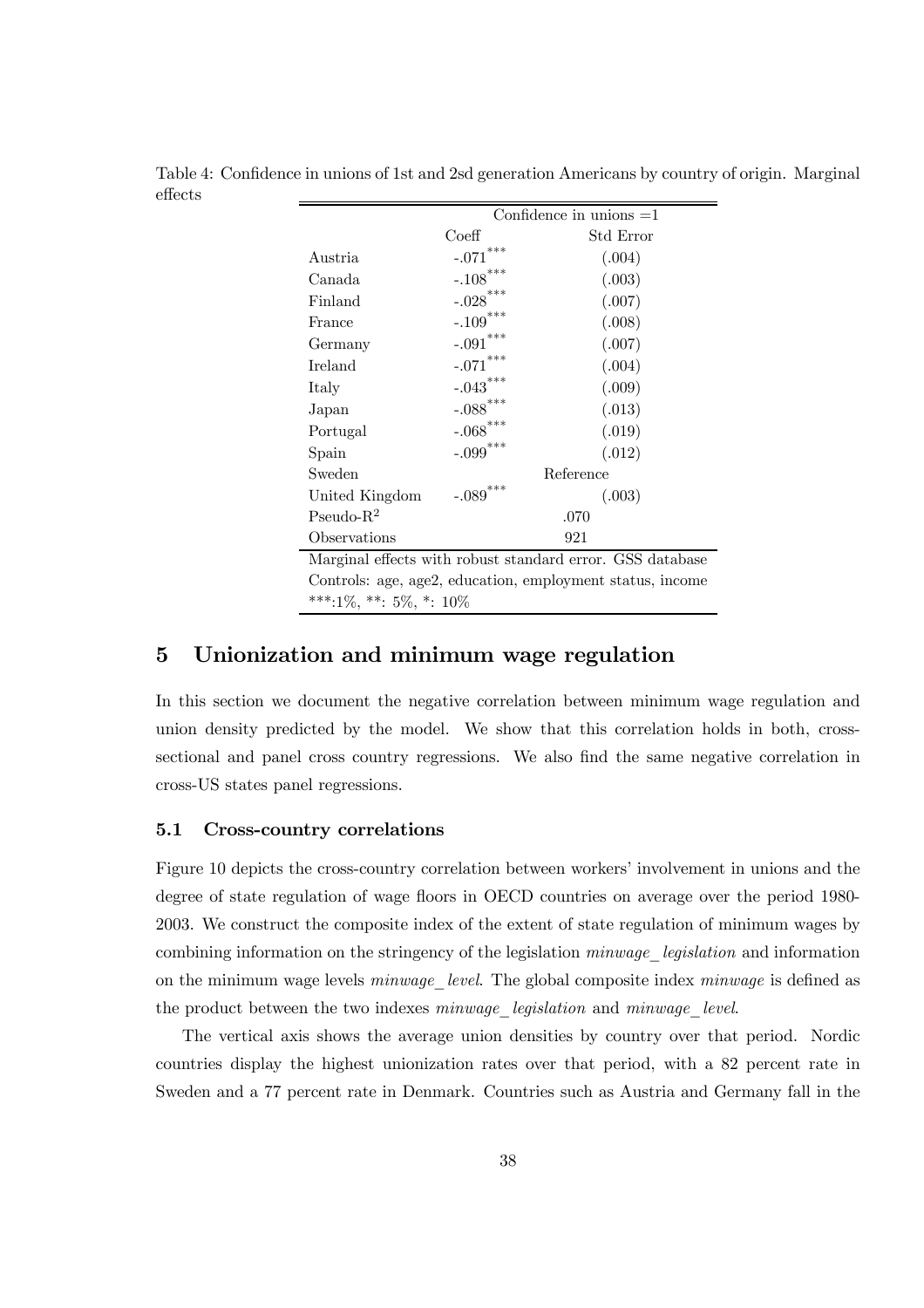middle part of the picture with union density rates at around 40 percent. Anglo-Saxon countries like United-Kingdom or Canada, belong to the same middle group. And Mediterranean countries show the lowest unionization rates, with less than 10 % in France or Spain. Note that Italy is a clear outlier, with a unionization rate close to 40 %.

The horizontal axis shows the composite index *minwage* index measuring state regulation of minimum wage. As we can see on the Figure, the correlation between the composite index of wage regulation and unionization rates is strongly negative. Nordic countries which have very high unionization rates also display the weakest state regulations. There is no legal minimum wage in these countries: wage floors are negotiated at industry level, and there is a substantial amount of dispersion in wage floors across regions, industries, qualifications and ages. The same picture holds for Continental countries like Austria and Germany, which combine relatively high union density rates and the absence of statutory minimum wage. In contrast, Mediterranean countries display the highest level of state intervention to set minimum wages. Countries like France not only set minimum wages by law but they also limit the scope for derogations and for direct negotiations by social partners. The one clear exception among Mediterranean countries is Italy. This country does not have a statutory minimum wage, hence its lower ranking in terms of our index of state regulation. However, in Italy, wage floors negotiated at the industry level are automatically extended to other industries. Finally, we see noticeable differences within the group of Anglo-Saxon countries. Those with high index of state regulation like the United States are also characterized by low union densities. In contrast, Great-Britain appears to have a relatively high union density and a lower index of state regulation, which in turn results both, from unions being so powerful prior to the 1980s and the fact that wage floors were negotiated by wage councils before 1993.

We explore this correlation pattern further by running OLS regressions between unionization rates and our index of state regulation of the minimum wage. To maximize the number of observations, we run this estimation over three time periods, computing the average of the composite index respectively over the periods 1980-84, 1990-94 and 2000-2003. We also look at the correlation between unionization rates and the two sub-indexes which capture respectively the existence of a legal statutory minimum wage and the degree of dispersion in minimum wages. We evaluate the correlations between unionization and the two sub-indexes taken separately, and between unionization and the interaction terms between these sub-indexes and the indicator measuring the level of minimum wages.

Table 5- Column (1) reports the cross-country estimated correlation between unionization rates and the extent of state regulation of minimum wage over the period 1980-2003. This correlation is negative, and statistically significant at the 1 percent level. Almost 45 percent of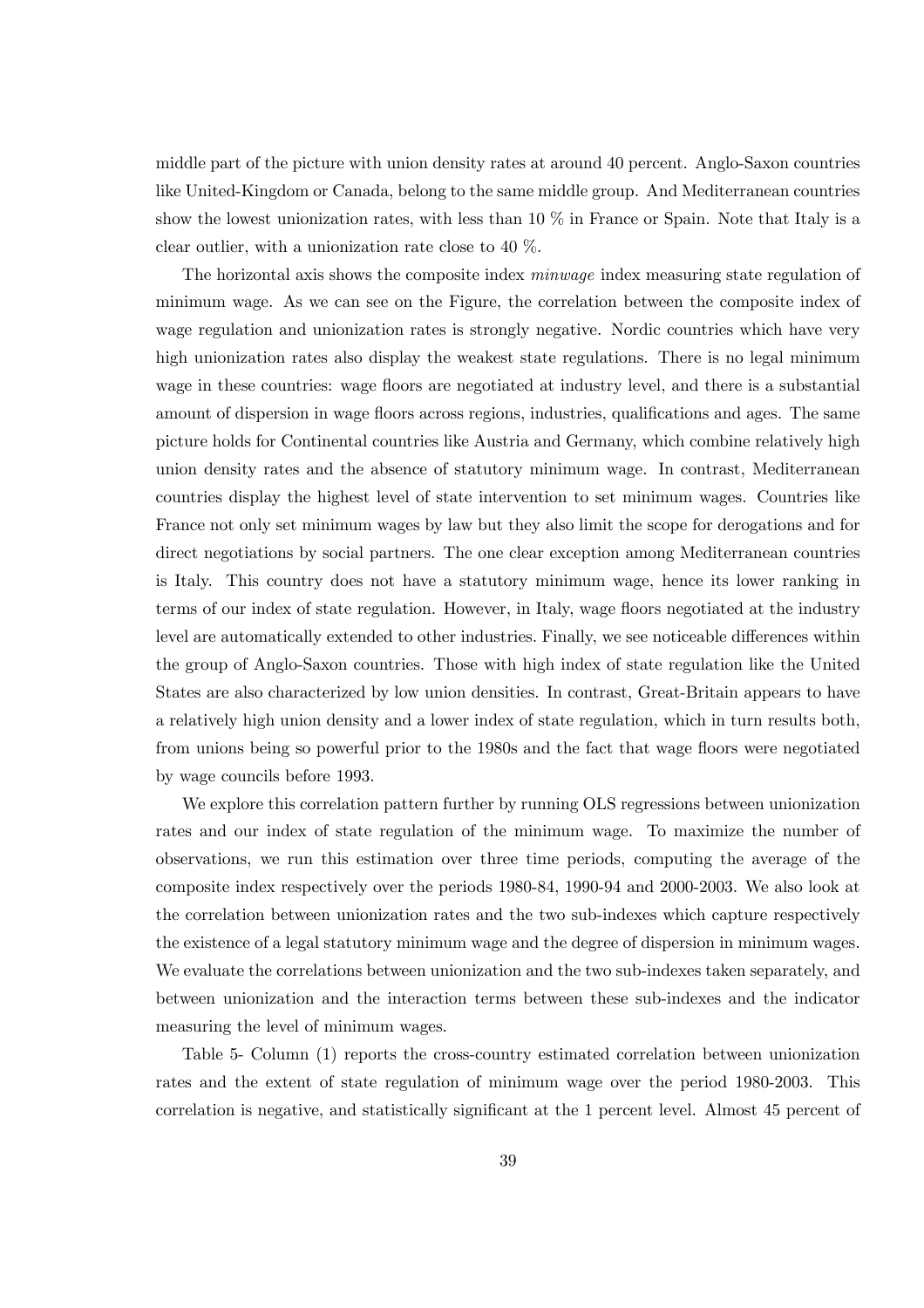

Figure 10: Union density and the index of state regulation of minimum wage. The index includes the stringency of the legislation and of the level of minimum wages. Period 1980-2003. Source: OECD and ILO.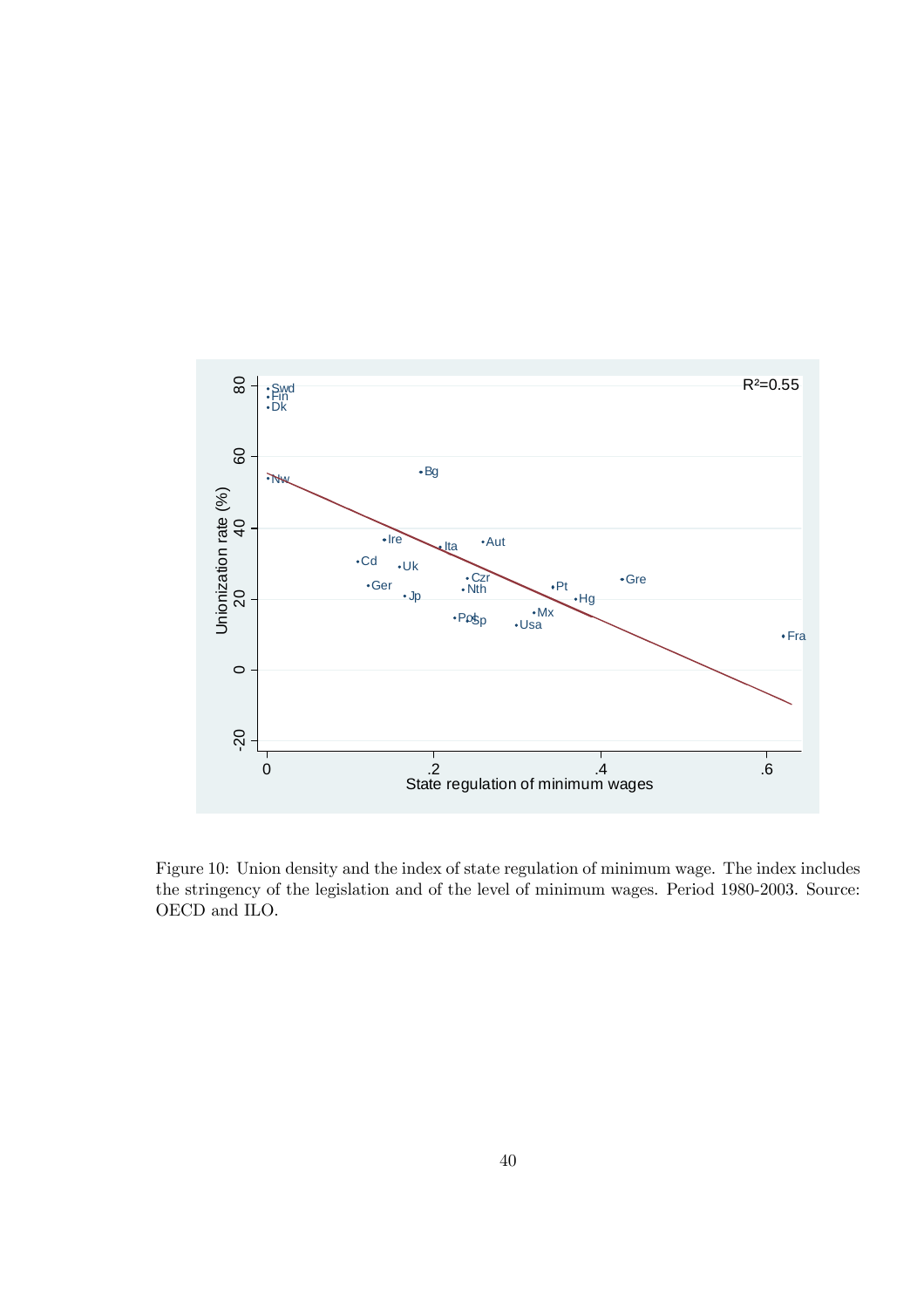the cross-country variation observed in the state regulation index is associated with differences in unionization rates. Table 5- Columns (2)-(5) show that the same negative correlation pattern holds when we look at the two sub-indexes, or when we combine these sub-indexes with the level of minimum wage. Overall, this first table suggests a strong negative correlation between unionization rates and the extent to which the state strictly regulates minimum wage.

| Dependent variable | State regulation of minimum wages |                            |                                 |                                      |                                |
|--------------------|-----------------------------------|----------------------------|---------------------------------|--------------------------------------|--------------------------------|
|                    | Composite<br>index                | Legal<br>$\left( 2\right)$ | Dispersion<br>$\left( 3\right)$ | Legal<br>$*$ Level<br>$\overline{4}$ | Dispersion<br>$*$ Level<br>(5) |
| Unionization rate  | $-0.518$                          | $-1.568$                   | $-.587$                         | $-.606***$                           | .***<br>$-.214$                |
|                    | (.083)                            | (.156)                     | (.134)                          | (.099)                               | .099)                          |
| $R^2$              | .441                              | .658                       | .262                            | .442                                 | .102                           |
| Observations       | 58                                | 58                         | 58                              | 58                                   | 58                             |

Table 5: Cross-country correlation between state regulation of minimum wage and union density: OECD countries 1980-2003. OLS.

### 5.2 Time variation

The negative correlation between union density and state regulation of minimum wage also appears to hold over the time period 1980-2003 within countries. Countries which have experienced the sharpest decline in union densities are also those that have tightened state regulation of wage floors the most. A striking example is the United Kingdom where wage floors used to be set by unions before the country embraced a statutory minimum wage in 1999 to offset the decline of union bargaining power. What happened is that the unionization rate had fallen from 50 % in 1980 to less than 30% in the late 1990's, in part as a result of Margaret Thatcher's crackdown on strikes in 1982. Meanwhile, the political pressure from the workers to get a legal minimum wage has gained momentum, leading Tony Blair to introduce a statutory minimum wage. Of course the negative relationship can run both ways. It might be the case that union densities have mainly increased in countries where statutory minimum wages are absent, like Scandinavian countries, because workers cannot rely on state regulation and have strong incentives to coordinate themselves to defend their wages. Conversely, the decline in union densities could have triggered changes in minimum wage legislations.

Table 6 reports the within correlation between the evolution of the composite index of state regulation of minimum wages and the evolution of union density. We focus on two time periods, the early 1980s and the early 2000s, to allow for enough time variation. The regressions control for country fixed effects and linear time trends.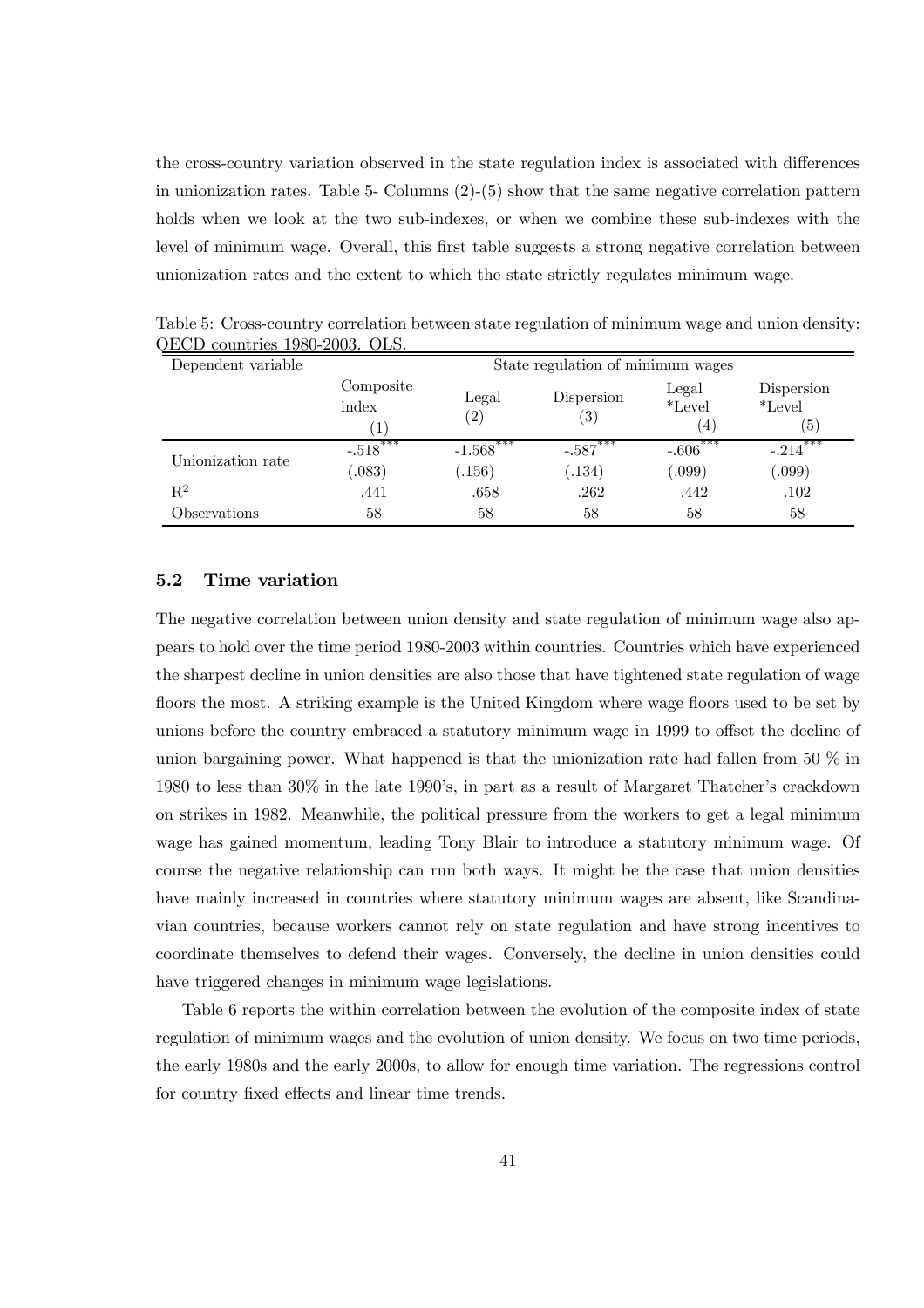Table 6 - Column (1) reports the within correlation between contemporaneous values of unionization rate and state regulation of minimum wage. A strong negative correlation shows up, the effect being statistically significant at the one percent level. Table 6 - Column (2) reports the correlation between the index of state regulation of minimum wage and the lagged value of union density. When looking at state regulation in the early 1980's, we use union density in the early 1970s (1970-74). The estimated coefficient is strongly negative and statistically significant at one percent level. Lower unions rates during the 70's are associated with more stringent minimum wage regulation by the state a decade or two later. This result might account for the rising political support in favor of an increase in statutory minimum wages in countries where the bargaining power of unions is declining. This is typically the case of the United States, as we show below.

| Dependent variable       | State regulation of minimum wages |                      |  |
|--------------------------|-----------------------------------|----------------------|--|
|                          |                                   | (Composite index)    |  |
|                          | (1)                               | 3)                   |  |
| Unionization rate        | $-1.089$ <sup>***</sup>           |                      |  |
|                          | (.312)                            |                      |  |
|                          |                                   | $-0.528$ **          |  |
| Unionization rate $(-1)$ |                                   | (.262)               |  |
| Country fixed effects    | $\mathrm{Yes}^{***}$              | $Yes^{\ast**}$       |  |
| Time dummies             | $\mathrm{Yes}^{***}$              | $\mathrm{Yes}^{***}$ |  |
| Observations             | 36                                | 36                   |  |

Table 6: Time variations in unionization rates and state regulation of minimum wages. OECD countries: 1980-2003. OLS

### 5.3 Evidence from the United States

The United States were the first country to implement a statutory minimum wage after the enactment of the Fair Labor Standard Act in 1938. As the title of the act makes it clear, the statutory minimum wage was aimed at offsetting the negative effects of the Great Depression by granting workers a fair wage guarantee. The historian Jonathan Grossman relates the following story about the birth of the Fair Act : "While President Franklin Roosevelt was in Bedford, Mass., campaigning for reelection, a young girl tried to pass him an envelope. But a policeman threw her back into the crowd. Roosevelt told an aide, "Get the note from the girl." Her note read, I wish you could do something to help us girls....We have been working in a sewing factory,... and up to a few months ago we were getting our minimum pay of \$11 a week... Today the 200 of us girls have been cut down to  $\frac{6}{4}$  and  $\frac{6}{5}$  and  $\frac{6}{5}$  a week. To a reporter's question, the President replied, "Something has to be done about the elimination of child labor and long hours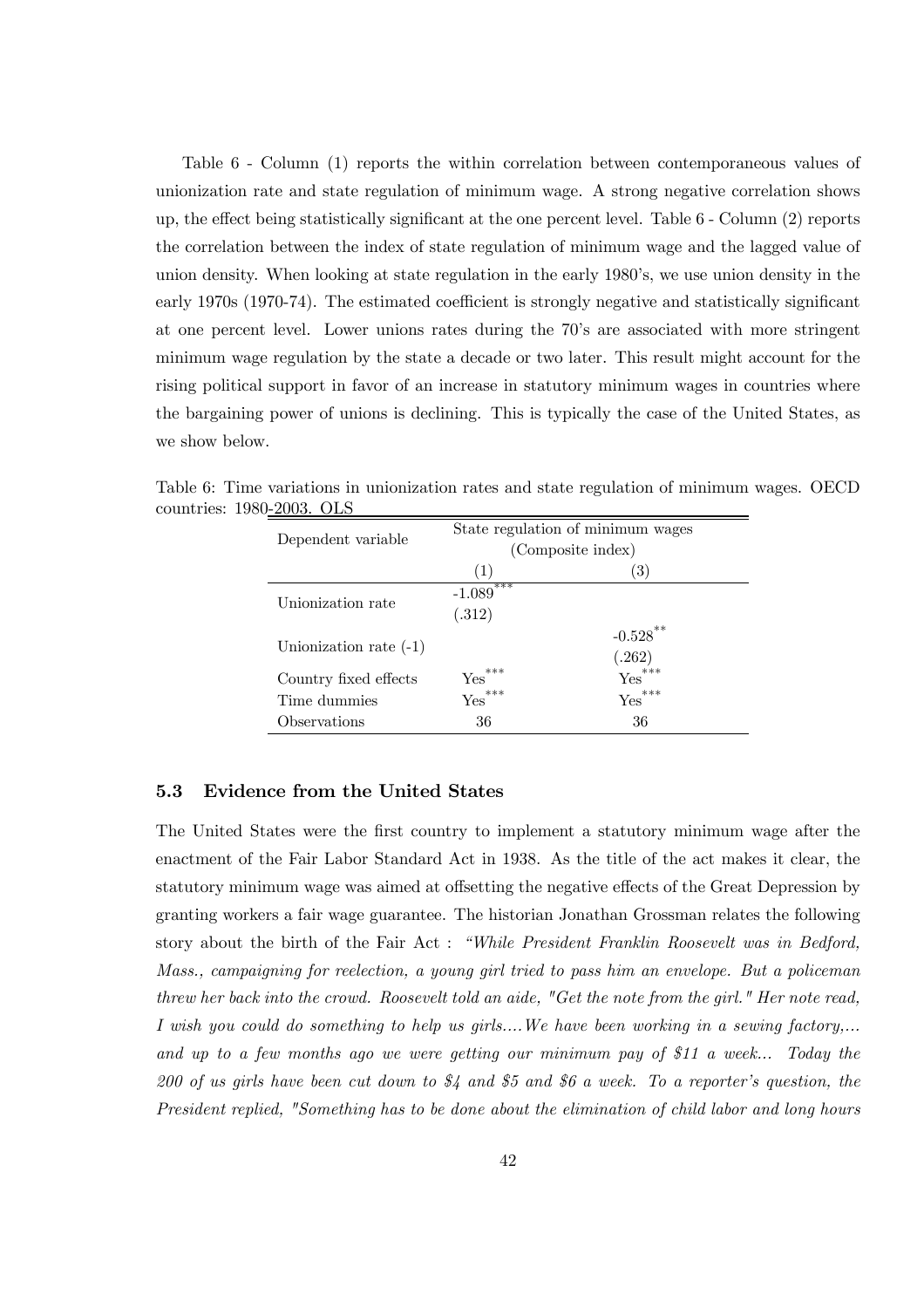and starvation wages." " (in Public papers and Addresses, 1936).

Similarly, since the 1990s, partly as a result of workers' difficulty to organize and defend wages, the United States have experienced a steady rise in minimum wages at the state and federal levels. The federal minimum wage remained unchanged at \$3.35 from 1981 to 1990, when it was raised up to \$3.80. During the eighties, states such as Alaska, Connecticut and Massachusetts began to set a higher minimum wage and by 1989, 15 states had their minimum wage higher than the federal one. After the rise in federal minimum wage up to \$4.25 in 1991, as many as 10 states (and DC) began to implement floors above the federal level. A considerable increase in the federal level up to \$5.15 in 1997 reduced the number of states with floors higher than the federal minimum. From 1997 to July 2007, the federal minimum wage has remained stable at \$5.15. But no less than 32 states began to set their minimum wage above the federal minimum wage. Since 2007, the Federal government is catching-up by raising the federal level up to \$5.85 in 2007, and it should raise it again up to \$7.25 in July 2009.

Figure 11 shows that this evolution pattern of minimum wage is negatively correlated with the evolution pattern of union density since the 1990s. The horizontal axis shows time differences in the evolution of the federal minimum wage, while the vertical axis reports the time differences in the evolution of the average unionization rate in the United States. We smooth out short run fluctuations by taking five year averages in 1990, 1995, 2000, and a three year average for the period 2005-2007. While average union density has dropped by 50 percent over the whole period, the federal minimum wage has increased by 50.6 percent over that same period. The figures presented in Appendix D report the same evolution pattern of minimum wage and union density at the state levels. It turns out that all states are characterized by a negative correlation between the evolution of union density and that of the minimum wage. Naturally, this dynamics could be driven by specific state effects and specific state time trends. We thus explore further this correlation pattern by running OLS estimates that control for these factors.

Table 7 shows the results from regressing minimum wages over union densities in the cross-US-state panel. In this table, we control for state fixed effects and state specific time trends. We are thus looking at the within correlation between minimum wage levels and union rates. The estimates cover the period 1997-2007, when a large bulk of states decided to increase their minimum wage. Table 7 - Column (1) and (2) report the results for states that had a minimum wage above the federal level between 1997 and 2007. We see strongly negative coefficients, which are statistically significant at the one percent level in the specification with state fixed effects (Column (1)) and at the 5 percent level in the specification including state specific trends (Column (2)). The coefficients are also economically significant. The first specification suggests that a 1 dollar increase in the minimum wage is associated with a 12 percent decrease in union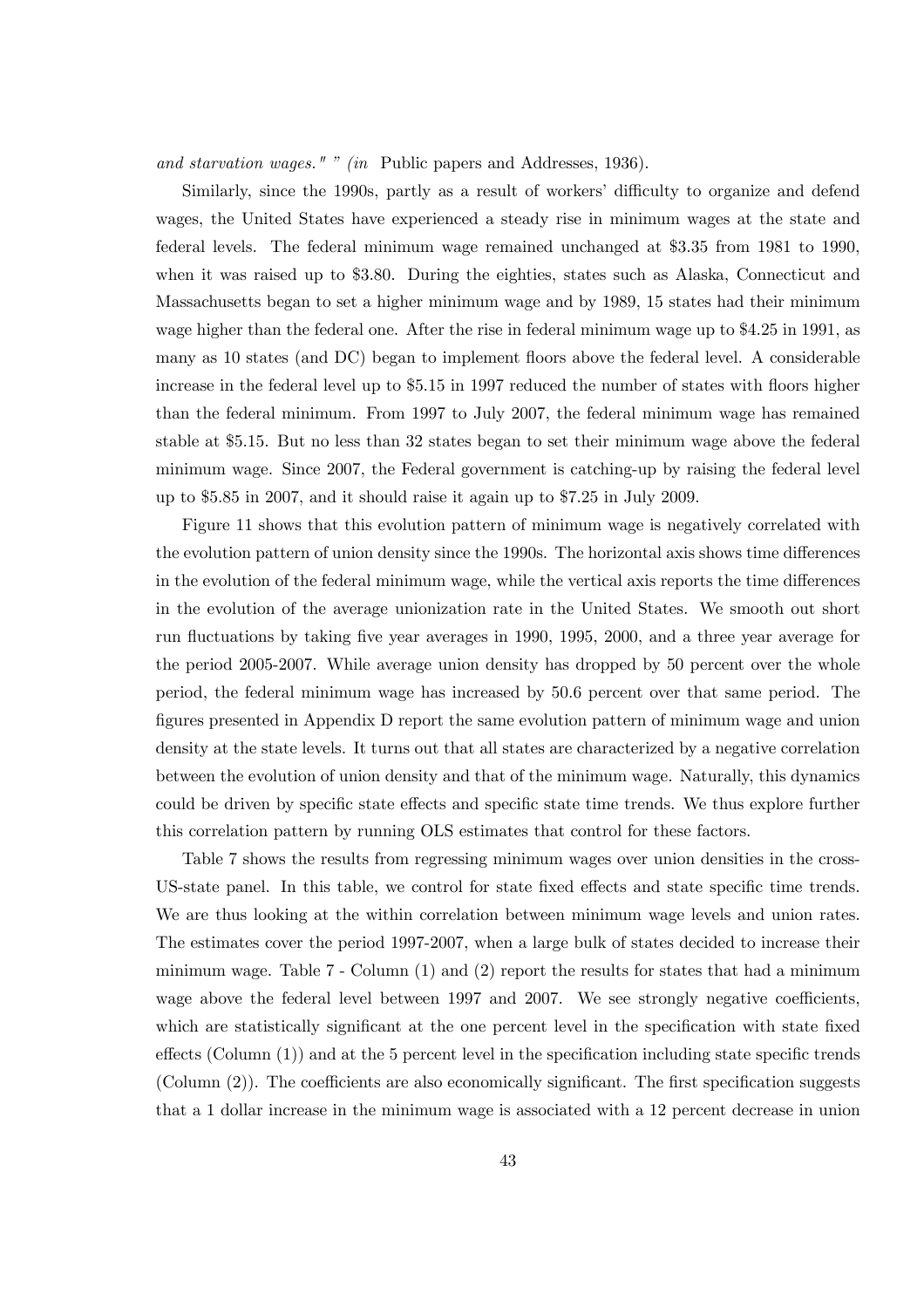

Figure 11: Evolution of the federal minimum wage and the average union rate (private sector) in the United States.

density. Table 7 - Column (3) - (4) report the estimates for all states, including states which have sticked to the federal minimum wage level during that period. The correlations between minimum wage levels and union densities remain negative and statistically significant. But these coefficients are smaller than in columns (1) and (2) respectively, suggesting that the decrease in union density has been higher in states which have increased their minimum wages above that of the federal state.

### 6 Conclusion

In this paper we have argued that in countries with highly cooperative labor relations and high unionization rates, the state is less prone to regulate the minimum wage. In such countries, there is no need for a legal minimum wage because social partners negotiate wages directly. Conversely, in countries with strong state regulation of the minimum wage, incentives for social dialogue are low and so is union density, as strong state regulation of the minimum wage crowds out social experimentation and learning about cooperation. This crowding out effect progressively undermines cooperation and leads economies towards steady-state equilibria with bad labor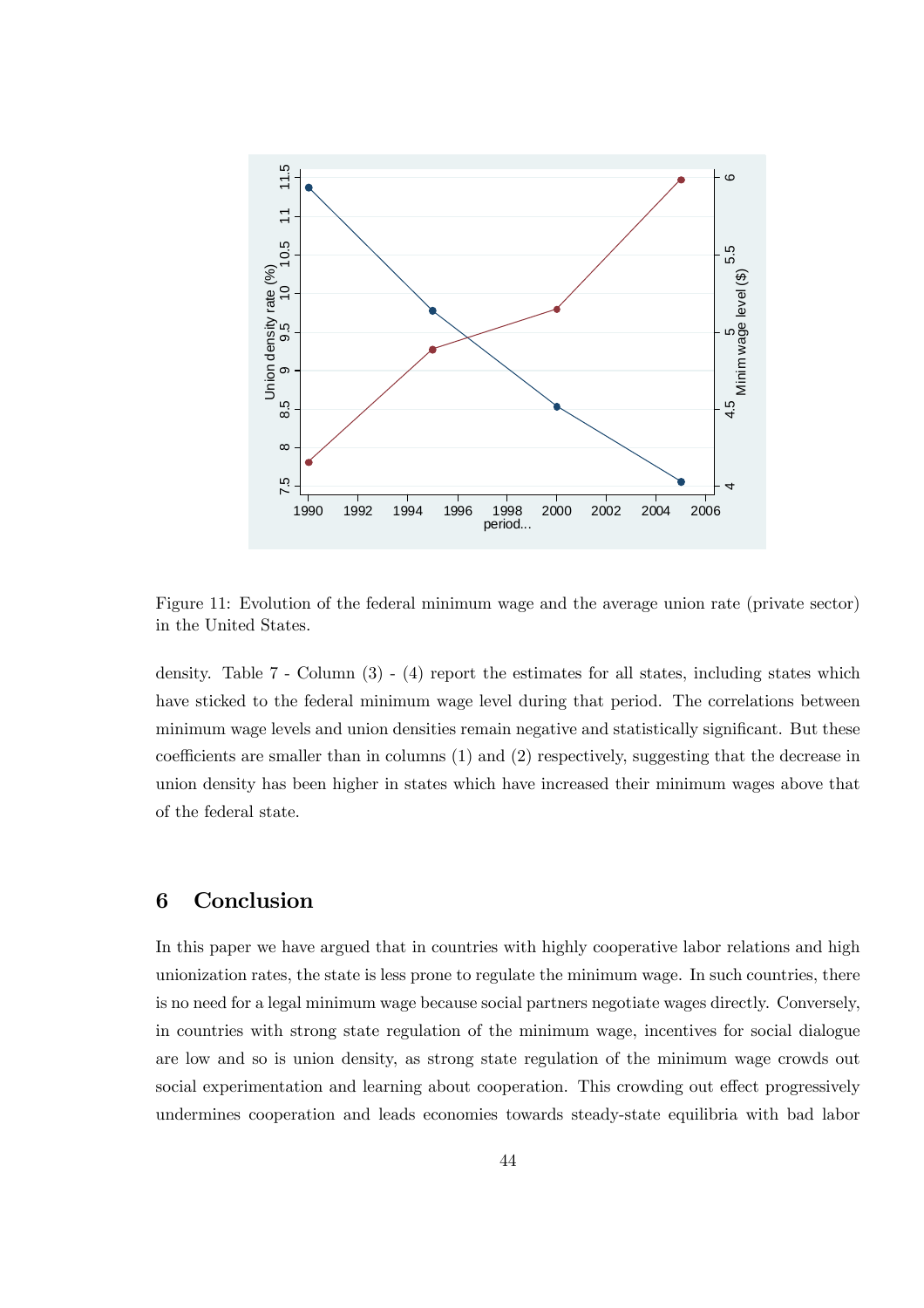| Dependent variable    | Minimum wages<br>(States with wage floors)<br>higher than the federal one) |                             | Minimum wages<br>(All States) |                                      |
|-----------------------|----------------------------------------------------------------------------|-----------------------------|-------------------------------|--------------------------------------|
|                       | $\left(1\right)$                                                           |                             | '3'                           | 4                                    |
| Union density         | $-.125$ <sup>***</sup>                                                     | .**<br>$-.038$ <sup>*</sup> | ***<br>$-.120$                | $***$<br>$-.030$                     |
|                       | (.017)                                                                     | (.017)                      | (.016)                        | (.016)                               |
| State fixed effects   | $Yes$ ***                                                                  | ${\rm Yes}^{***}$           | No.                           | $\mathop{\mathrm{Yes}}\limits^{***}$ |
| State specific trends | No                                                                         | ***<br>Yes                  | No.                           | ***<br>Yes                           |
| $\mathbf{R}^2$        | .63                                                                        | .85                         | .63                           | .88                                  |
| Observations          | 430                                                                        | 430                         | 451                           | 451                                  |

Table 7: Time variations in union density and wage floors in the United States: 1997-2007.

relations and high minimum wage regulations.

This in turn suggests that state regulation of the minimum wage can have long run costs that have been largely disregarded by the economic literature so far. The importance of the contrast between Scandinavian countries, which display good labor relations and good labor market performance on the one hand, and Mediterranean countries with poor labor relations and poor labor market performance on the other hand, suggests that such costs might actually be large.

The analysis in this paper raises a broader question concerning the link between regulation and distrust. Aghion, Algan, Cahuc and Shleifer (2008) investigates this relationship between trust and regulation in general terms, looking at trust in government, in institutions, in competition, and looking at regulations in different markets and activities. The authors show and rationalize a key puzzle in the relation between regulation and distrust: individuals who distrust government tends to demand even more regulation. Aghion et al. (2008) also investigate the role of civil education in explaining the relation between distrust and regulation.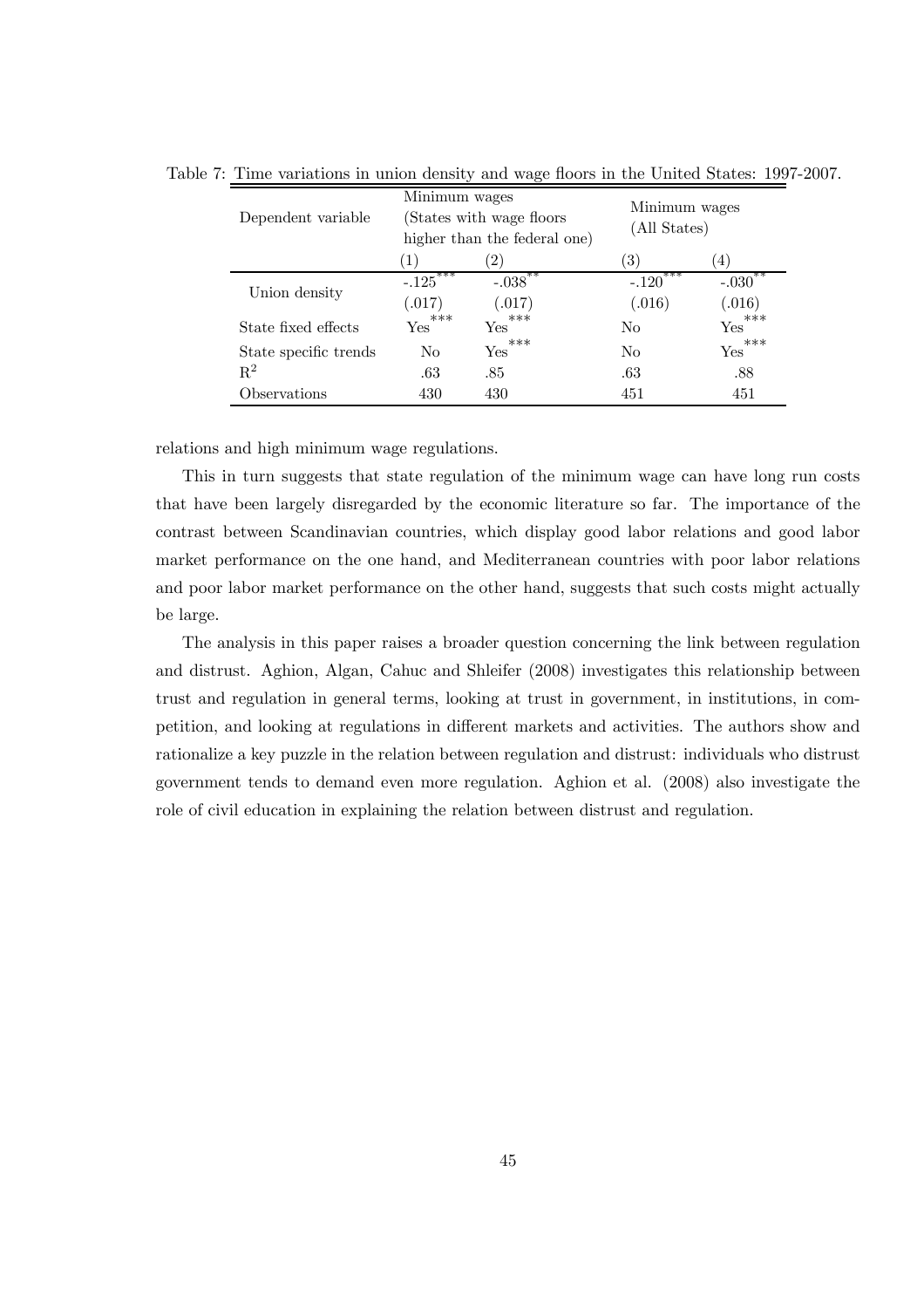### References

- [1] Acemoglu, A., Aghion, P., Lelarge, C., Van Reenen, J. and Zilibotti, F., 2007, Technology, Information and the Decentralization of the Firm, Quarterly Journal of Economics, 122, 1759-1800.
- [2] Akerlof, G., 1980, A Theory of Social Custom of Which Unemployment May Be One Consequence, Quarterly Journal of Economics 95, 749-775.
- [3] Alesina, A and M. Angeletos, M. 2005, Fairness and Redistribution: US vs. Europe, American Economic Review, 95: 913-35.
- [4] Aghion, P., Algan, Y., Cahuc, P. and Shleifer, A., 2008, Regulation and Distrust, mimeo Harvard.
- [5] Algan, Y. and Cahuc, P., 2007, Social Attitudes and Economic Development: An Epidemiological Appraoch, Working Paper CEPR.
- [6] Algan, Y. and Cahuc, P., 2006, Civic Attitudes and Labor Market Institutions, American Economic Journal, Forthcoming.
- [7] Blanchard, O., and Philippon, T., 2006, The Quality of Labor Relations and Unemployment, MIT Working Paper 2006.
- [8] Benabou, R., and Tirole, J., 2006, Belief in a Just World and Redistributive Politics, Quarterly Journal of Economics, 121(2), 699-746.
- [9] Bisin, A, and Verdier, T. 2001, The Economics of Cultural Transmission and the Dynamics of Preferences,. Journal of Economic Theory, 97, 298-319.
- [10] Booth, A., 1985, The Free Rider Problem and a Social Custom Model of Trade Union Membership, Quarterly Journal of Economics 100, 253-261.
- [11] Booth, A. and M. Chatterji, 1993, Reputation, Membership and Wages in an Open Shop Trade Union, Oxford Economic Papers 45, 23-41.
- [12] Checchi, D. and Lucifora, C., 2002, Union Density, the Economic Roles of Unions and Institutions, Economic Policy, vol 17(2), pp. 362-408.
- [13] Corneo, G., 1995, Social Custom, Management Opposition and Trade Union Membership, European Economic Review 39, 275-292.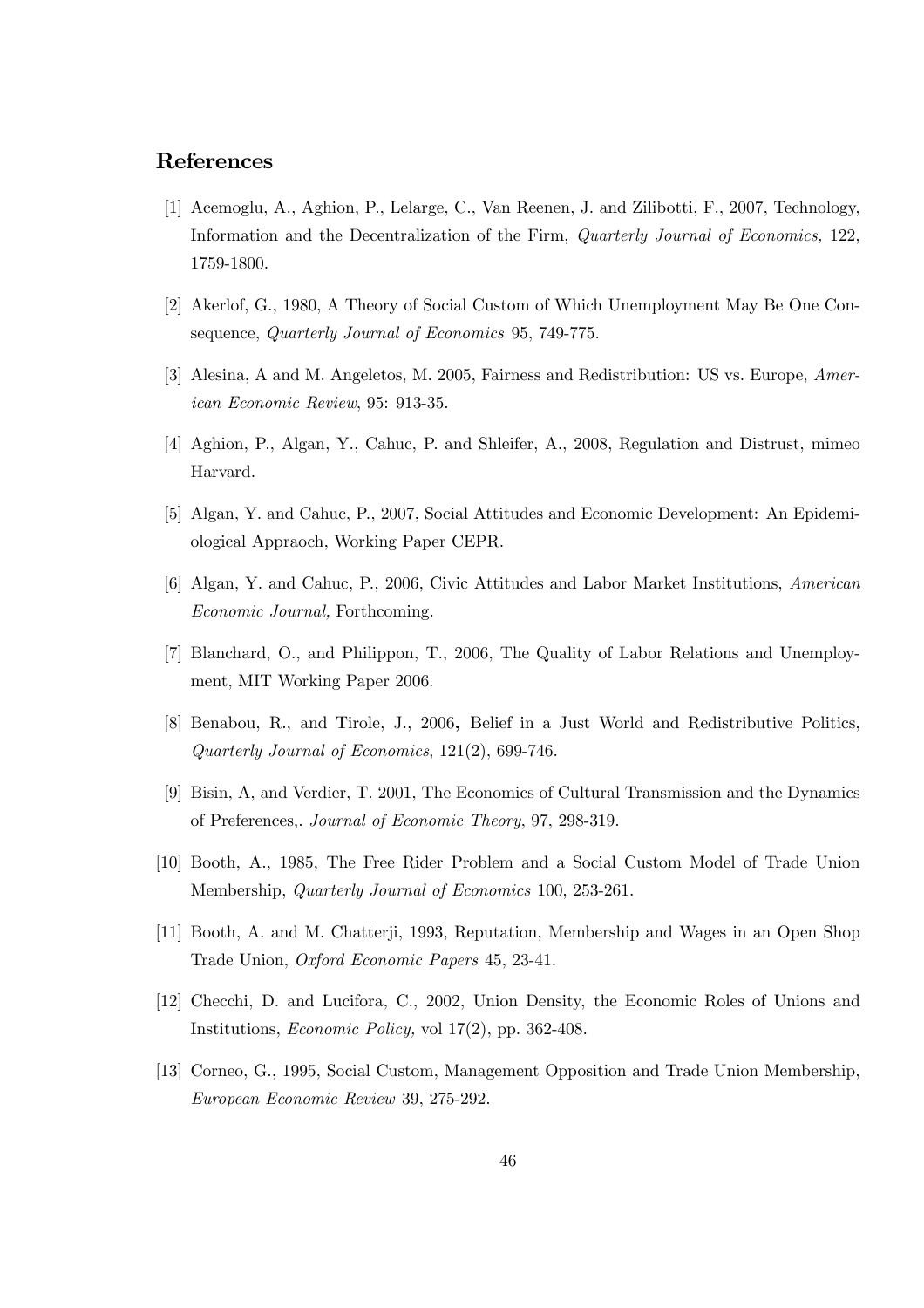- [14] Crouch, C., 1993, Industrial Relations and European State Traditions. Clarendon Press, Oxford.
- [15] Fernandez, R., 2007, Culture and Economics, New Palgrave Dictionary of Economics, 2nd edition, edited by Durlauf, S. and Blume, L., Palgrave Macmillan (Basingstoke and New York)
- [16] Fernandez, R. and Fogli, A., 2005, Culture: An Empirical Investigation of Beliefs, Work, and Fertility, Federal Reserve Bank of Minneapolis, Research Department Staff Report 361.
- [17] Freeman, R. and Medoff, J. 1984, What Do Unions Do?, New-York, Basic book.
- [18] Guiso, L., Sapienza, P. and Zingales, L., 2004, The Role of Social Capital in Financial Development, American Economic Review, vol 94(3), pp. 526-556.
- [19] Guiso, L., Sapienza, P. and Zingales, L., 2006, Does Culture Affect Economic Outcomes?, Journal of Economic Perspectives 20, 23-48.
- [20] Guiso, L., Sapienza, P. and Zingales, L., 2007a, Long term persistence, Working Paper University of Chicago. .
- [21] Guiso, L., Sapienza, P. and Zingales, L., 2007b, Social Capital as Good Culture, forthcoming, Journal of the European Economic Association.
- [22] Hirshman, O., 1970, Exit, Voice, and Loyalty: Responses to Decline in Firms, Organizations, and States, Harvard University Press,
- [23] Immervoll, H., 2007, Minimum Wages, Minimum Labour Costs and the Tax Treatment of Low-wage Employment, OECD Social Employment and Migration Working Papers 46, OECD Directorate for Employment, Labour and Social Affairs.
- [24] Knack, S. and Keefer, P., 1997, Does Social Capital Have an Economic Payoff, A Cross-Country Comparison, Quarterly Journal of Economics, vol.112, pp. 1251-1288.
- [25] La Porta, R., Lopez-de-Silvanes, F., Shleifer, A., and Vishny, R., 1997, Trust in Large Organizations, American Economic Review, vol 87, pp. 333-38.
- [26] Lindbeck, A., and Nyberg, S., 2006, Raising Children to Work Hard: Altruism, Work Norms, and Social Insurance, The Quarterly Journal of Economics, vol. 121(4), pages 1473- 1503,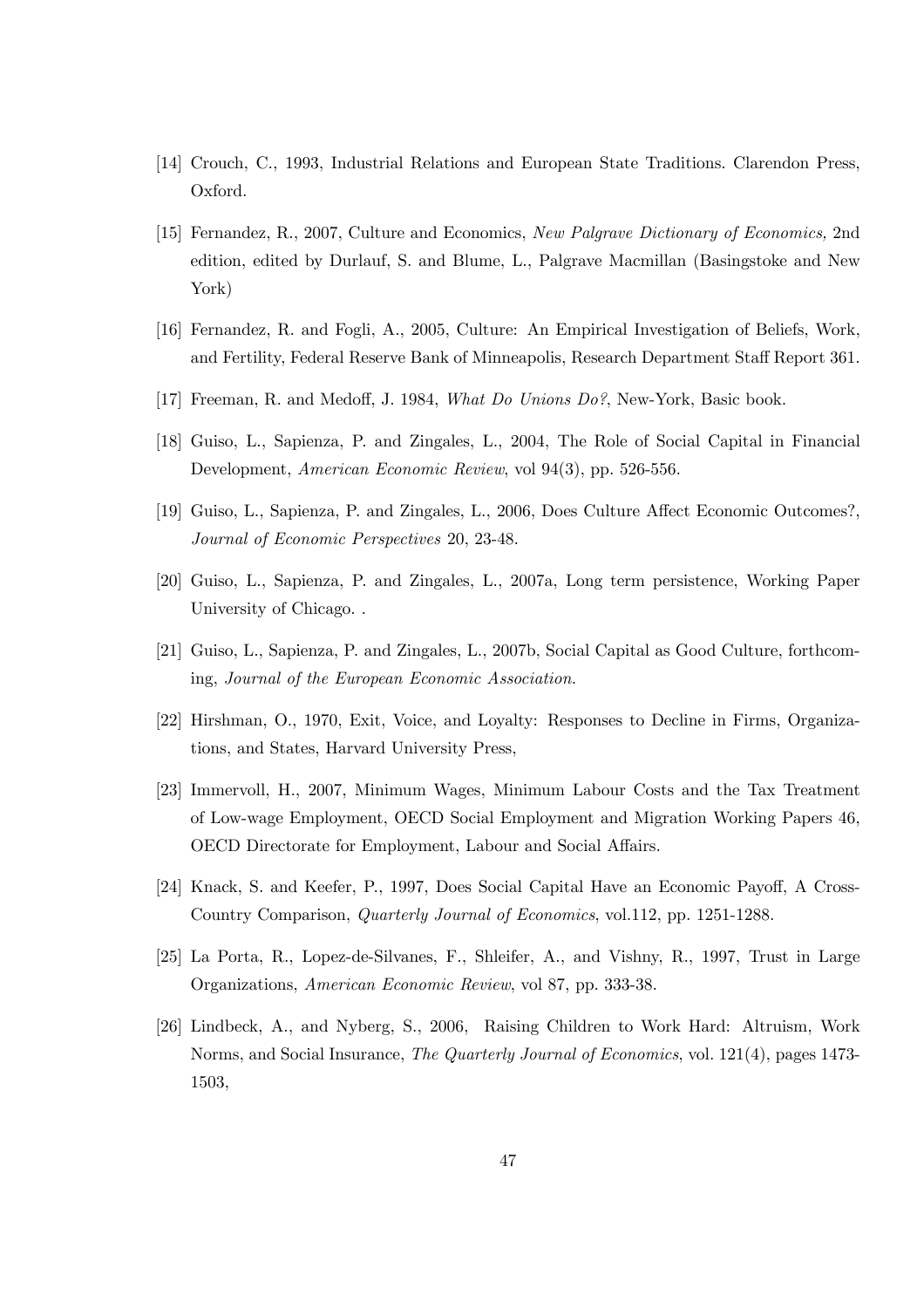- [27] Lindbeck, A., Nyberg S., Weibull, J.W., 1999. Social Norms and Economic Incentives in the Welfare State, Quarterly Journal of Economics 114, 1-35.
- [28] Naylor, R., 1989, Strikes, Free Riders, and Social Customs, Quarterly Journal of Economics 104, 771-785.
- [29] Naylor, R. and M. Cripps, 1993, An Economic Theory of the Open Shop Trade Union, European Economic Review 37, 1599-1620.
- [30] Naylor, R. and Raaum, O., 1993, The Open Shop Union, Wages and Management Opposition, Oxford Economic Papers 45, 589-604.
- [31] Neumark, D. and Wascher, W., 2004, Minimum Wages, Labor Market Institutions and Youth Employment: A Cross-Sectional Analysis, *Industrial and Labor Relations Review*, vol. 57(2), 223-248.
- [32] Nickell, S, Nunziata, L., Ochel, W. and Glenda Q., 2001, The Beveridge curve, Unemployment and Wages in OECD from the 1960s to the 1990s, LSE working paper n°0502.
- [33] Ostrom, E., 2005, Policies That Crowd Out Reciprocity and Collective Action, in Gintis, H., Bowles, S., Boyd, R., Fehr, E., (eds), Moral Sentiments and Material Interests, MIT Press, chapter 9, pp. 253-275.
- [34] Persson, T. and Tabellini, G., 2000, *Political Economics*, MIT Press.
- [35] Piketty, T., 1995, Social Mobility and Redistributive Politics, *Quarterly Journal of Eco*nomics 110, 551-584.
- [36] Putnam, R., 1993, Making Democracy Work, Princeton University Press, Princeton, NJ.
- [37] Putnam, R., 2000, Bowling Alone: The Collapse and Revival of American Community. New York: Simon and Schuster.
- [38] Rice, T., and Feldman, J., 1997, Civic Culture and Democracy from Europe to America, Journal of Politics, pp. 1143-72.
- [39] Tabellini, G., 2005, Culture and Institutions: Economic Development in the Regions of Europe, IGIER working paper n◦292.
- [40] Tabellini, G., 2007a, Institutions and Culture, Presidential lecture at the meeting of the European Economic Association, Budapest.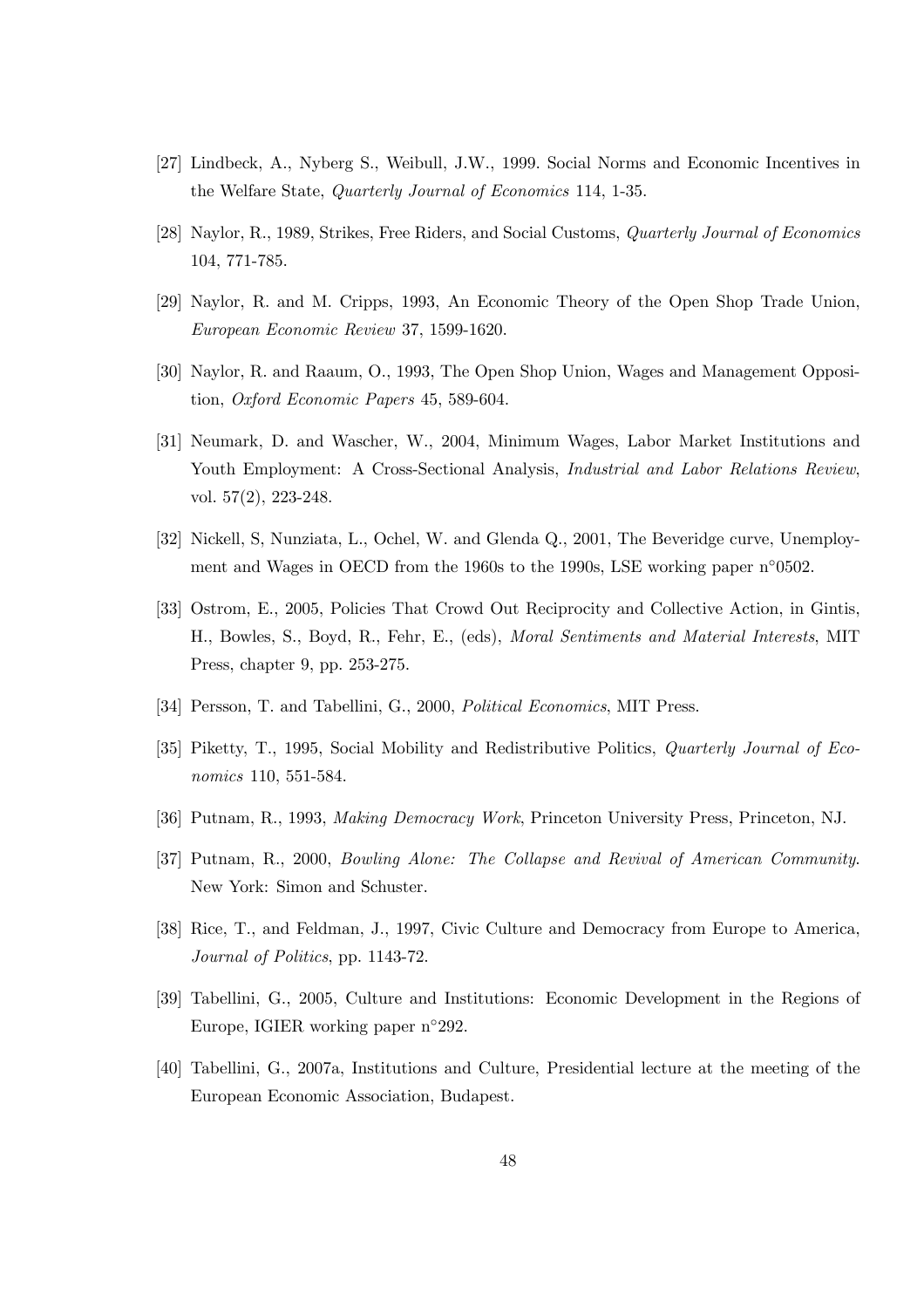- [41] Tabellini, G., 2007b, The Scope of Cooperation: Norms and Incentives, mimeo, IGIER.
- [42] Tocqueville, A., 1835, Democracy in America, Penguin Classics edition 2003.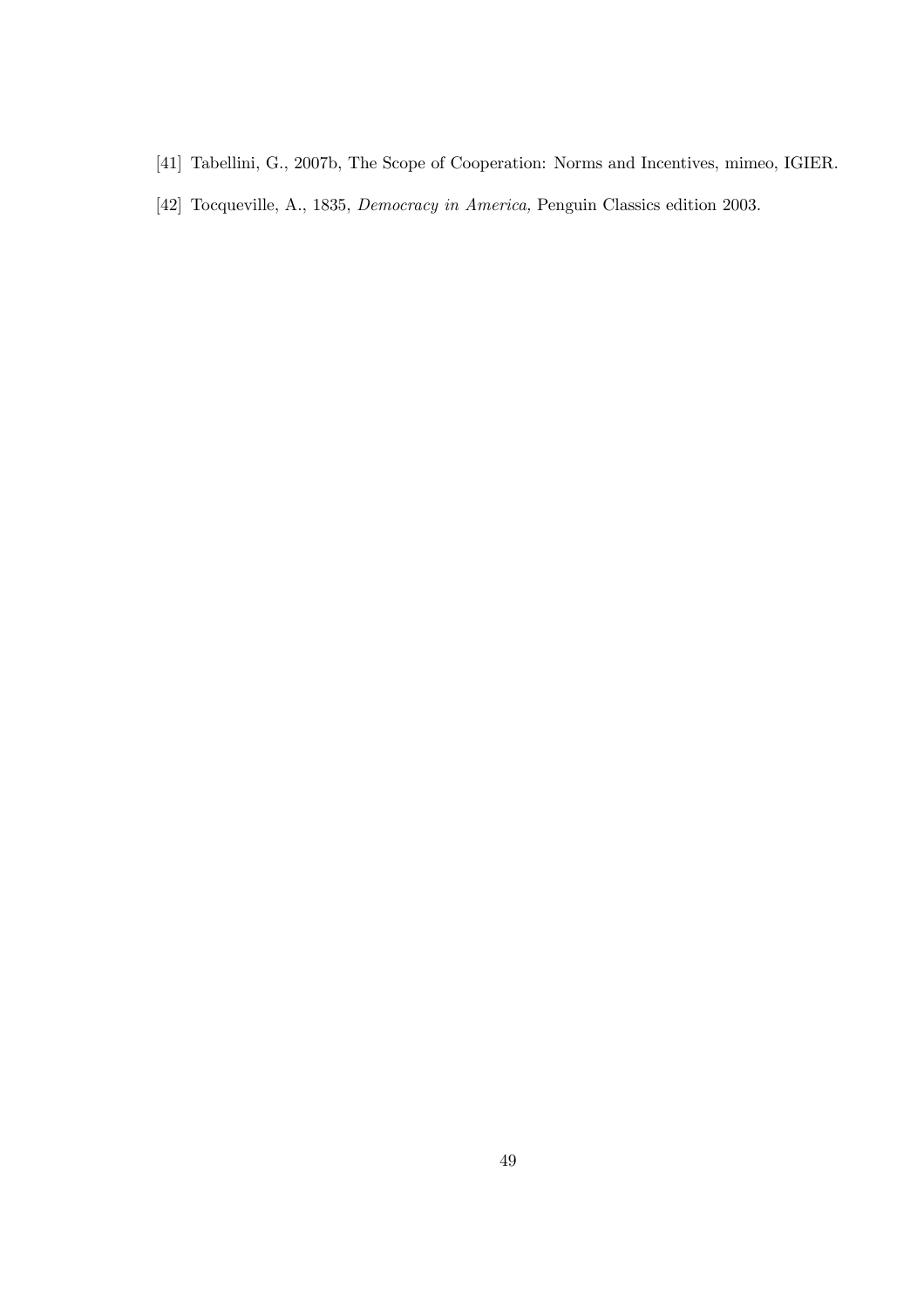# A Appendix A: Typology of short run equilibria in the  $(q_t, \bar{w}_t)$ plane

Let us assume that  $q_t = \Pr\left[e = c | h_t(n, s)\right]$  and  $\bar{w}_t$  are exogenous.

From equations (2) and (4), we know that the measure of unionized workers is positive if and only if

$$
\begin{array}{l}\n1 - \bar{w}_t - \frac{c}{\varepsilon} > 0 & \text{when } i_t = 0, \\
1 - \bar{w}_t - \frac{c}{q_t(1 - 2\varepsilon) + \varepsilon} > 0 & \text{when } i_t = I.\n\end{array} \tag{A1}
$$

From equation (6) we know that there is investment in labor relations if and only if

$$
\Delta(\bar{w}_t, q_t) > I. \tag{A2}
$$

Since function  $\Delta$  is decreasing with  $\bar{w}$  and increasing with q, condition (A2) defines an area in the  $(q_t, \bar{w}_t)$  plane whose frontier is upward sloping. There is positive investment for values of  $(\bar{w}_t, q_t)$  above the frontier and no investment for values of  $(\bar{w}_t, q_t)$  below the frontier.

For values of  $(\bar{w}_t, q_t)$  below the frontier, there is zero investment and condition (A1) implies that the measure of unionized workers is positive if and only if  $\bar{w}_t > 1 - \frac{c}{\varepsilon}$ .

For values of  $(\bar{w}_t, q_t)$  above the frontier, there is positive investment and (A1) implies that the measure of unionized workers is positive if and only if  $\bar{w}_t > 1 - \frac{c}{q_t(1-2\varepsilon)+\varepsilon}$ . Since it turns out that

$$
\Delta(1 - \frac{c}{q_t(1 - 2\varepsilon) + \varepsilon}, q_t) = 0,
$$

union density is necessarily positive for values of  $(\bar{w}_t, q_t)$  compatible with positive investment.

# B Appendix B: Investment in cooperation and the quality of labor relations

This section documents on the relationship between unions' investment in cooperation and the quality of labor relations. The model predicts a strongly positive correlation between the two. We measure the investment in cooperation by using two main indicators. The first indicator is the degree of workplace presence of unions. The workplace appears indeed to be the main location for service provision to union members and for providing protection and support during the negotiation with management. Strong workplace representation thus directly affects the benefits from union membership and also the extent to which voice and cooperation prevail over exit in labor relations. We measure the workplace presence of unions by using the indicator of Checchi and Lucifora (2002) for the 1990s. The indicator ranges from 0 to 1, with a higher score suggesting a higher representation of unions in all workplaces. The second indicator of investment in cooperation is the degree to which unions try to coordinate and centralize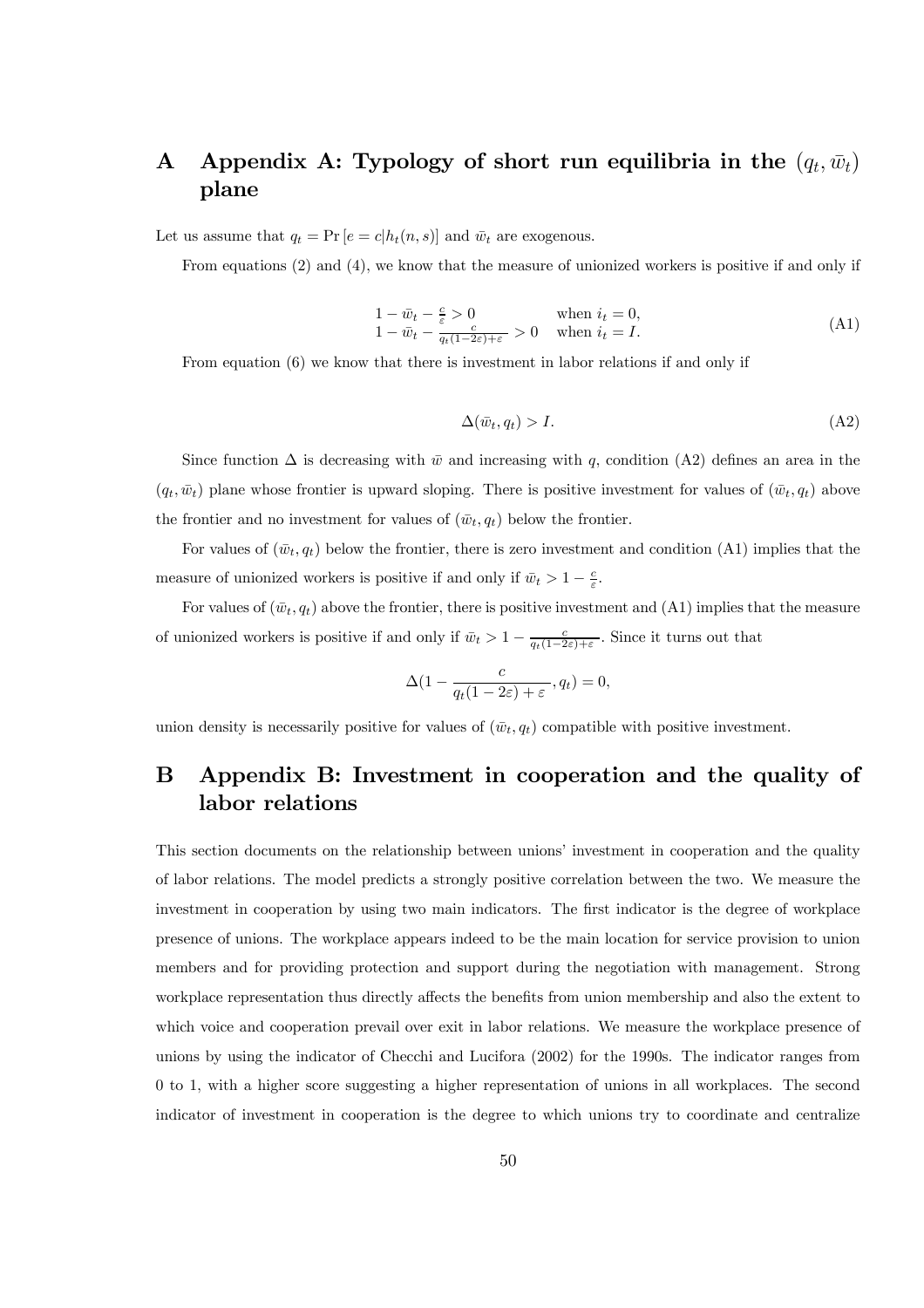their decisions. We expect that beliefs in cooperation and union membership are higher wherever unions have been able to create and defend centralized institutions of collective bargaining with employers. We measure this using the coordination index of Checchi and Lucifora (2002) for the 1990s. The index combines information about the degree of centralization in wage bargaining and wage coordination across the main workers unions, on a quinquennial base. The indicator include two vertical and horizontal dimensions in negotiations. The vertical dimension captures how bargaining is divided between different levels (national, industry, firm) within a union confederation. The horizontal dimension captures the number of union confederations. The index is ranked between 0 and 1, a higher score indicating a greater level of centralization/coordination. According to this criteria, France has a low score because workers union confederations are highly divided and enterprise bargaining has greater importance than sectorial and national bargaining. In contrast, Nordic countries have a much greater score. This is not necessarily due to more centralization, since a trend towards decentralization has occurred in these countries since the eighties. But the degree of coordination between unions confederations is much greater compared to other countries.

Figure 12 reports the correlation between the indicator of workplace presence of unions and the perceived quality of labor relations measured by the Global Competitiveness Reports 1999. Figure 13 reports the same correlation pattern between the quality of labor relations and the degree of coordination and centralization of negotiations between trade unions. In both cases, steady positive correlations show up, suggesting that the quality of labor cooperation is strongly associated with investment in cooperation by unions. Approximately 40-50 percent of the cross-country heterogeneity in the quality of labor relations could be associated with differences in the unions' efforts to be present in firms locally and to coordinate and centralize negotiations nationally.

### C Appendix C: Minimum wage regulations in OECD countries

The data on minimum wages come from the OECD database and Neumark and Wascher (2004) for the levels, and from the International Labor Organization (ILO) for the legislation.

• Minimum wage legislations

The legislation differs mainly depending on the existence of a legal statutory minimum wages, and the dispersion of minimum wages. These distinctions are documented below.

1. Method of setting

We first measure the extent to which minimum wages are directly set by law or by collectively agreed minimum wages negotiated between social partners. Column 2 of table 8 indicates whether wage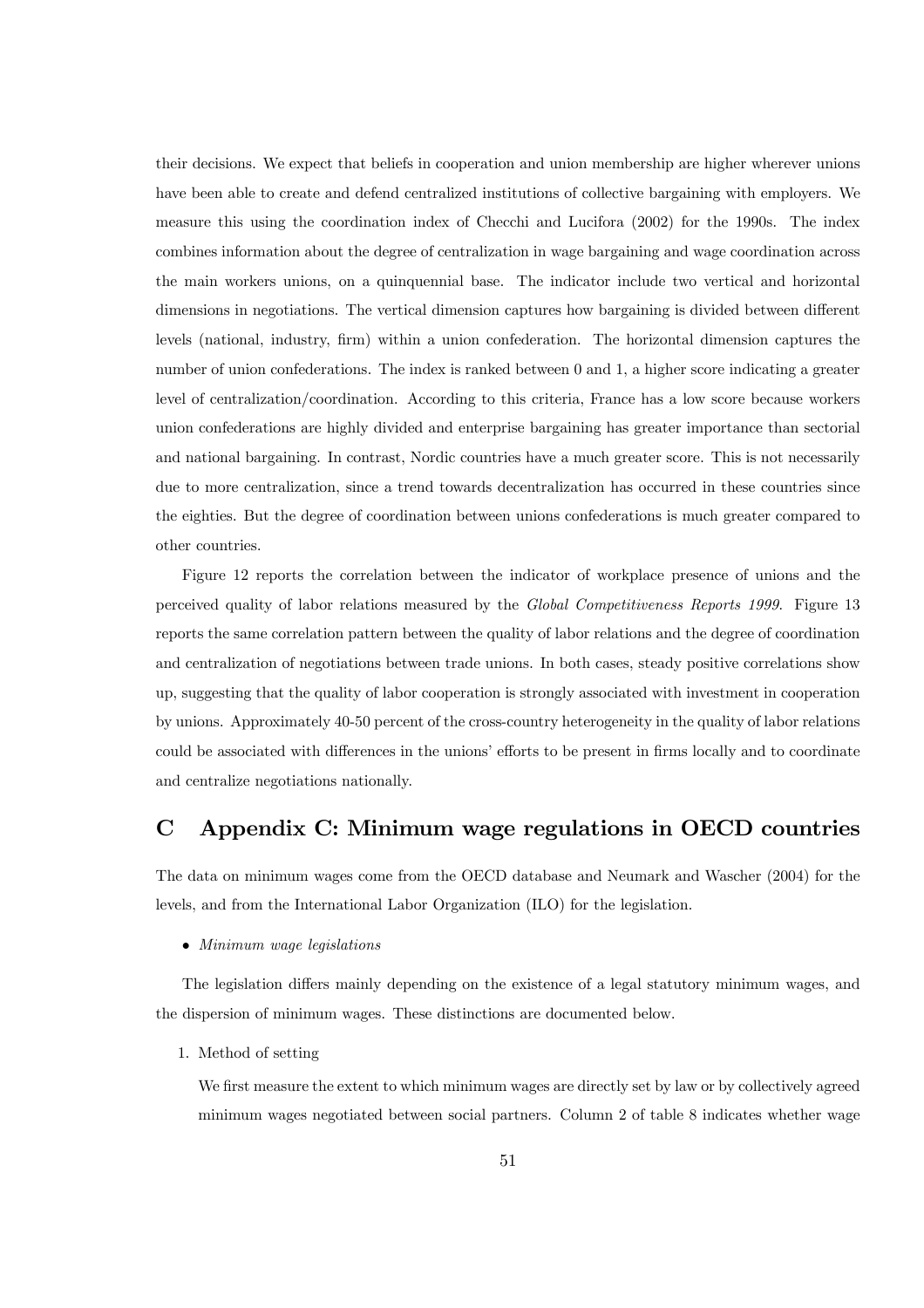

Figure 12: Correlation between the workplace presence of unions and the quality of labor relations. Sources: Checchi and Lucifora (2002) and CGR (1999).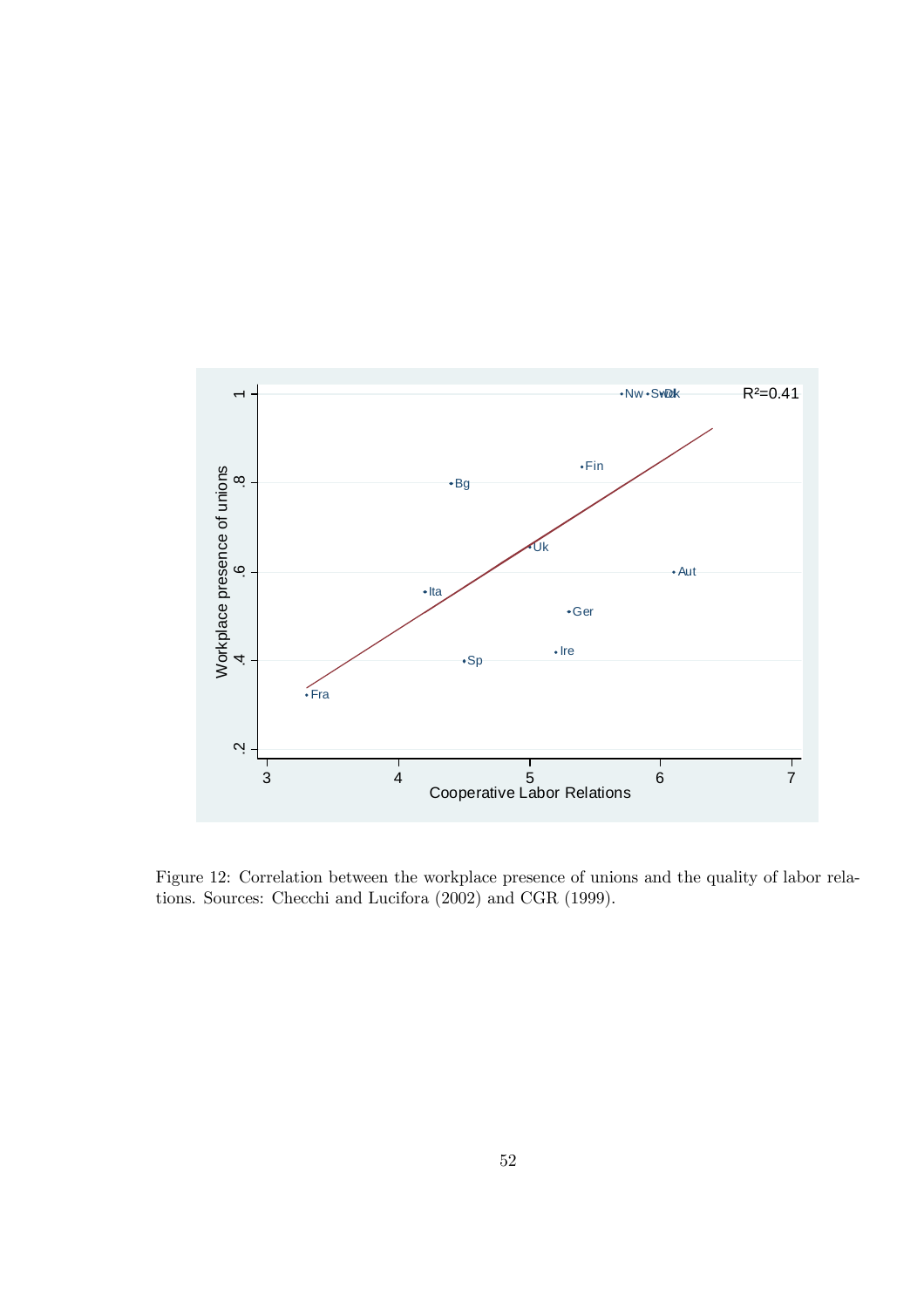

Figure 13: Correlation between the centralization and coordination of negotiation and the quality of labor relations. Sources: Checchi and Lucifora (2002) and CGR (1999).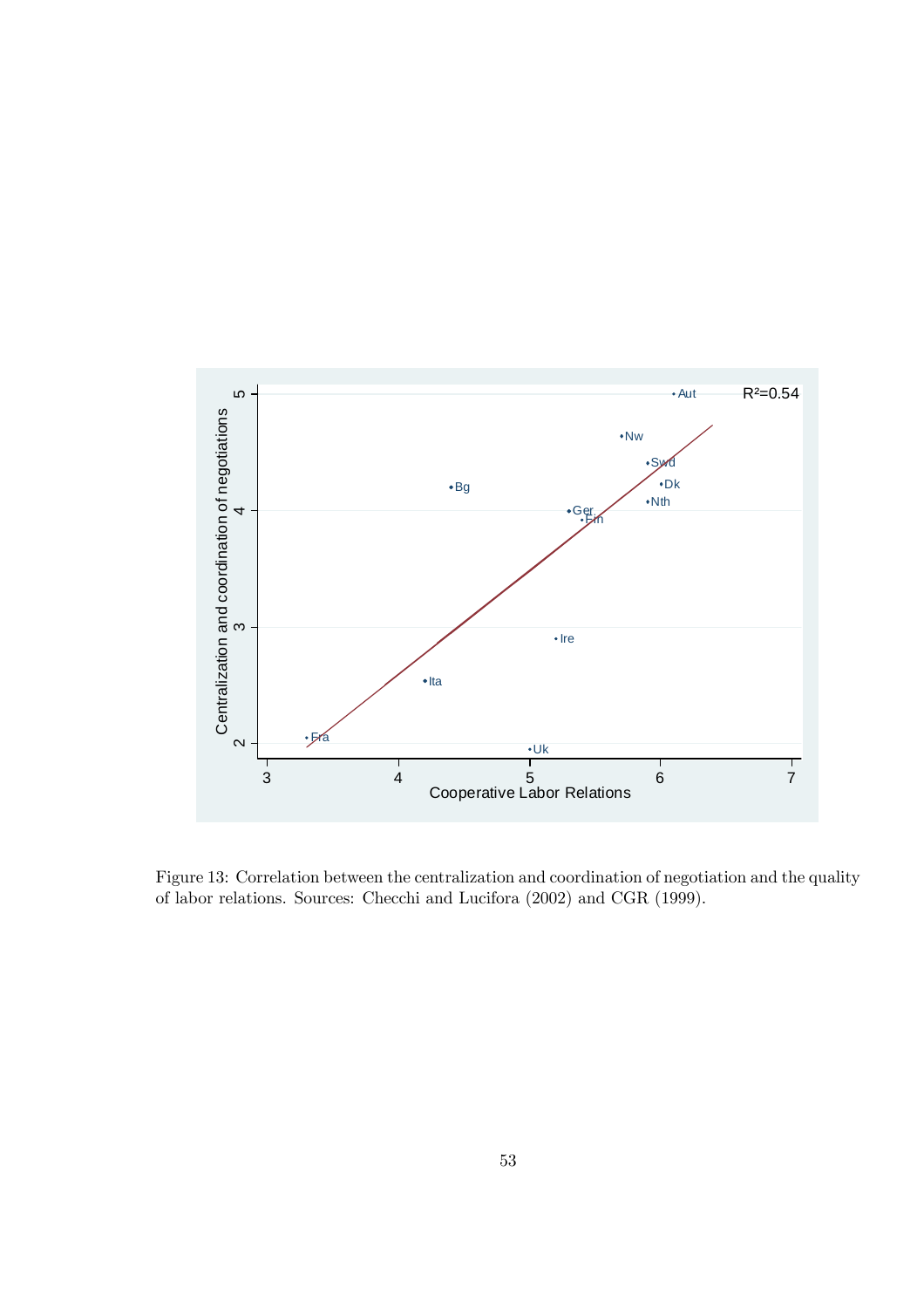floors are set by statutory rules defined by the law or by collective negotiation. Column 3 of table 8 indicates the coverage of the minimum wage. This coverage is equal to one when the minimum wage is set by law. However, it can be smaller than one when there is no statutory minimum wage. In some countries the wage floor is negotiated at the sectorial level, but it is automatically extended in other countries. As a matter of fact, the coverage rates of collectively agreed minimum wage reach 70 percent in Norway, 80 percent in Sweden 81 percent in Denmark while they are equal to 99 percent in Austria and Italy. Eventually, almost all Anglo-Saxon countries have a statutory minimum wage. The United States recognized a statutory wage floor in 1938 by the Fair Act while United Kingdom established a national minimum wage in 1999 after having abolished the system of Wage Councils in 1993.

|             | Determination                            | Coverage    |
|-------------|------------------------------------------|-------------|
| Australia   | Statutory, Provincial level              | 1           |
| Austria     | Negotiation, National extension          | .9          |
| Belgium     | Negotiation, National level              | 1           |
| Canada      | Statutory, Federal and provincial levels | 1           |
| Czr         | Statutory, National level                | 1           |
| Denmark     | Negotiation, Industry level              | $0.8 - 0.9$ |
| Finland     | Negotiation, Industry level              | 0.9         |
| France      | Statutory, National level                | 1           |
| Germany     | Negotiation, National extension          | 0.9         |
| Greece      | Statutory, National level                | 1           |
| Hg          | Statutory, National level                | 1           |
| Italy       | Negotiation, National extension          | 1           |
| Japan       | Statutory, Prefectures                   | 1           |
| Mexico      | Statutory, National                      | 1           |
| Netherlands | Statutory, National                      | 1           |
| Norway      | Negotiation, Industry level              | 0.7         |
| Poland      | Statutory, National                      | 1           |
| Portugal    | Statutory, National                      | 1           |
| Spain       | Statutory, National                      | 1           |
| Sweden      | Negotiation, Industry level              | 1           |
| Turkey      | Statutory, National                      | 1           |
| Uk          | Negotiation, industries, Statutory, 1999 | 1           |
| Usa         | Statutory, Federal, States               | 1           |

Table 8: Method of wage setting. Source: ILO.

### 2. Variation in wage floors

Wage floors can vary in five main dimensions: age, qualification, regions, sectors and occupations. Tables 9 indicates whether the minimum wage is set at the national level. It shows that most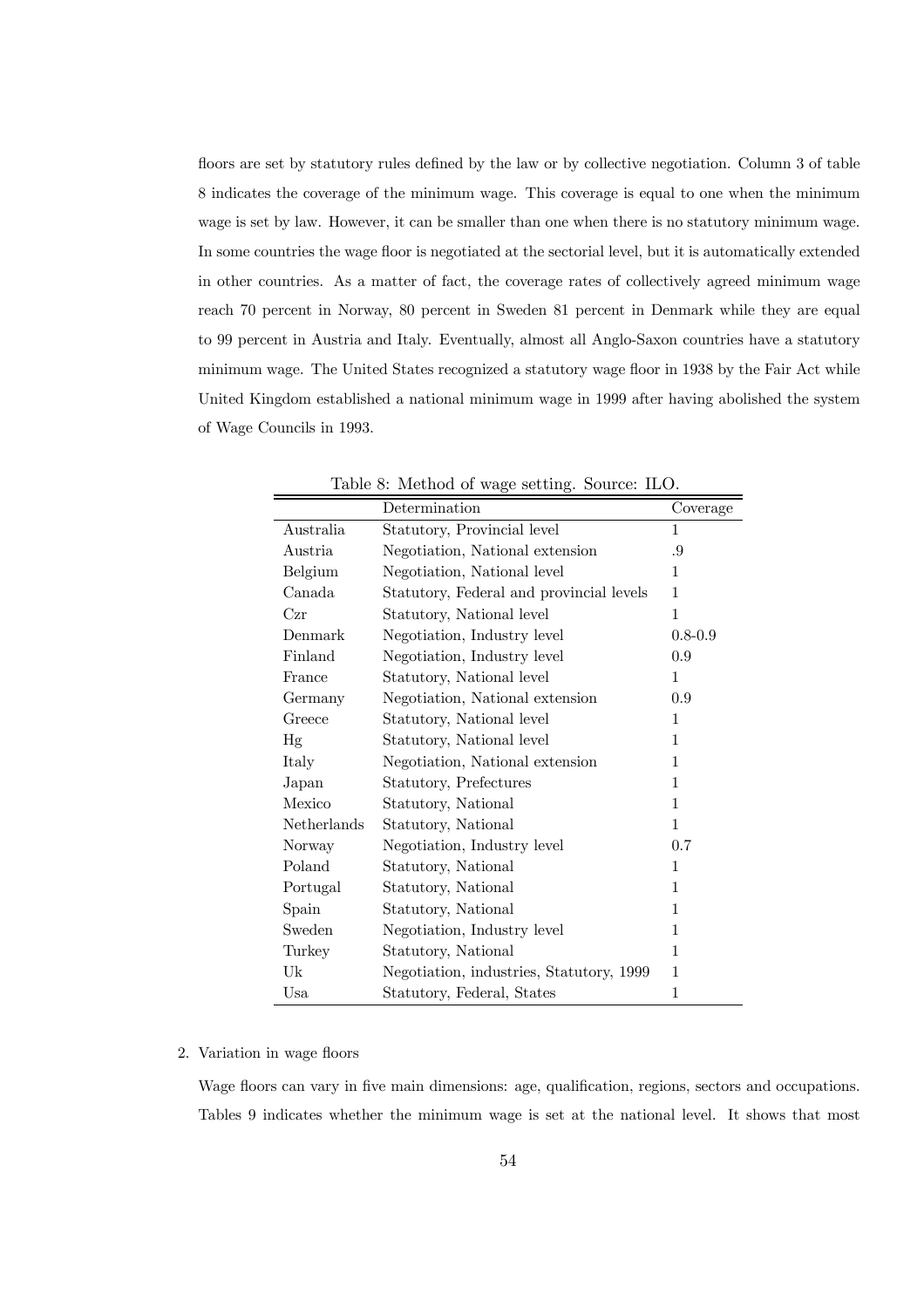countries with a statutory minimum wage opt to set a single wage at the national level. Exceptions are Canada and the United States which sets minimum wages at both the federal and the regional level. In the United States, some States, mainly in the South, do not implement the Federal law and others set the minimum wage above the federal floor. In Canada, each province sets its own minimum wage, leading to a wide gap in statutory minimum wages. In Japan, the minimum wage is set at the prefecture level, with some different wages for different industries in a given prefecture. Mexico lies in between, the minimum wage being set at the regional level, but with only three broad regions and a quite narrow gap between different regional levels.

We also report the potential existence of sub-minimum rates for young workers and trainees. Such sub-minimum rates are quite common in OECD countries since they concern around half of them. Countries which exclude such provisions are: Czech Republic, Greece, Hungary, Japan and Mexico. But significant differences exist among countries authorizing sub-minimum wage provisions. The first difference lies in the range of ages covered by the provision. Basically provisions would extend until 24 years old in Sweden or 22 years in Netherlands while such reductions are permitted only for workers younger than 17 years in France and 18 years in Ireland. The second difference is the extent of reductions. United-Kingdom stands as a polar case with no minimum wage for people younger than 21 years. The Netherlands accepts a reduction up to 40 percent of standard minimum wage at 17 years old while the wage floor is set at 80 percent of the standard minim wage in France or Spain for this age.

### • Minimum wage levels

The level of the minimum wages measured by the OECD refers in general to a full-time workers in the industry. The data for countries without statutory minimum wage floors correspond to the same definition, borrowed from Neumark and Wascher (2004).

### Australia

The federal minimum weekly wage divided by the median gross weekly earnings of full-time workers. Prior to 1997, the federal minimum is extrapolated based on Metal Industry Award C14 wages and National Wage Case decisions. Source: OECD Minimum Wage Database. Method of setting: An independent Commission (Australian Industrial Relations Commission or AIRC) is responsible for setting the federal minimum wage via an annual Safety Net Review. Although some state-level legislation also exists, the federal minimum wage is applicable to the majority of Australian workers. Other provisions: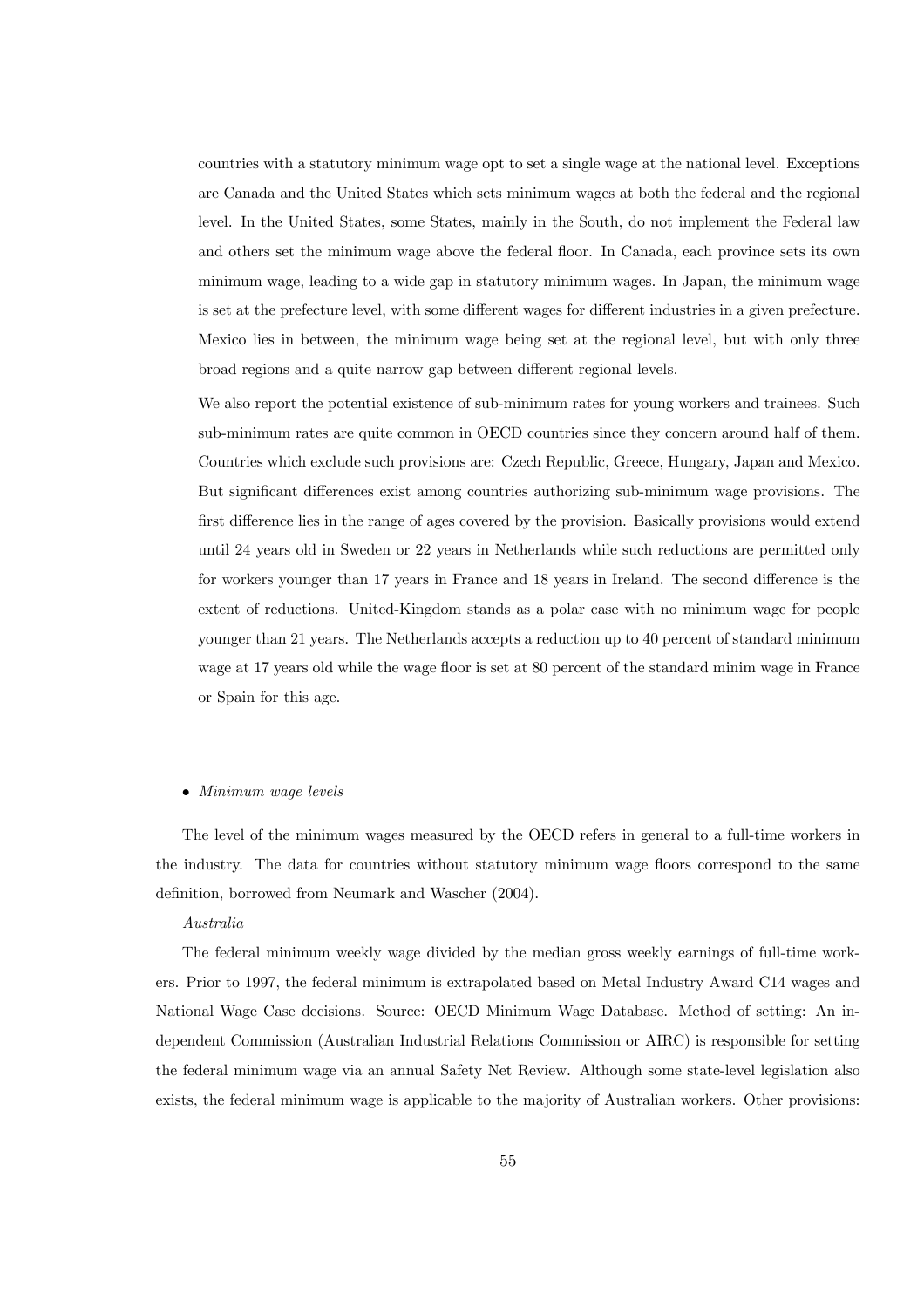|             | Variations by:                       | Subminimum (Age limits, % of standard minimum wage)                                      |
|-------------|--------------------------------------|------------------------------------------------------------------------------------------|
| Australia   | Industries, Regions, Occupation, Age |                                                                                          |
| Austria     | Industries, Occupation, Age          | N <sub>o</sub>                                                                           |
| Belgium     | Age                                  | 20:94\%, 19: 88\%, 18: 82\%<br>17: 76\%, <17: 70\%                                       |
| Canada      | Industries, regions, occupations     | No                                                                                       |
| Czr         | Occupation                           | N <sub>0</sub>                                                                           |
| Denmark     | Industry, Age                        | $<$ 18: 40%                                                                              |
| Finland     | Industries, Age, Occupations         | N <sub>o</sub>                                                                           |
| France      | Age                                  | 17: 90%, $\langle 17: 80\% \rangle$                                                      |
| Germany     | Region, Age, Qualifications          | Trainees                                                                                 |
| Greece      | Age, Marital status, Qualifications  | N <sub>o</sub>                                                                           |
| Hg          | No                                   | N <sub>0</sub>                                                                           |
| Italy       | Industry, Age                        | Trainees                                                                                 |
| Japan       | Industry, Age, Occupation            | N <sub>o</sub>                                                                           |
| Mexico      | No                                   | N <sub>o</sub>                                                                           |
| Netherlands | Age                                  | 22: 85\%, 21: 72,5\%, 20: 61,5\%, 19: 52,5\%,<br>18: 45,5%, 17: 39,5%, 16:34,5%, 15: 30% |
| Norway      | Industry, age, Occupation            | No                                                                                       |
| Poland      | No                                   | N <sub>0</sub>                                                                           |
| Portugal    | Age                                  | $<$ 18: 75%                                                                              |
| Spain       | Age                                  | $<18: 89\%$ , suppressed in 1998                                                         |
| Sweden      | Industry, Age, Occupation            | $<$ 24: 89%                                                                              |
| Turkey      | Age                                  | <16:85%                                                                                  |
| Uk          | Industry, Age                        | $<21:0\%$ , Change in 1999                                                               |
| Usa         | Age, Job tenure                      | No                                                                                       |

Table 9: Variations in wage-setting. Source: ILO.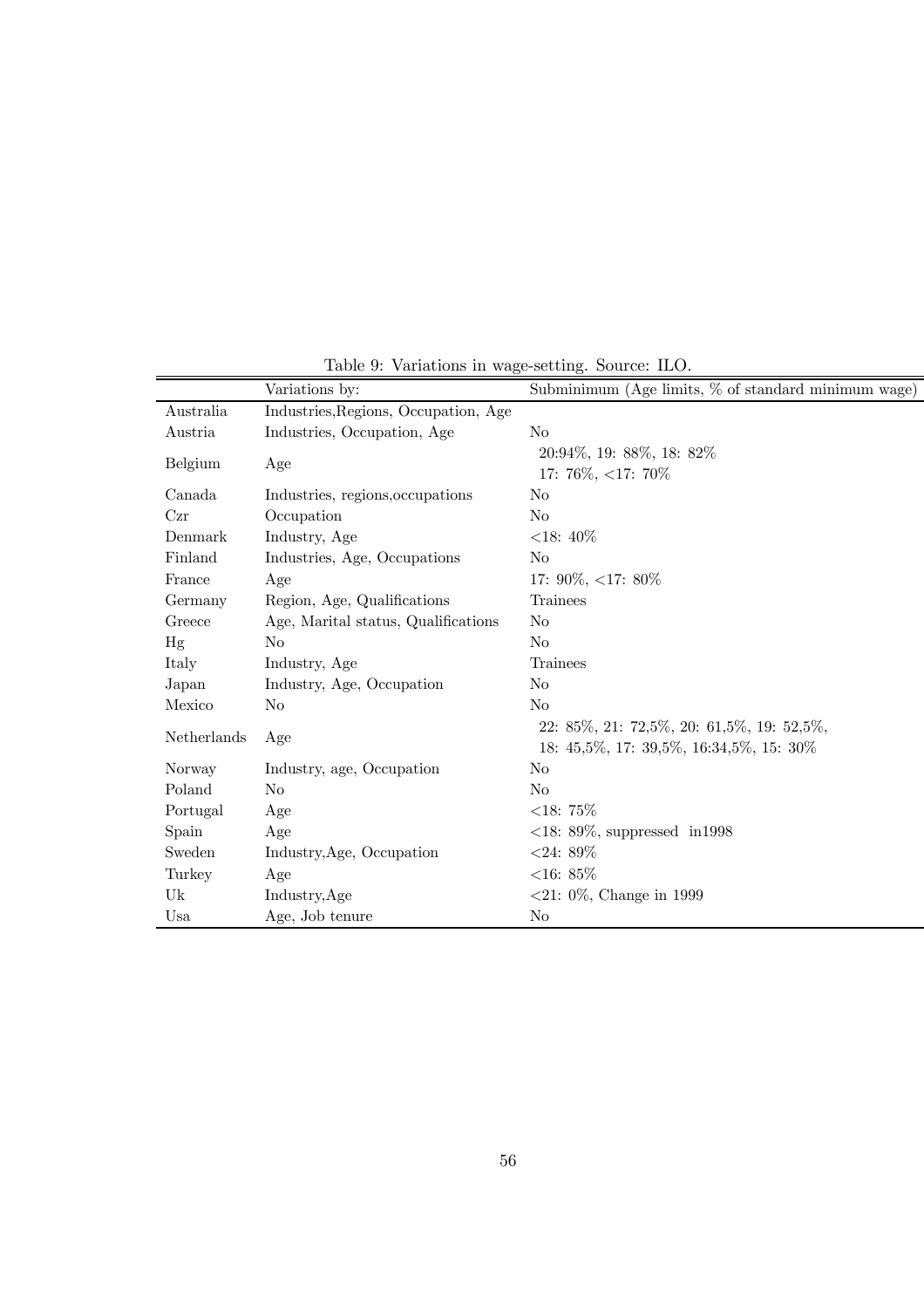

### Figure 14:

Minimum wages may differ by industry and occupation if the AIRC approves applications to vary minimum award rates from the federal level. There is also a youth subminimum, with rates ranging from 40 percent to 85 percent of the adult minimum depending on age.

### Belgium

The minimum monthly wage for workers aged 21 and over divided by the median gross monthly earnings of full-time workers. Source: OECD Minimum Wage Database. Method of setting: The privatesector minimum wage (Revenue Minimum Mensuel Moyen Garanti) is set via a biennial national collective bargaining agreement between social partners (employers and unions) within the Conseil National du Travail. This minimum wage is then made mandatory for the entire private sector by royal decree. Between collective bargaining agreements, the minimum wage is indexed to the consumer price index, with a formula that adjusts up the minimum two months following a cumulative 2 percent increase in the CPI. Other provisions: The laws provide for a subminimum wage for employees less than 21 years of age. This subminimum wage is 70 percent of the adult minimum for employees aged 16 or under, with the proportion rising by 6 percentage points for each extra year of age.

### Canada

Weighted average of provincial hourly minimum wage levels (weighted by the size of the labor force in each province) divided by median gross hourly earnings of full-time workers. Source: OECD Minimum Wage Database. Method of setting: Minimum wages are set separately in each province and territory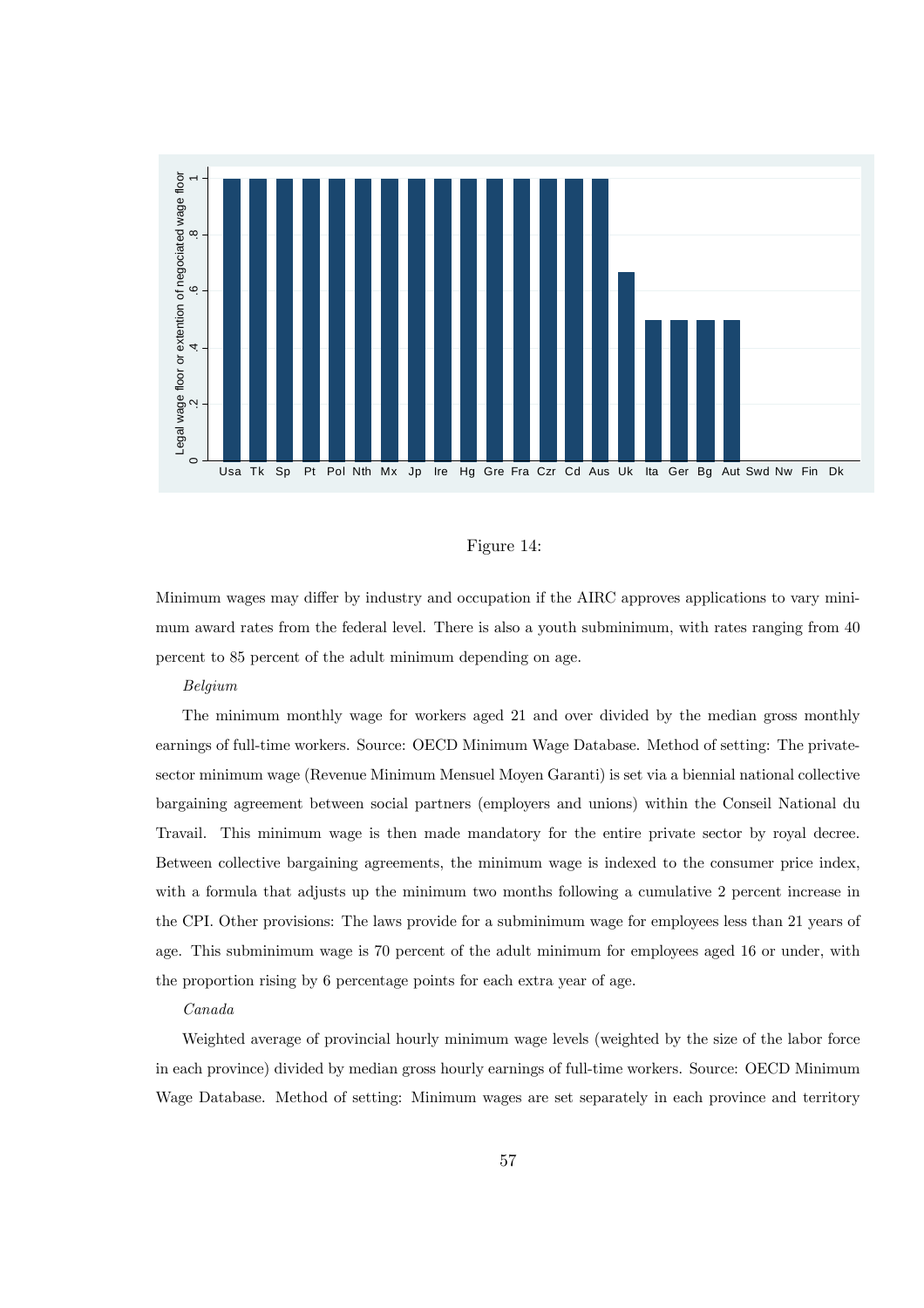either by minimum wage boards or by the Lieutenant-Governor in Council. Other provisions: In most provinces, a single minimum wage applies to workers aged 16 and over. An exception is Ontario, which allows a slightly lower minimum wage rate to be paid to students under 18 years of age.

#### Denmark

The average hourly minimum wage divided by an average hourly wage. Source: Dolado, et al. (1996). Method of setting: There is no legally-mandated national minimum wage. Instead, minimum hourly wage rates are set via centralized industry-level collective bargaining agreements, which may be supplemented by agreements at the plant level. Other provisions: Minimum wages may vary considerably at the industry level. In addition, workers under 18 years of age are generally subject to a lower minimum wage.

#### Finland

Average monthly minimum wage divided by an average monthly wage. Source: Dolado, et al. (1996). Method of setting: There is no legislated national minimum wage. Instead, minimum wage rates are set via centralized industry-level collective bargaining agreements. The law requires all employers (including non-union employers) to pay the minimum rates contained in these collective bargaining agreements. Other provisions: Minimum wages may vary considerably at the industry level.

### France

Gross annual equivalent of the annual minimum wage divided by median gross annual earnings of full-time workers in the private and semi-private sector. Source: OECD Minimum Wage Database. Method of setting: The minimum wage (Salaire Minimum Interprofessional de Croissance, or SMIC) is set by the government. Administrative procedures are used to adjust the SMIC each July to reflect both consumer price increases and real wage increases in the hourly wages of manual workers. In addition, the government has sometimes enacted additional increases in the minimum wage. Other provisions: Limited youth subminimum wage rates are applicable to workers under the age of 18. Specifically, workers aged 16 can be paid 80 percent of the adult minimum, while workers aged 17 can be paid 90 percent of the adult minimum for six months.

### Germany

Average monthly minimum wage divided by an average monthly wage. Source: Dolado, et al. (1996). Method of setting: There is no legislated national minimum wage. Instead, minimum wage rates are set via industry-specific collective bargaining agreements. These agreements can be extended to all employers in the industry if the workforce of the employers directly affected by the agreement comprises at least 50 percent of the total workforce in that industry. In addition, the government may call for a  $Hauptausschu\beta$  commission (consisting of the government, employers, and employees) to set minimum wage levels in industries where unions represent only a minority of employees. Other provisions: Minimum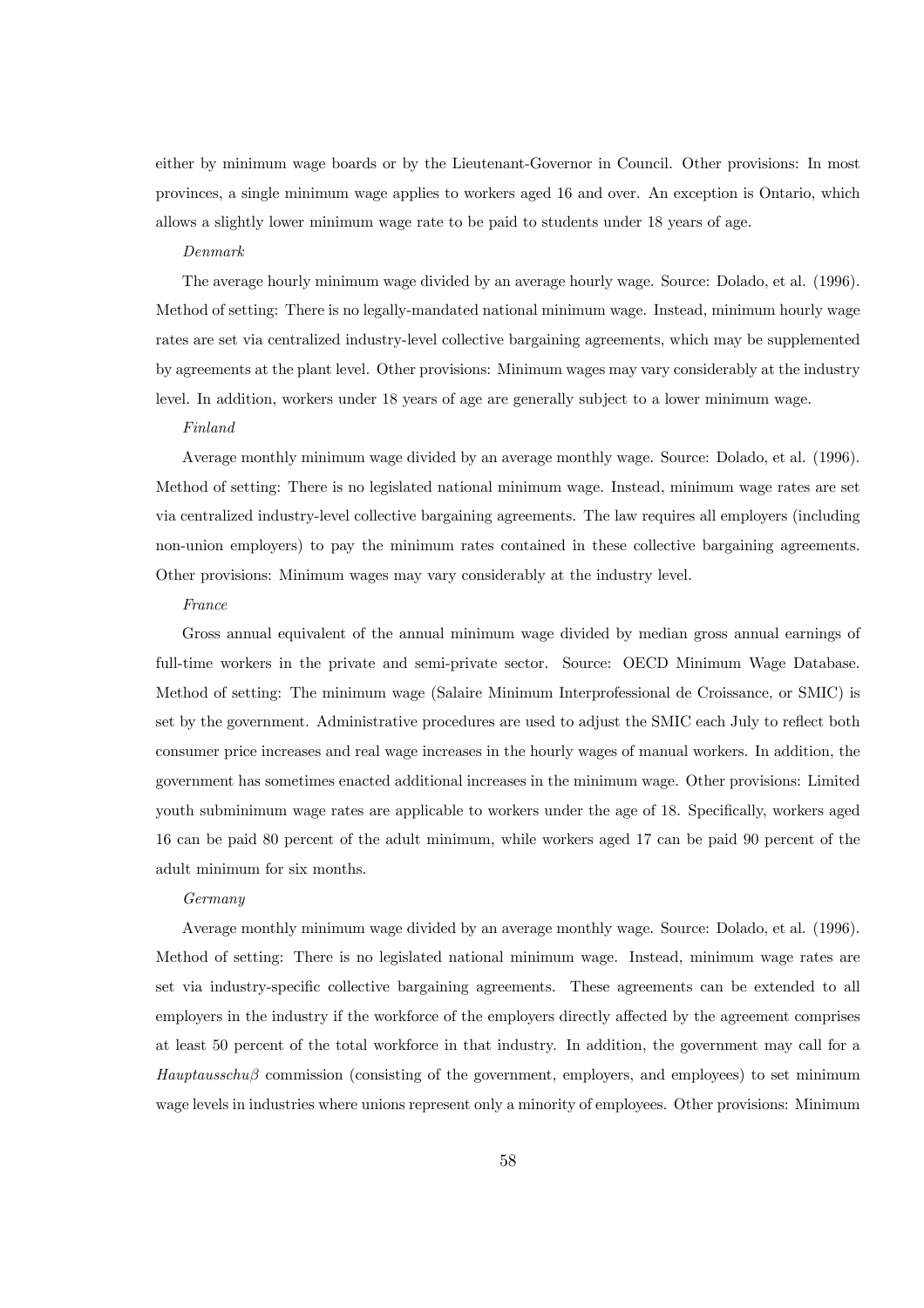wages may vary considerably at the industry level. Some industry agreements include youth subminimum wage rates.

#### Greece

Minimum daily wage for an unqualified single worker with no work experience (converted to an hourly rate by assuming an 8 hour work day) divided by the mean hourly wage in manufacturing. Source: OECD Minimum Wage Database. Method of setting: The national minimum wage level is negotiated annually by representatives of the General Confederation of Greek Workers and the main employer organizations (facilitated by arbitration if necessary). The negotiated level is routinely ratified by the Ministry of Labor and is applicable to all workers. Other provisions: The minimum wage varies slightly by tenure and by marital status.

### Ireland

Minimum gross hourly wage divided by median weekly earnings of full-time employees (converted to an hourly rate). Source: OECD Minimum Wage Database. Method of setting: The government enacted a national minimum wage in April 2000. This minimum wage is reviewed annually by the independent Low Pay Commission, which then recommends an increase for consideration by the government. Prior to that legislation, statutory minimum wages were set by Joint Labour Committees in a limited number of lowwage industries. These Labour Committees consisted of equal numbers of representatives of employers and workers appointed by the Labour Court and a chairman appointed by the Minister for Enterprise, Trade, and Employment. Other provisions: Under current law, workers under the age of 18 can be paid 70 percent of the adult minimum wage.

#### Italy

Average minimum monthly wage divided by an average wage. Source: Dolado, et al. (1996). Method of setting: There is no legislated national minimum wage. Instead, minimum wage rates typically are set via industry-specific national collective bargaining agreements, which then are applicable to all workers in the industry. Other provisions: Minimum wages may vary considerably at the industry level. Some industry agreements include youth subminimum wage rates. Japan Definition of minimum wage variable: Weighted average of prefectural hourly minimum wage levels (weighted by the size of the labor force in each prefect) divided by median gross monthly earnings (converted to hourly basis using average monthly hours worked). Source: OECD Minimum Wage Database.

### Netherlands

Minimum weekly earnings for persons aged 23 to 64 divided by median gross annual earnings of full-time employees (divided by 52). Source: OECD Minimum Wage Database. Method of setting: The minimum wage (Minimumloon) is set by law and is normally updated in January and July of each year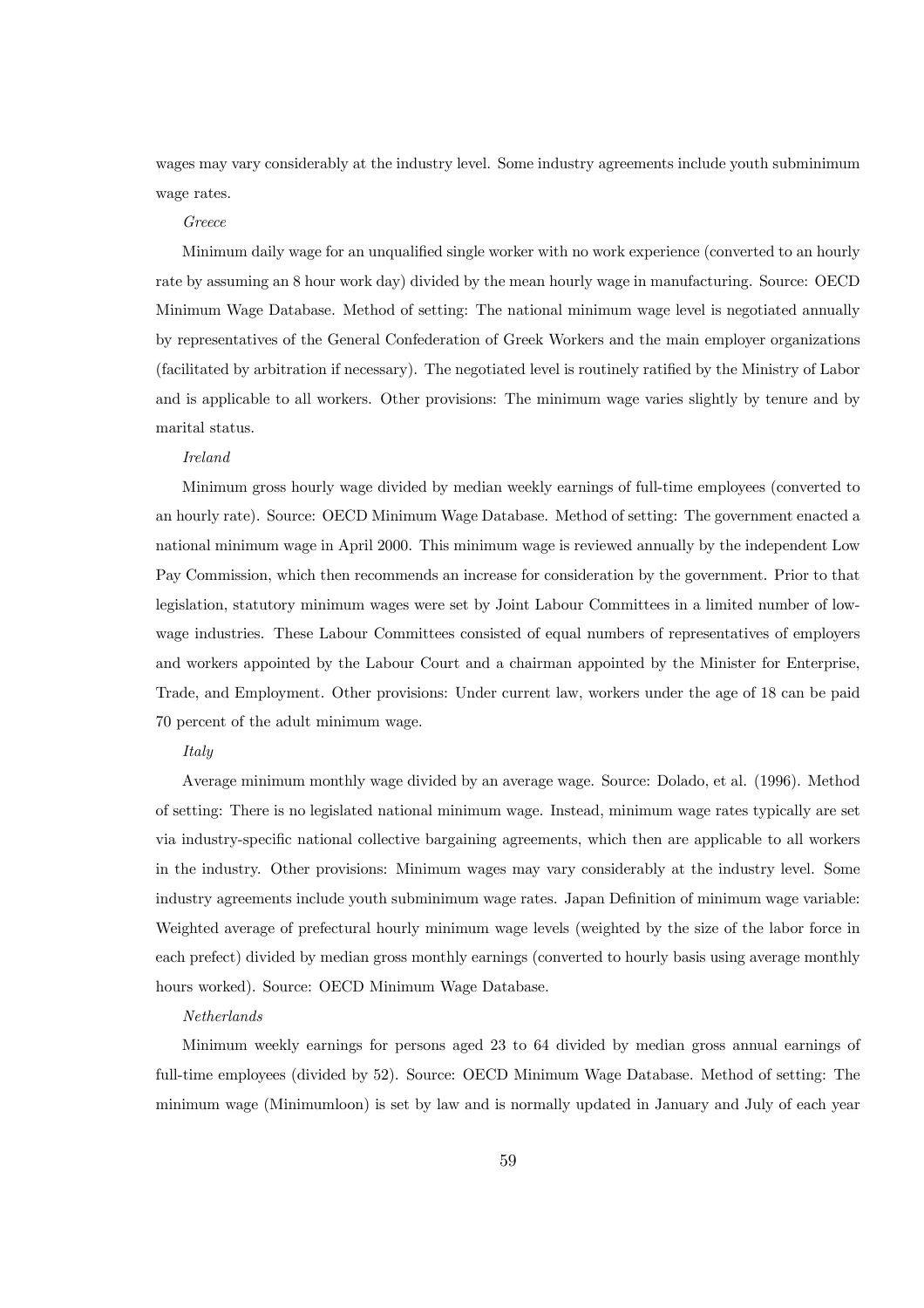based on the average increase in wages negotiated in the private sector. The government may choose to suspend or alter the increase if the unemployment rate is above a certain level. Other provisions: The laws provide for a subminimum wage for employees less than 23 years of age. This subminimum wage ranges from 85% of the adult minimum for employees aged 22 to 30 percent for those less than 17.

#### Norway

Average minimum hourly wage divided by an average wage. Source: Dolado, et al. (1996).

Method of setting: There is no legislated national minimum wage. Instead, minimum wage rates typically are set via industry-specific national collective bargaining agreements, which can then be extended to cover all workers in the industry. Other provisions: Minimum wages may vary considerably at the industry level.

### Portugal

Minimum monthly wage for nonagricultural workers aged 20 and over divided by median gross annual earnings of full-time workers (divided by 12). Source: OECD Minimum Wage Database. Method of setting: The minimum wage (Salário Minimo Nacional) is set annually by the government after consultation with the Permanent Commission for Social Cooperation. Other provisions: Under current law, workers under the age of 18 can be paid 75% of the adult minimum wage. Prior to 1987, workers aged 18 and 19 were also eligible for subminimum wage rates.

#### Spain

Minimum monthly wage for workers aged 18 and over divided by median gross annual earnings of full-time workers (divided by 12). Source: OECD Minimum Wage Database. Method of setting: The minimum wage (Salario Minimo Interprofesional) is set annually by government decree, with the amount of any increase determined by the Council of Ministers. Other provisions: Under current law, all workers aged 16 and over are subject to the adult minimum wage. Prior to 1999, workers under the age of 18 could be paid less than the adult minimum wage.

#### Sweden

The average hourly minimum wage divided by an average hourly wage. Source: Dolado, et al. (1996). Method of setting: There is no legislated national minimum wage. Instead, minimum wage rates typically are set via industry-specific national collective bargaining agreements, which then are applicable to all workers in the industry. Other provisions: Private sector agreements typically specify separate minimum wage rates for adult workers (ages 24 and above) and youths.

### United Kingdom

Beginning in 1999, national hourly minimum wage divided by median hourly earnings of full-time adult employees. Source: OECD Minimum Wage Database. Prior to 1993, the average minimum wage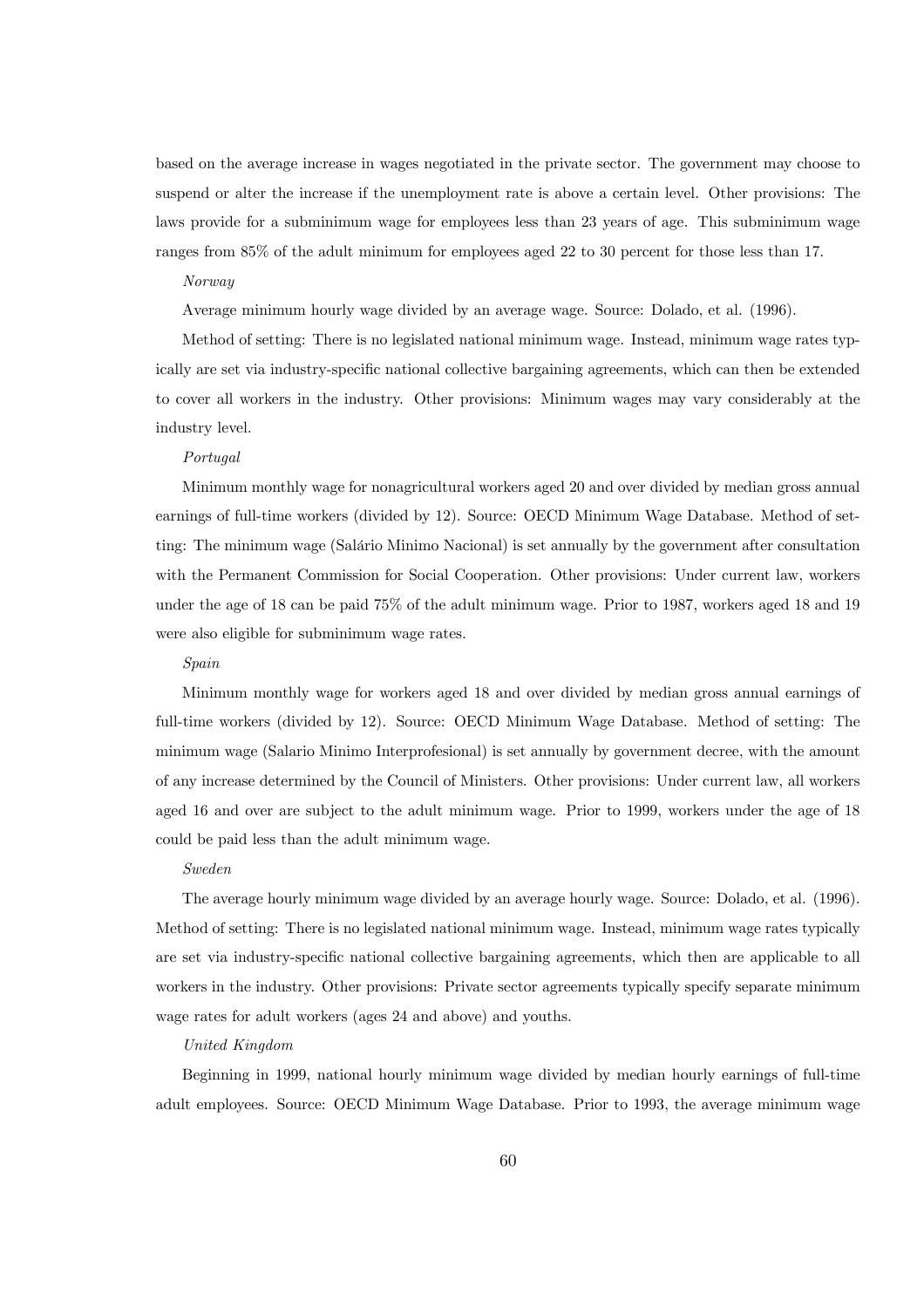in Wages Council sectors divided by an average wage. Source: Dolado, et al. (1996). There was no minimum wage from August 1993 through March 1999. Method of setting: Under current law, minimum wage levels are reviewed regularly based on recommendations from the independent Low Pay Commission. Prior to 1993, minimum wages were set in 25 certain industries by Wage Councils, which were originally set up to protect low-wage workers who were not covered by collective bargaining agreements. Other provisions: Under current law, workers aged 18 to 21 may be paid about 85 percent of the current adult minimum wage; workers under age 18 are exempt from the minimum wage. Prior to 1993, minimum wage rates differed substantially by industry, age, and region. Beginning in 1986, all workers under age 21 were exempt from minimum wage laws.

#### United States

Federal minimum hourly wage divided by median usual weekly earnings of full-time employees (converted to an hourly rate by assuming a 40 hour full-time workweek). Source: OECD Minimum Wage Database. Method of setting: The national minimum wage level is set by the government and can only be updated by legislative action. Other provisions: States have the ability to set a minimum wage above the federal level. Subminimum wage rates may be paid to selected full-time students and newly-hired youths (for 90 days).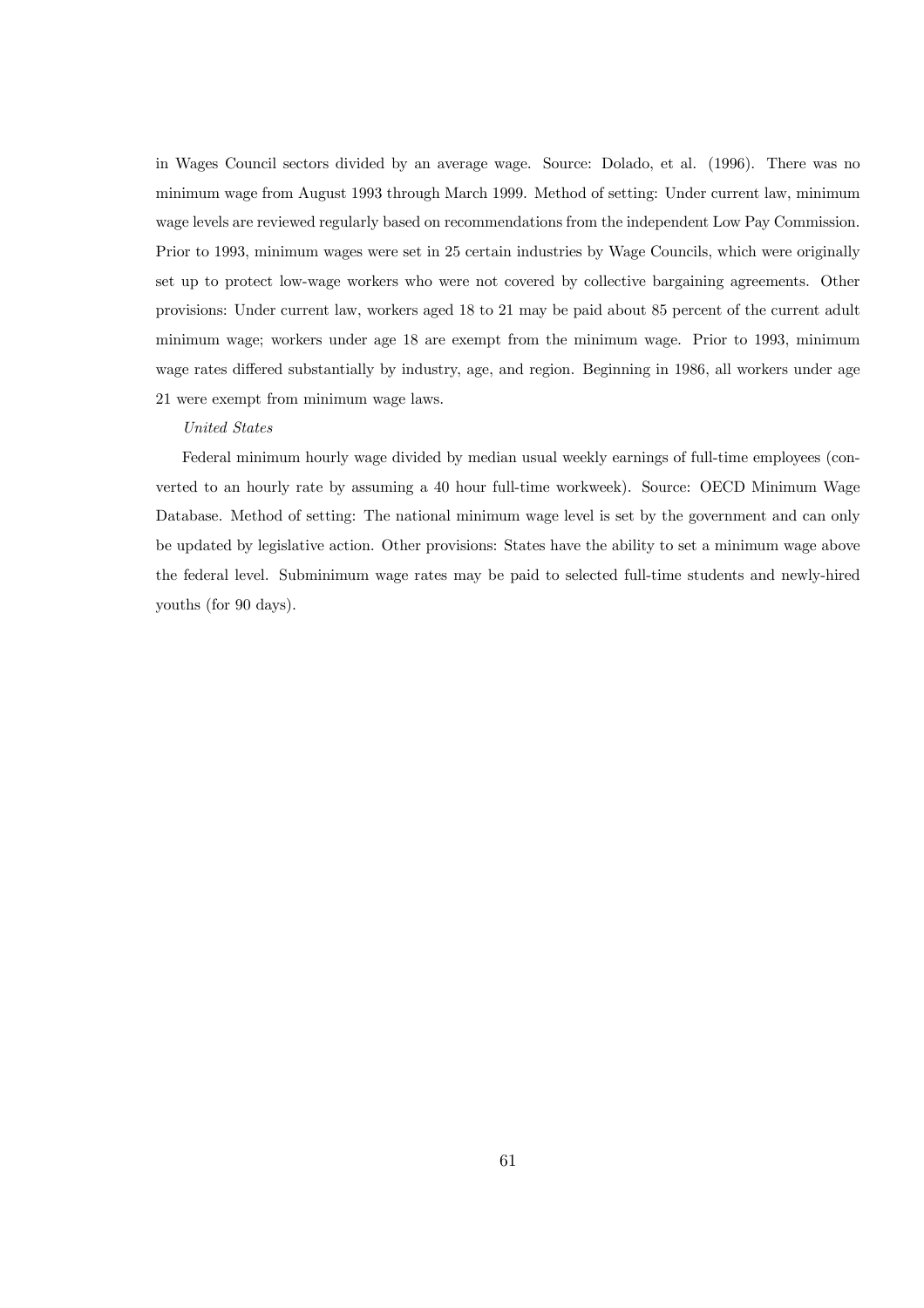

# D Appendix D: Minimum wages and union densities in the United States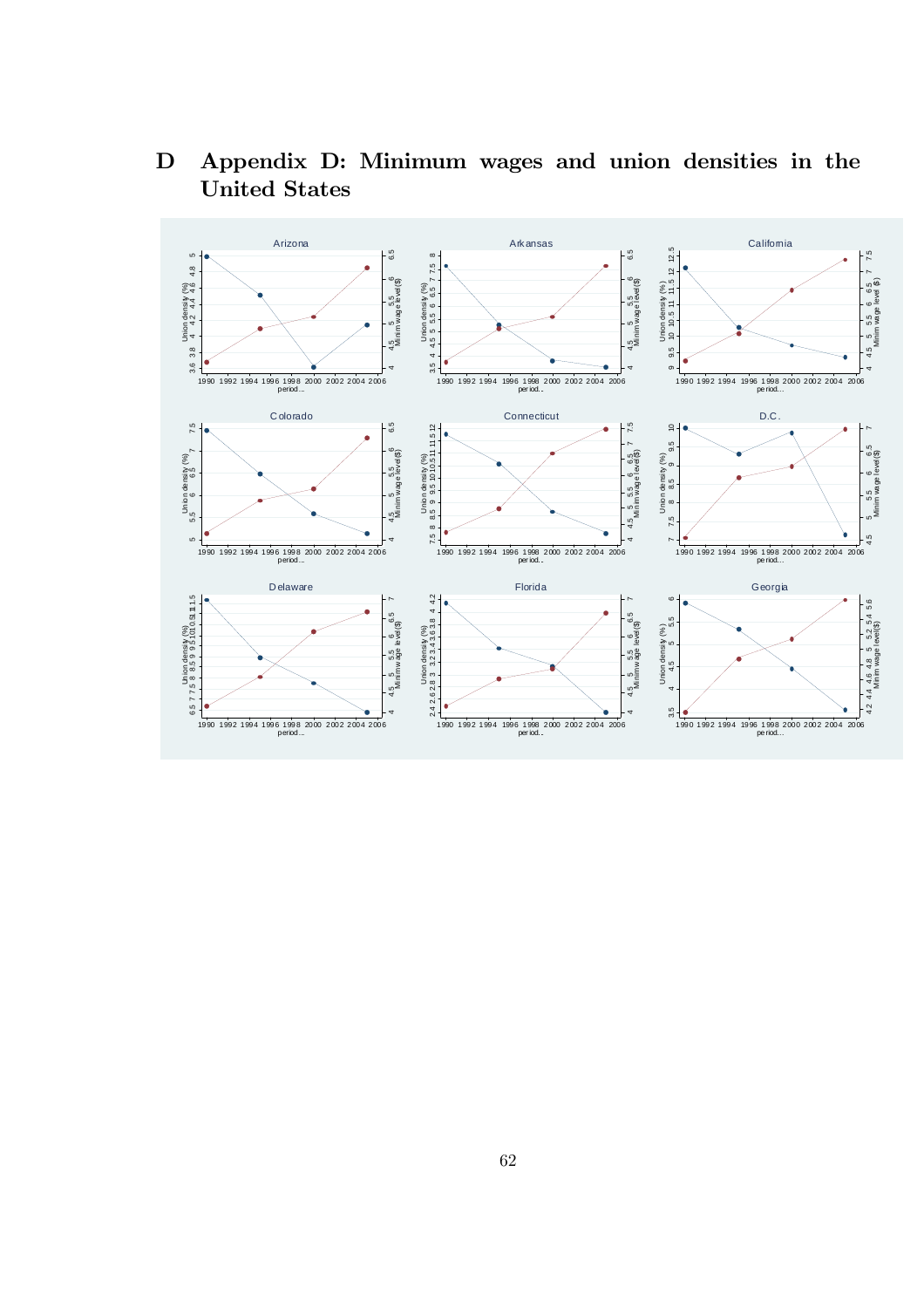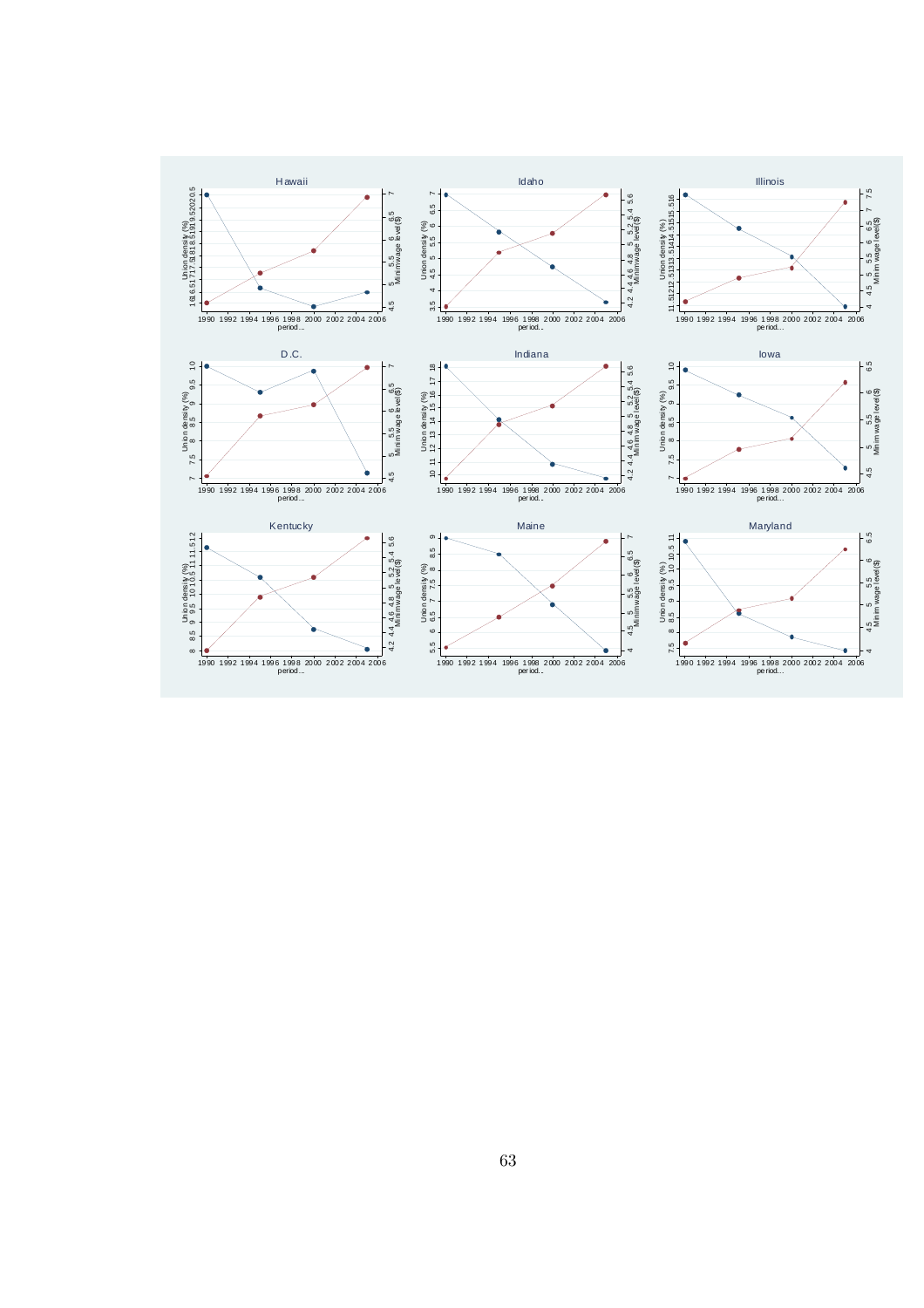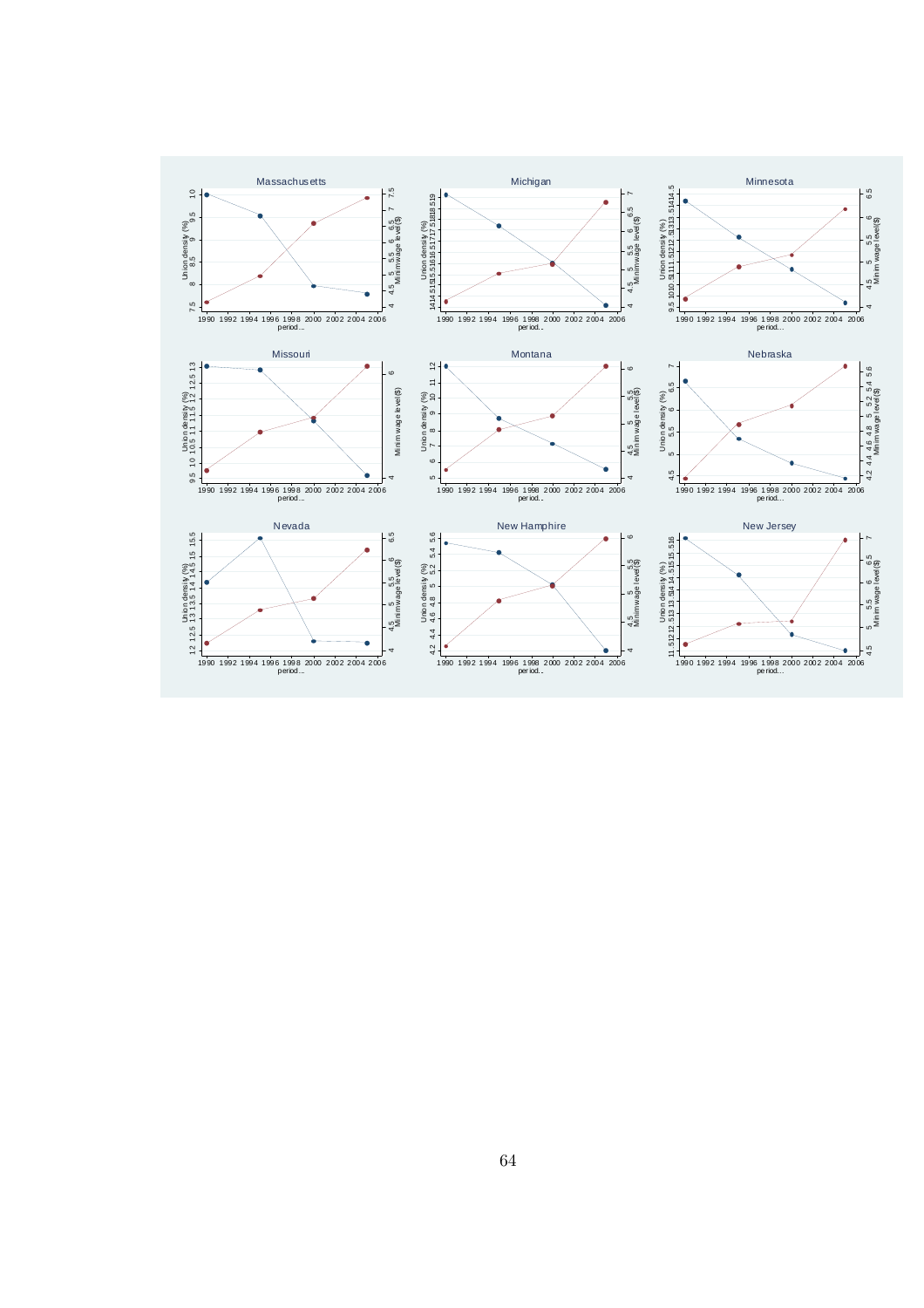